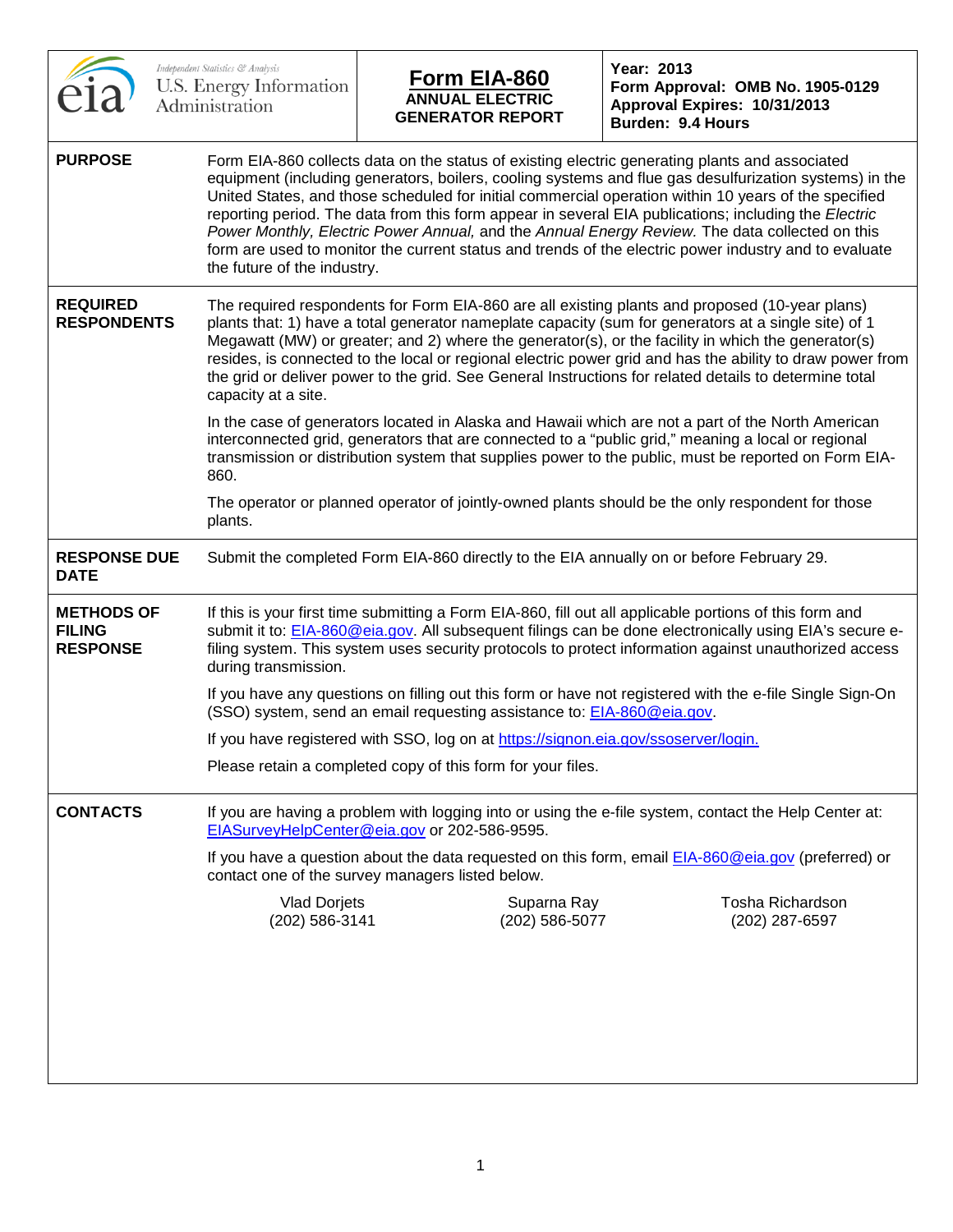|                                            |    | Independent Statistics & Analysis<br>U.S. Energy Information<br>Administration | <u>Form EIA-860</u><br><b>ANNUAL ELECTRIC</b><br><b>GENERATOR REPORT</b>                                                                                | Year: 2013<br>Form Approval: OMB No. 1905-0129<br>Approval Expires: 10/31/2013<br><b>Burden: 9.4 Hours</b>                                                                                                                                                                                                                                                                                                                                                                                                                                                                                                                                                                                                |
|--------------------------------------------|----|--------------------------------------------------------------------------------|---------------------------------------------------------------------------------------------------------------------------------------------------------|-----------------------------------------------------------------------------------------------------------------------------------------------------------------------------------------------------------------------------------------------------------------------------------------------------------------------------------------------------------------------------------------------------------------------------------------------------------------------------------------------------------------------------------------------------------------------------------------------------------------------------------------------------------------------------------------------------------|
| <b>GENERAL</b><br><b>INSTRUCTIONS</b>      |    | SCHEDULE 2 and SCHEDULE 3.                                                     |                                                                                                                                                         | 1. Verify all EIA-provided information. If incorrect, revise the incorrect entry and provide the correct<br>information. State codes are two-letter U.S. Postal Service abbreviation. Provide any missing<br>information. If filing a paper copy of this form, typed or legible handwritten entries are acceptable.<br>Allow the original entry to remain readable. See more specific instructions for correcting data in                                                                                                                                                                                                                                                                                 |
|                                            |    | data.                                                                          |                                                                                                                                                         | 2. Check all data for consistency with the same or related data that appear in more than one<br>schedule of this form or in other forms or reports submitted to EIA. Use SCHEDULE 7 to explain<br>inconsistencies or anomalies with data or to provide any further details that are pertinent to the                                                                                                                                                                                                                                                                                                                                                                                                      |
|                                            | 3. |                                                                                |                                                                                                                                                         | For planned power plants and/or planned equipment, use planning data to complete the form.                                                                                                                                                                                                                                                                                                                                                                                                                                                                                                                                                                                                                |
|                                            |    | otherwise.                                                                     |                                                                                                                                                         | 4. Report in whole numbers (i.e., no decimal points), except where explicitly instructed to report                                                                                                                                                                                                                                                                                                                                                                                                                                                                                                                                                                                                        |
|                                            | 5. |                                                                                | Indicate negative amounts by using a minus sign before the number.                                                                                      |                                                                                                                                                                                                                                                                                                                                                                                                                                                                                                                                                                                                                                                                                                           |
|                                            | 6. |                                                                                | Report date information as a two-digit month and four-digit year, e.g., "11 - 1980."                                                                    |                                                                                                                                                                                                                                                                                                                                                                                                                                                                                                                                                                                                                                                                                                           |
|                                            | 7. |                                                                                | the end of the data year. If your company no longer operated a specific power plant as of<br>SCHEDULE 7. Do not complete the form for that power plant. | Furnish the requested information to reflect the status of your current or planned operations as of<br>December 31, report the name of the operator as of December 31 along with related contact<br>information (including contact person's name, telephone number, and email address, if known) in                                                                                                                                                                                                                                                                                                                                                                                                       |
|                                            |    |                                                                                | the contact information on page 1, or download the form from<br>http://www.eia.gov/cneaf/electricity/page/forms.html.                                   | 8. To request additional blank schedules contact the U.S. Energy Information Administration using                                                                                                                                                                                                                                                                                                                                                                                                                                                                                                                                                                                                         |
|                                            |    |                                                                                | 9. For definitions of terms, refer to the U.S. Energy Information Administration glossary at<br>http://www.eia.gov/glossary/index.html.                 |                                                                                                                                                                                                                                                                                                                                                                                                                                                                                                                                                                                                                                                                                                           |
|                                            |    |                                                                                | photovoltaic (PV) solar, use the AC ratings of the array for a specific site.                                                                           | 10. For the purpose of determining reporting requirements, the capacity of a power plant is the sum of<br>the maximum ratings (in MW) on the nameplates of all applicable generators at a specific site. For                                                                                                                                                                                                                                                                                                                                                                                                                                                                                              |
| <b>ITEM-BY-ITEM</b><br><b>INSTRUCTIONS</b> |    |                                                                                | <b>SCHEDULE 1. IDENTIFICATION</b>                                                                                                                       |                                                                                                                                                                                                                                                                                                                                                                                                                                                                                                                                                                                                                                                                                                           |
|                                            |    |                                                                                | address for the person that will be the primary contact for this form.                                                                                  | 1. Survey Contact: Provide the name, title, address, telephone number, fax number, and email                                                                                                                                                                                                                                                                                                                                                                                                                                                                                                                                                                                                              |
|                                            |    |                                                                                | Fax number and email address of the primary contact's supervisor.                                                                                       | 2. Supervisor of Contact Person for Survey: Provide the name, title, address, telephone number,                                                                                                                                                                                                                                                                                                                                                                                                                                                                                                                                                                                                           |
|                                            |    |                                                                                | These fields cannot be revised online. Contact EIA if corrections are needed.                                                                           | 3. Report For: Provide (or verify) the operator name and year for which data are being reported.                                                                                                                                                                                                                                                                                                                                                                                                                                                                                                                                                                                                          |
|                                            |    | reported as the legal operator.                                                |                                                                                                                                                         | The operator of the power plant is the electric power producer owner/joint owner of the plant or a<br>subsidiary of the electric power producer who has a working interest in the plant and who is<br>responsible for making the strategic decisions related to the management and physical operation<br>of the power plant. The operator entity may also be an electric power producer or a subsidiary of<br>an electric power producer who operates a power plant that is wholly owned by another electric<br>power producer. Operator excludes energy services companies under contract to operate the<br>plant for the electric power producer; in these cases, the electric power producer should be |
|                                            |    |                                                                                |                                                                                                                                                         | 4. For Operator Information, enter the legal name of the operator and the address of its principal<br>office. Include an attention line, room number, building designation, or other details if necessary.                                                                                                                                                                                                                                                                                                                                                                                                                                                                                                |

 $\Gamma$ 

5. For **Is the Operator an Electric Utility?** check "Yes" or "No," as appropriate.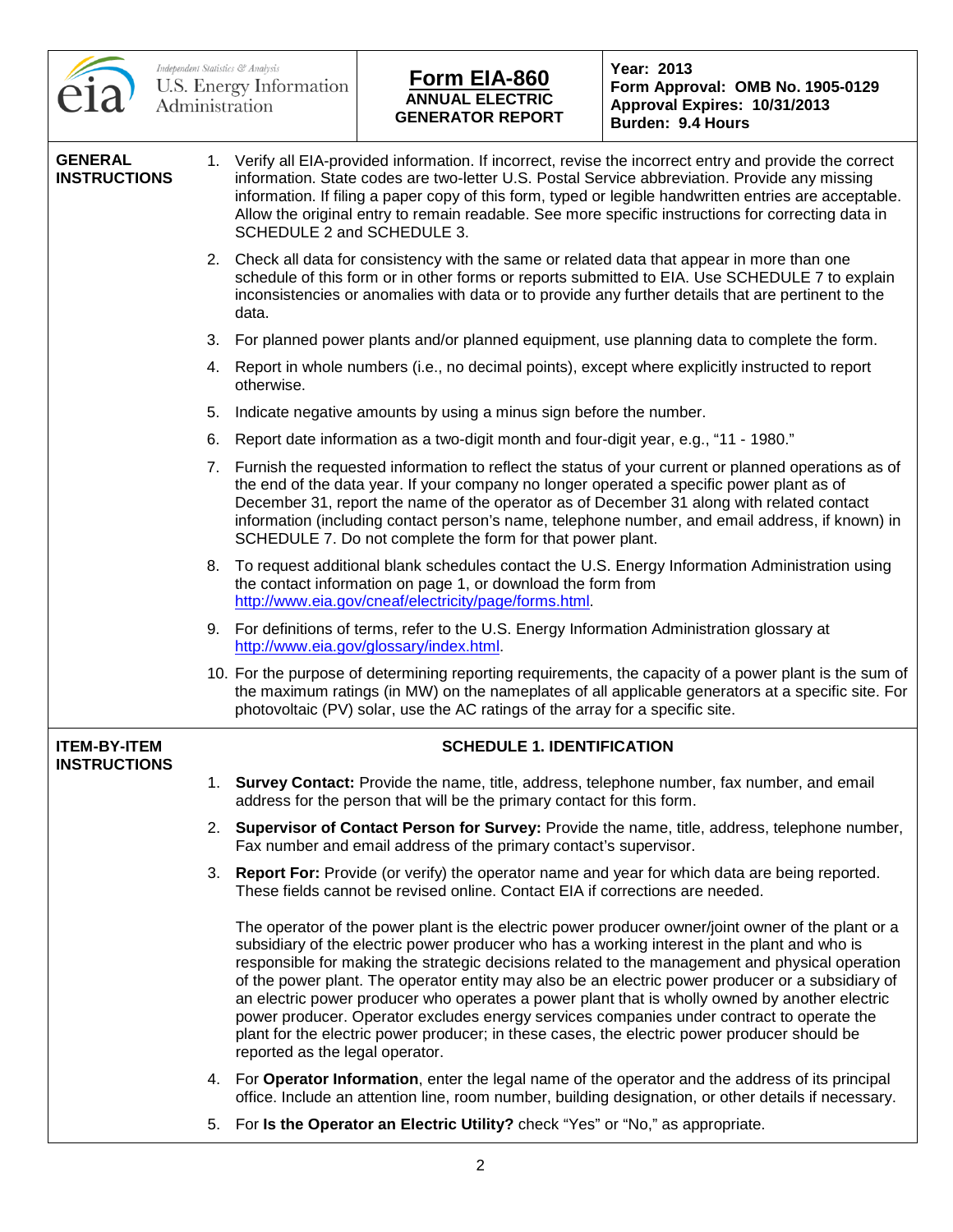



**Form Approval: OMB No. 1905-0129 Approval Expires: 10/31/2013 Burden: 9.4 Hours**

### **SCHEDULE 2. POWER PLANT DATA**

Verify or complete one section for each existing power plant and each power plant planned for initial commercial operation within 10 years of the specified reporting period. To report a new plant or a plant that is not already identified, use a blank SCHEDULE 2. For the purpose of wind plants and solar plants, a "plant" can be defined based on phased expansions or other grouping methodologies used by the entity.

1. For line 1**, Plant Name,** enter the name of the power plant When assigning a name to a plant, use its full name (i.e. do not shorten Alpha Generating Station to Alpha) and include as much detail as possible (e.g.,Beta Paper Mill, Gamma Landfill Gas Plant, Delta Dam). The plant name may include additional details like owner name and business structure but "Corporation" should be shorted to "Corp" and "Incorporated" should be shortened to "Inc." Enter "NA 1," "NA 2," etc., for unnamed planned facilities.

The EIA Plant Code is generated and provided by EIA upon the initial submission of the Form EIA-860.

- 2. For lines 2 through 5**,** enter the address at which the plant is located or will be located. Do not enter the address of the plant's operator, holding company or other corporate entity. If the plant does not have a single, permanent address, indicate it with a note in SCHEDULE 7.
- 3. For line 6, **Latitude and Longitude**, enter the latitude and longitude of the plant in either (1) degrees, minutes, and seconds, or (2) decimal format. The **coordinates should rel**ate to a central point within the plant's property such as a generator. Do not enter latitude and longitude of the plant's operator, holding company or other corporate entity. If the plant does not have a single, permanent address, indicate it with a note in SCHEDULE 7.
- 4. For line 7, enter the **Datum** for the latitude and longitude, if known; Otherwise, enter "UNK." The longitude and latitude measurement for a location depends in part on the coordinate system (or "datum") to which the measurement is keyed. "Datum systems" used in the United States, include the North American Datum 1927 (NAD27), North American Datum 1983 (NAD83) and World Geodetic Survey 1984 (WGS84).
- 5. For line 8a, **NERC Region**, enter the NERC region in which the plant operates.
- 6. For line 8b, **Is this Plant in a RTO or ISO Territory?,** check "Yes" or "No" for whether the plant in the service territory of a Regional Transmission Organization or Independent System Operator.
- 7. For line 8c, **Name of RTO or ISO**, if you answered "Yes" in line 8b, select the RTO or ISO from the list. If your RTO or ISO does not appear on the list, select "Other" and explain in SCHEDULE 7. If you are filling out the form in EIA's Internet Data Collection System, enter appropriate the RTO or ISO.
- 8. For line 9, **Name of Water Source**, enter the name of the principal source from which cooling water or water for generating power for hydroelectric plants is obtained. If water is from an underground aquifer, provide name of aquifer, if known. If name of aquifer is not known, enter "Wells." Enter "Municipality" if the water is from a municipality. Enter "NA" for planned facilities for which the water source is not known.
- 9. The responses for lines 10 and 11 are entered by EIA survey managers for all plants. If you are filling out this form on EIA's Internet Data Collection System and believe that the designation is not accurate, please contact the survey manager.
- 10. For line 12, **Primary Purpose of the Plant**, enter the North American Industry Classification System (NAICS) code found in Table 2 at the end of these instructions that best describes the primary purpose of the plant. Electric utility plants and independent power producers whose primary purpose is generating electricity for sale will generally use code 22. For generators whose primary business is an industrial or commercial process (e.g., paper mills, refineries, chemical plants, etc.) and for which generating electricity is a secondary purpose, use a code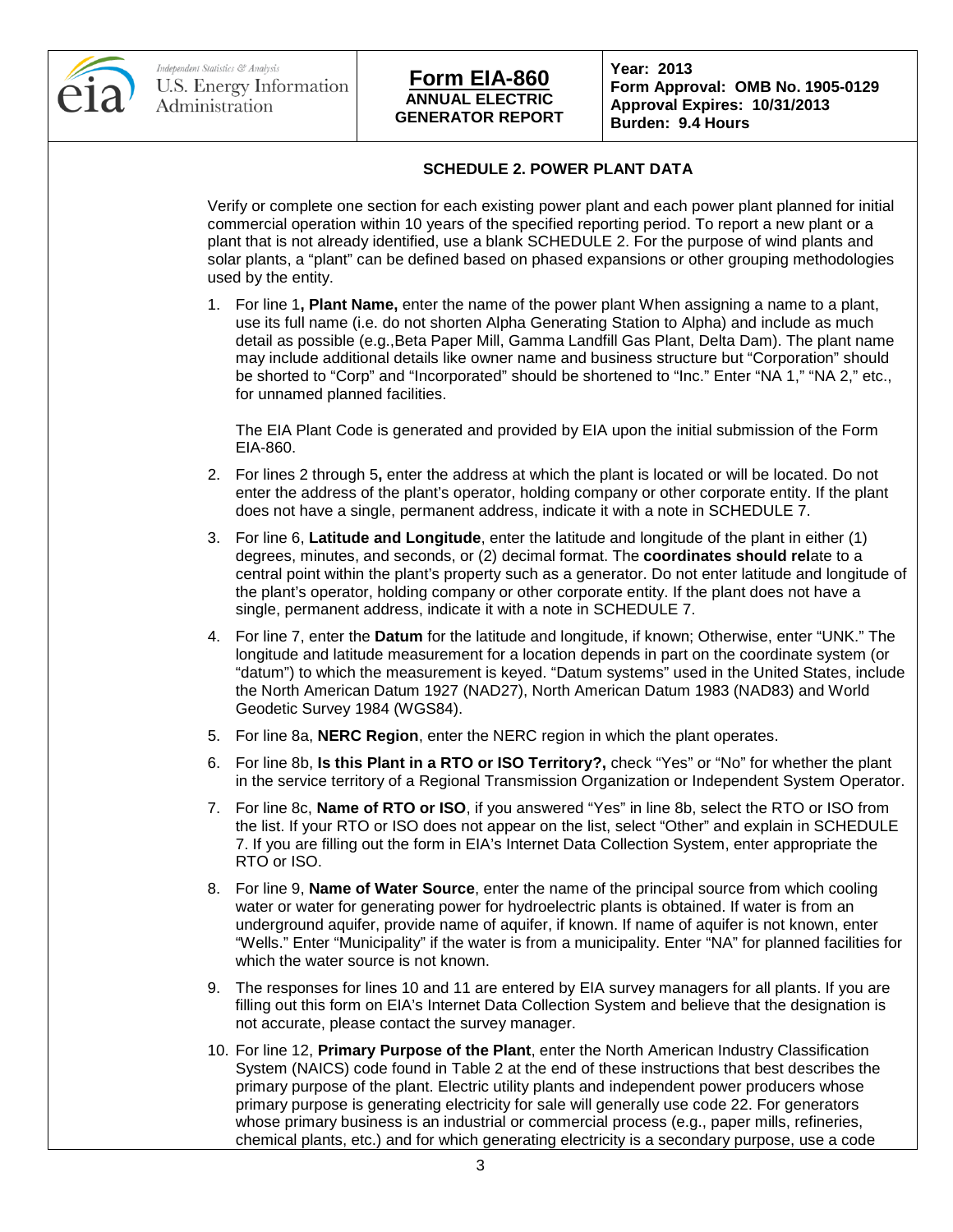

**Form Approval: OMB No. 1905-0129 Approval Expires: 10/31/2013 Burden: 9.4 Hours**

other than 22. For plants with multiple purposes, select the NAICS code corresponding to the line of business that generates - or where the chartered intent of the line of business is intended to generate - the highest value for the company

- 11. For line 13, **Does this plant have Federal Energy Regulatory Commission (FERC) Qualifying Facility (QF) Cogenerator Status?**, check "Yes" or "No"; if "Yes" provide all QF docket numbers granted to the facility. Please do not include the prefix (e.g. QF, EWG, etc.) when entering the docket numbers. Only include the numerical portion of the docket number, including dashes.
- 12. For line 14, **Does this plant have Federal Energy Regulatory Commission (FERC) Qualifying Facility (QF) Small Power Producer Status**?, check "Yes" or "No"; if "Yes" provide all QF docket numbers granted to the facility. Please do not include the prefix (e.g. QF, EWG, etc.) when entering the docket numbers. Only include the numerical portion of the docket number, including dashes.
- 13. For line 15, **Does this plant have Federal Energy Regulatory Commission (FERC) Qualifying Facility (QF) Exempt Wholesale Generator Status**?, check "Yes" or "No"; if "Yes" provide all QF docket numbers granted to the facility. Please do not include the prefix (e.g. QF, EWG, etc.) when entering the docket numbers. Only include the numerical portion of the docket number, including dashes.
- 14. For line 16a, **Owner of Transmission**/**Distribution Facilities**, enter the name of the current owner of the transmission or distribution facilities to which the plant is interconnected. If the plant is interconnected to multiple owners, enter the name of the principal owner and list the other owners and their roles in SCHEDULE 7.
- 15. For line 16b, **Grid Voltage (in kilovolts)**, enter the grid voltage at the point of interconnection to the transmission/distribution facilities. If the plant is interconnected to multiple transmission/distribution facilities, enter the highest grid voltage and list the other grid voltages in SCHEDULE 7.

### **SCHEDULE 3. GENERATOR INFORMATION**

- 1. Complete one column for each generator (up to three generators can be reported on one page) for all generators that are: (1) in commercial operation (whether active or inactive), or (2) expected to be in commercial operation within 10 years of the specified reporting period and are either planned, under construction, or in testing stage. Do not report auxiliary generators that are typically used solely for blackstart or maintenance purposes.
- 2. For generators associated with wind and solar plants, a "generator" can be any grouping of photovoltaic panels or wind turbines with similar characteristics (e.g. manufacturer, technical parameters, location, etc.).
- 3. Treat energy storage facilities as generators and provide all necessary data requested below, even if maximum capability of facility is less than 1 MW. To report a new generator, use a separate (blank) section of SCHEDULE 3. To report a new generator that has replaced one that is no longer in service, update the status of the generator that has been replaced along with other related information (e.g., retirement date), then use a separate (blank) section of SCHEDULE 3 to report all of the applicable data about the new generator. Each generator must be uniquely identified within a plant. The EIA cannot use the same generator ID for the new generator that was used for the generator that was replaced.

### **SCHEDULE 3. PART A. GENERATOR INFORMATION – GENERATORS**

1. For line 3, **Generator ID**, enter the unique generator identification commonly used by plant management. Generator identification can have a maximum of four characters, and should be the same identification as reported on other EIA forms to be uniquely defined within a plant.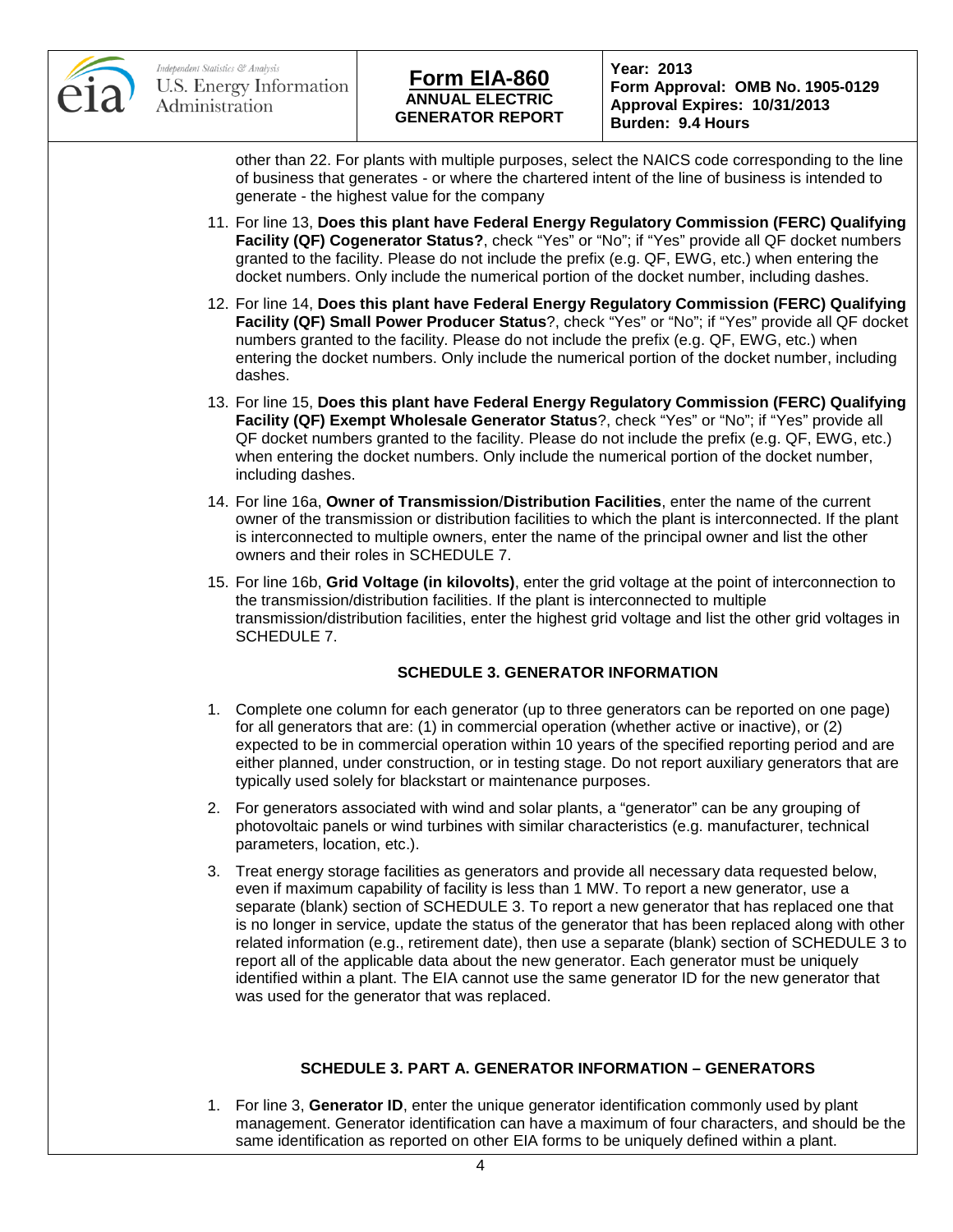

# **ANNUAL ELECTRIC GENERATOR REPORT Form EIA-860 Year: 2013**

**Form Approval: OMB No. 1905-0129 Approval Expires: 10/31/2013 Burden: 9.4 Hours**

- 2. Leave **Generator Status** blank in as it is entered in SCHEDULE 3B or SCHEDULE 3C, as appropriate.
- 3. For line 4, **Prime Mover**, enter one of the prime mover codes below. For combined cycle units, a prime mover code must be entered for each generator.

| <b>Prime Mover Code</b> | <b>Prime Mover Description</b>                                                                                                       |
|-------------------------|--------------------------------------------------------------------------------------------------------------------------------------|
| BA                      | Energy Storage, Battery                                                                                                              |
| <b>CE</b>               | Energy Storage, Compressed Air                                                                                                       |
| CP                      | Energy Storage, Concentrated Solar Power                                                                                             |
| <b>FW</b>               | Energy Storage, Flywheel                                                                                                             |
| <b>PS</b>               | Energy Storage, Reversible Hydraulic Turbine (Pumped Storage)                                                                        |
| <b>ES</b>               | Energy Storage, Other (specify in SCHEDULE 7)                                                                                        |
| <b>ST</b>               | Steam Turbine, including nuclear, geothermal and solar steam (does not<br>include combined cycle)                                    |
| GT                      | Combustion (Gas) Turbine (includes jet engine design)                                                                                |
| IC.                     | Internal Combustion Engine (diesel, piston, reciprocating)                                                                           |
| CA                      | <b>Combined Cycle Steam Part</b>                                                                                                     |
| <b>CT</b>               | Combined Cycle Combustion Turbine Part (type of coal or solid must be<br>reported as energy source for integrated coal gasification) |
| <b>CS</b>               | Combined Cycle Single Shaft (combustion turbine and steam turbine share a                                                            |
|                         | single generator)                                                                                                                    |
| CC                      | Combined Cycle Total Unit (use only for plants/generators that are in                                                                |
|                         | planning stage, for which specific generator details cannot be provided)                                                             |
| HA                      | Hydrokinetic, Axial Flow Turbine                                                                                                     |
| HB                      | Hydrokinetic, Wave Buoy                                                                                                              |
| HК                      | Hydrokinetic, Other (specify in SCHEDULE 7)                                                                                          |
| HY                      | Hydroelectric Turbine (includes turbines associated with delivery of water by<br>pipeline)                                           |
| <b>BT</b>               | Turbines Used in a Binary Cycle (including those used for geothermal<br>applications)                                                |
| <b>PV</b>               | Photovoltaic                                                                                                                         |
| <b>WT</b>               | Wind Turbine, Onshore                                                                                                                |
| WS                      | Wind Turbine, Offshore                                                                                                               |
| FC                      | <b>Fuel Cell</b>                                                                                                                     |
| <b>OT</b>               | Other (specify in SCHEDULE 7)                                                                                                        |
|                         | Combined heat and power systems often generate steam with multiple sources and generate                                              |

electric power with multiple prime movers. For reporting purposes, a simple cycle prime mover should be distinguished from a combined cycle prime mover by determining whether the power generation part of the steam system can operate independently of the rest of the steam system. If these system components cannot be operated independently, then the prime movers should be reported as combined cycle types.

- 4. For line 5, **Associated Boiler Identifications**, enter the identification (ID) code for each boiler that provides steam to each combustible-fuel steam generator (including steam generators with duct firing) with 10 MW or more nameplate capacity and for each combined cycle steam turbine generator without duct firing with 100 MW or more nameplate capacity (needed to associate cooling system data with generators). Boilers may be associated with multiple generators. The identification code should, preferably, be one that is commonly used by plant management as it will be used throughout all EIA forms. However, the code cannot be more than six characters long and cannot have any blanks. Combined cycle units with and without auxiliary firing should report codes for the heat recovery steam generators (HRSGs) on line 5.
- 6. For line 6, **Unit Code (Multi-Generator Code)**, identify all generators that are operated with other generators as a single unit. Generators operating as a single unit should have the same unit (multi-generator code) code or four-character identifier. Identify combined cycle generators that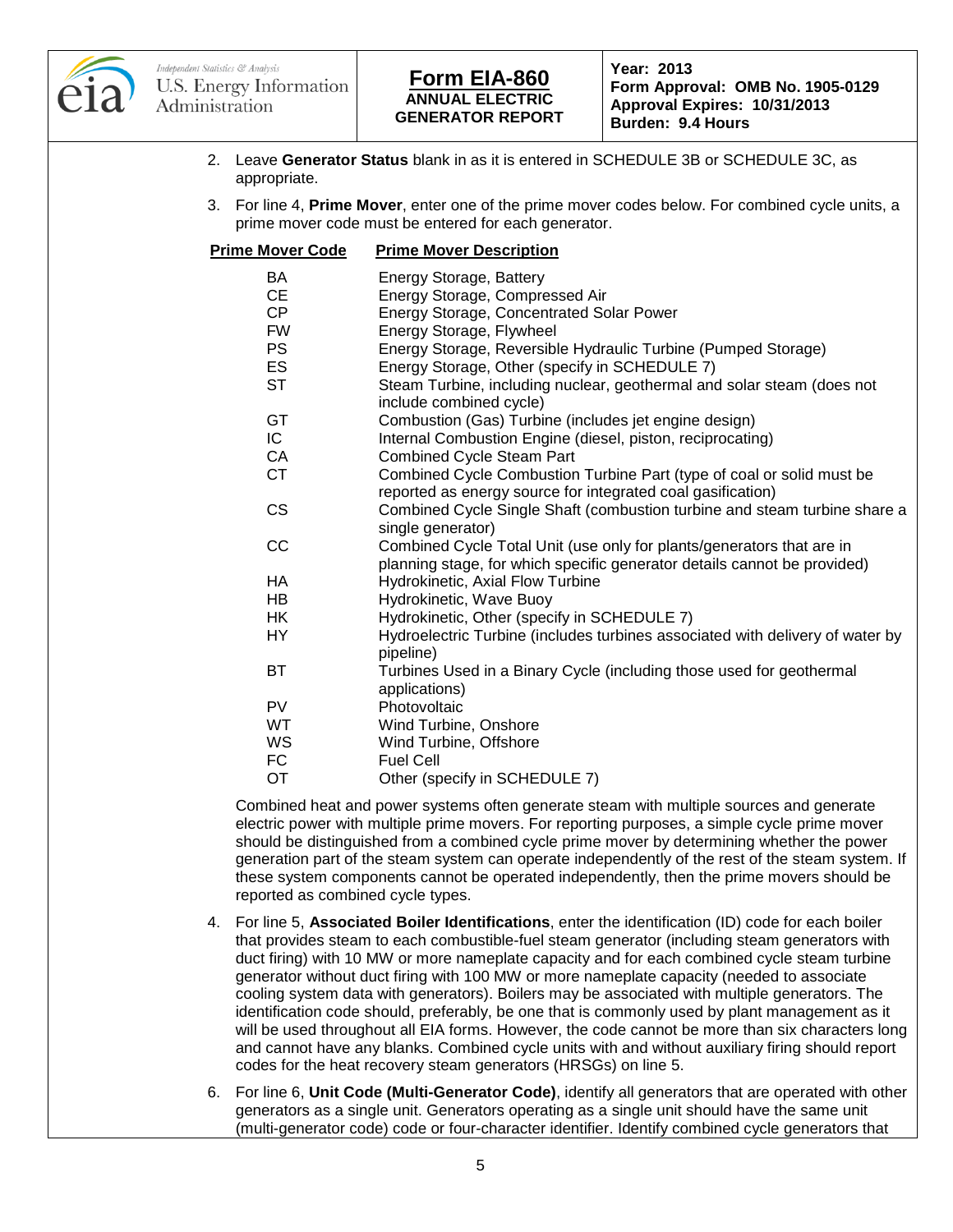

# **ANNUAL ELECTRIC GENERATOR REPORT Form EIA-860 Year: 2013**

**Form Approval: OMB No. 1905-0129 Approval Expires: 10/31/2013 Burden: 9.4 Hours**

operate as a unit with a unique four-character identifier. All generators that operate as a unit in combined cycle must have the same unique identifier. If generators do not operate as a single unit, this space should be left blank.

- 7. For line 7, **Ownership Code**, identify the ownership for each generator using the following codes: "S" for single ownership by respondent, "J" for jointly owned with another entity or "W" for wholly owned by an entity other than respondent.
- 8. For line 8, **Is this generator an electric utility generator?,** an *electric utility generator* shall mean a generator that is owned by an electric utility, or a jointly owned generator with the greatest share of the generator being electric utility owned. (Note: If two or more owners have equal shares of ownership in a generator, it is considered to be an electric utility generator if any one of the owners meets the definition of electric utility). For each electric utility generator, check "Yes" or "No."
- 9. For line 9, **Date of Sale, If Sold**, enter the month and year of the sale of the generator (e.g., 12- 2007), if the generator has been sold in its entirety.
- 10. For line 10, **Can This Generator Deliver Power to the Transmission Grid?**, indicate if the generator can or cannot deliver power to the transmission grid.
- 11. For line 11, if the generator has a combined-cycle prime mover code of "CA,", "CS" or "CC," check "Yes" if the unit has duct-burners for supplementary firing of the turbine exhaust gas. Otherwise, check "No."

### **SCHEDULE 3, PART B. GENERATOR INFORMATION – EXISTING GENERATORS**

- 1. For line 1, **Generator Nameplate Capacity**, report the highest value on the nameplate in MW rounded to the nearest tenth as measured in alternating current (AC). If the nameplate capacity is expressed in kilovolt amperes (kVA), convert to kilowatts by multiplying the corresponding power factor by the kVA, dividing by 1,000, and rounding to the nearest tenth to express the capacity in MW. If generator nameplate capacity is less than net summer capacity, provide the reason(s) in SCHEDULE 7.
- 2. For line 2, **Net Capacity**, enter the generator's net summer and net winter capacities for the primary energy source. Report in alternating current (AC) MW, rounded to the nearest tenth. For generators that are out of service for an extended period or on standby or have no generation during the respective seasons, report the estimated capacities based on historical performance. For generators that are tested as a unit, a single aggregate net summer capacity and a single aggregate net winter capacity may be reported. For hydroelectric generators, report the instantaneous capacity at maximum water flow. If net capacity is only available as direct current (DC), estimate the effective AC output and explain in SCHEDULE 7.
- 3. For line 3a, **Maximum Reactive Power Output (MVAR)**, if the reactive power capability has been tested, enter the maximum reactive power outputs (MVAR) at the high side of the generator step-up transformer for generators with nameplate capacity of 10 MW or greater. A MVAR is a Mega Voltampere Reactive.
- 4. For line 3b**, Maximum Reactive Power Absorption (MVAR)**, if the reactive power capability has been tested, enter the maximum reactive power absorptions of the generator at the high side of the generator step-up transformer for generators with nameplate capacity of 10 MW or greater. A MVAR is a Mega Voltampere Reactive.
- 5. For line 4, **Status Code**, enter one of the following status codes:

| <b>Status Code</b> | <b>Status Code Description</b>                                                 |
|--------------------|--------------------------------------------------------------------------------|
| OΡ                 | Operating - in service (commercial operation) and producing some electricity.  |
|                    | Includes peaking units that are run on an as needed (intermittent or           |
|                    | seasonal) basis.                                                               |
| SВ                 | Standby/Backup - available for service but not normally used (has little or no |
|                    |                                                                                |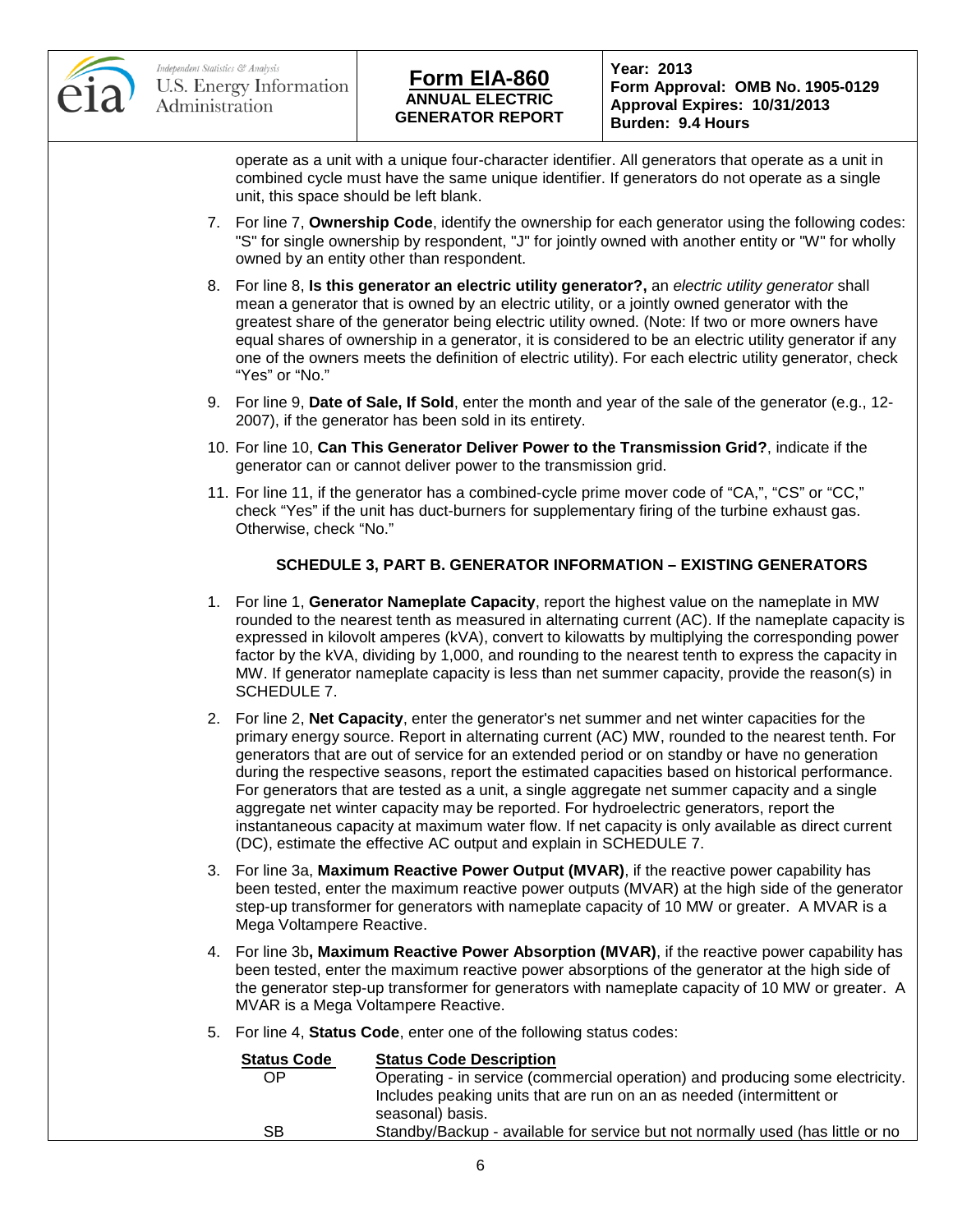

# **ANNUAL ELECTRIC GENERATOR REPORT Form EIA-860 Year: 2013**

**Form Approval: OMB No. 1905-0129 Approval Expires: 10/31/2013 Burden: 9.4 Hours**

- generation during the year) for this reporting period. OA Out of service – was not used for some or all of the reporting period but was either returned to service on December 31 or will be returned to service in the next calendar year. OS Out of service – was not used for some or all of the reporting period and is NOT expected to be returned to service in the next calendar year. RE Retired - no longer in service and not expected to be returned to service. 6. For line 5, **Synchronized to the Grid**, if the status code entered on line 4 is standby (SB) please note if the generator is currently equipped such that, when operating, it can be synchronized to the grid. 7. For line 6, **Initial Date of Operation**, enter the month and year of initial commercial operation. 8. For line 7A, **Actual Retirement Date,** enter the month and year that the generator was retired. 9. For line 7B, **Planned Retirement Date**, enter a best-available date (MM-YYYY) if the generator is expected to be retired within the next 10 years. 10. For line 8A, if the generator is associated with a combined heat and power system, select whether it is part of a topping or bottoming cycle, as applicable. In a topping cycle system, electricity is produced first and any waste heat from that production is used in a manufacturing process or for direct heating, and/or space heating/cooling. In a bottoming cycle system, thermal output is used in a process other than electricity production and any waste heat is then used to produce electricity. 11. If you enter "Yes" on line 8A, indicate whether the generator is part of a topping or bottoming cycle on line 8B. 12. For line 9, **Predominant Energy Source**, enter the energy source code for the fuel used in the largest quantity (Btus) during the reporting year to power the generator. For generators that are out of service for an extended period of time or on standby, report the energy sources based on the generator's latest operating experience. Select appropriate energy source codes from Table 1 in these instructions. For generators driven by turbines using steam that is produced from waste heat or reject heat, report the original energy source used to produce the waste heat (reject heat). 13. For line 9a, if the predominant energy source for powering the generator is coal or petroleum coke, check all types of technology and steam conditions that apply. 14. For line 10, if the prime mover is ST (steam turbine) report the **Start-Up and Flame Stabilization Energy Sources** used by the combustion unit(s) associated with this generator; otherwise leave blank. 15. For line 11, **Second Most Predominant Energy Source**, enter the energy source code for the energy source used in the second largest quantity (Btus) during the reporting year to power the generator. DO NOT include a fuel used only for start-up or flame stabilization. Select appropriate energy source codes from Table 1 in these instructions. For generators driven by turbines using steam that is produced from waste heat or reject heat, report the original energy source used to produce the waste heat (reject heat). 16. For line 12, **Other Energy Sources**, enter the codes for other energy sources: first, list the energy sources actually used in order of predominance (based on quantity of Btus), then list ones that the generator was capable of using but was not used to generate electricity during the last 12 months. For generators that are out of service for an extended period of time or on standby, report the energy sources based on the generator's latest operating experience. Select appropriate energy source codes from Table 1 in these instructions. For generators driven by turbines using steam that is produced from waste heat or reject heat, report the original energy source used to produce the waste heat (reject heat).
	- 17. For line 13, **Is This Generator Part of a Solid Fuel Gasification System,** check "Yes" or "No" as appropriate.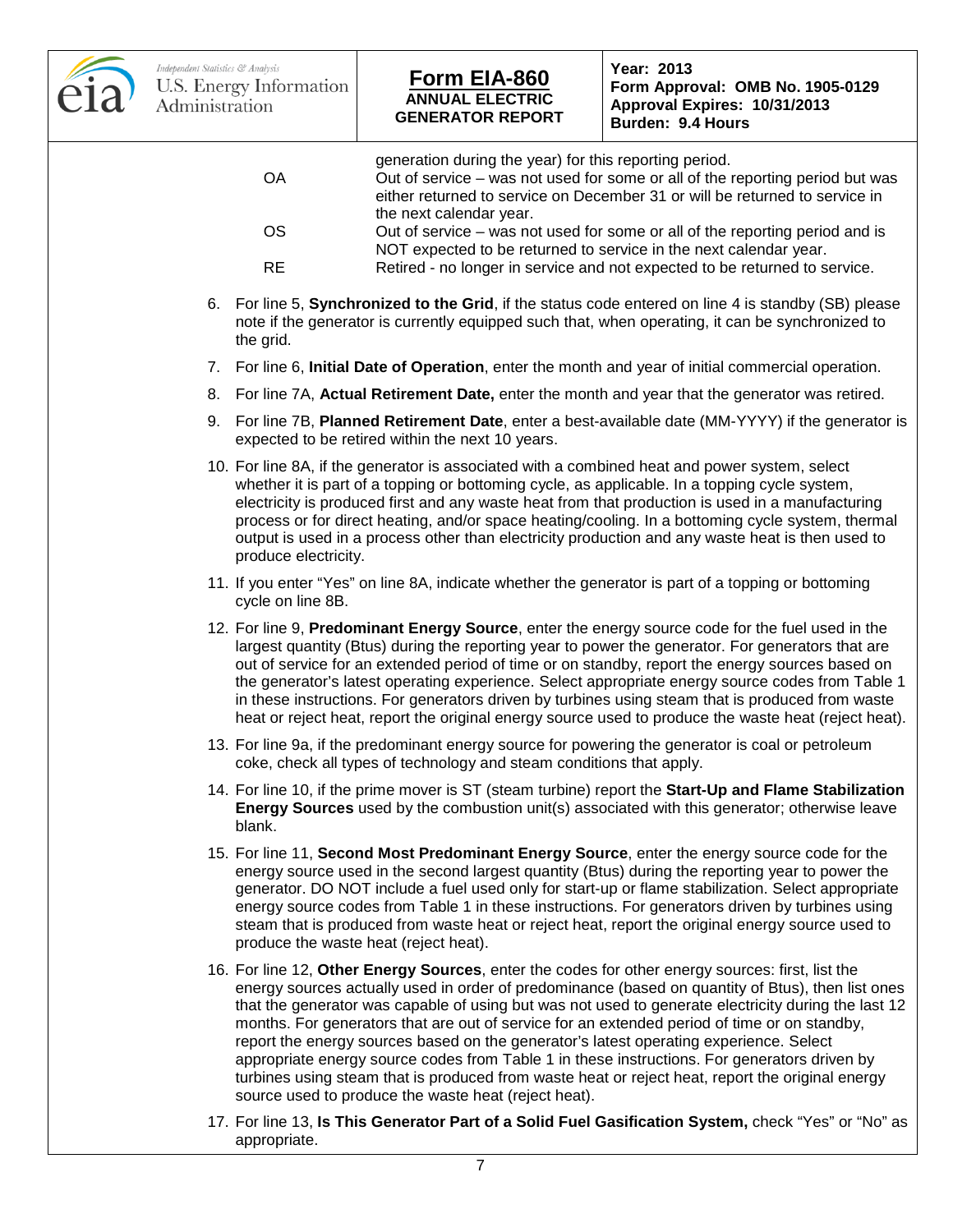

# **ANNUAL ELECTRIC GENERATOR REPORT Form EIA-860 Year: 2013**

**Form Approval: OMB No. 1905-0129 Approval Expires: 10/31/2013 Burden: 9.4 Hours**

- 18. For line 14, **Number of Turbines, Buoys, Inverters, or Micro-Turbines**, if energy source is wind, enter the number of turbines; if the energy source is wave energy, enter the number of buoys; if energy source is other hydrokinetics, enter the number of turbines; if the energy source is solar photovoltaic, enter the number of inverters. If generator consists of micro-turbines, enter how many of them there are.
- 19. For line 15a, **Tested Heat Rate**, enter the tested heat rate under full load conditions for all combustible-fueled generators, nuclear-fueled generators, concentrated solar generators and geothermal generators. Report the heat rate as the fuel consumed in British thermal units (Btus) necessary to generate one net kilowatthour of electric energy. Report the tested heat rate under full load, not the actual heat rate, which is the quotient of the total Btu(s), consumed and total net generation. If generators are tested as a unit (not tested individually), report the same test result for each generator. For generators that are out of service for an extended period or on standby, report the heat rate based on the unit's latest test. If the generator is associated with a combined heat and power (CHP) system and no tested heat rate data are available, report either the manufacturer's specification for heat rate or an estimated heat rate. DO NOT report a heat rate that includes the fuel used for the production of useful thermal output. For Internal Combustion units, a manufacturer's specification or estimated heat rate should be reported, if no tested heat rate is available. For solar photovoltaic generators, provide the average module efficiency for all installed modules. If the reported value is not a tested heat rate, specify in SCHEDULE 7.
- 20. For line 15b, **Fuel Used for Heat Rate Test**, enter the fuel code or "M" for multiple fuels for the fuel used to calculate the heat rate reported above. Select appropriate energy source codes from Table 1 in these instructions. For generators driven by turbines using steam that is produced from waste heat or reject heat, report the original energy source used to produce the waste heat (reject heat).
- 21. For line 16, **Operating Efficiency for Solar Photovoltaic Generators**, enter the manufacturer's rated efficiency at standard test conditions, if available.

#### **Proposed Changes to Existing Generators (within the next 10 years)**

- 22. For line 17a, indicate whether there are any planned capacity uprates/derates, repowering, other modifications, or generator retirements scheduled to take place within the next 10 years.
- 23. For line 17b, **Planned Uprates,** enter the increase in capacity expected to be realized from the uprate. Enter the planned effective date (MM-YYYY) that the generator is scheduled to enter operation after the modification.
- 24. For line 17c, **Planned Derates**, enter the decrease in capacity expected to be realized from the derate. Enter the planned effective date (MM-YYYY) that the generator is scheduled to enter operation after the modification.
- 25. For line 17d, **Planned Repowering**, if a repowering of the generator is planned, enter the new prime mover, the new energy source, and new nameplate capacity as well as the planned effective date (MM-YYYY) that the generator is scheduled to enter operation after the re-powering is complete.
- 26. For line 17e, **Other Modifications,** enter the planned effective date (MM-YYYY) that the generator is scheduled to enter commercial operation after any other planned change is complete, that is not included in lines 17b through 17d. Please provide details of the planned change in SCHEDULE 7. Other planned changes may include a second uprate or derate to a unit or a reactivation of a previously retired generator.
- 27. For line 18, **Can This Generator be Powered by Multiple Fuels?,** indicate if the combustion system that powers each generator has both:
	- The regulatory permits necessary to either co-fire fuels or fuel switch, **and**
	- The equipment, including fuel storage facilities in working order, necessary to either co-fire fuels or fuel switch.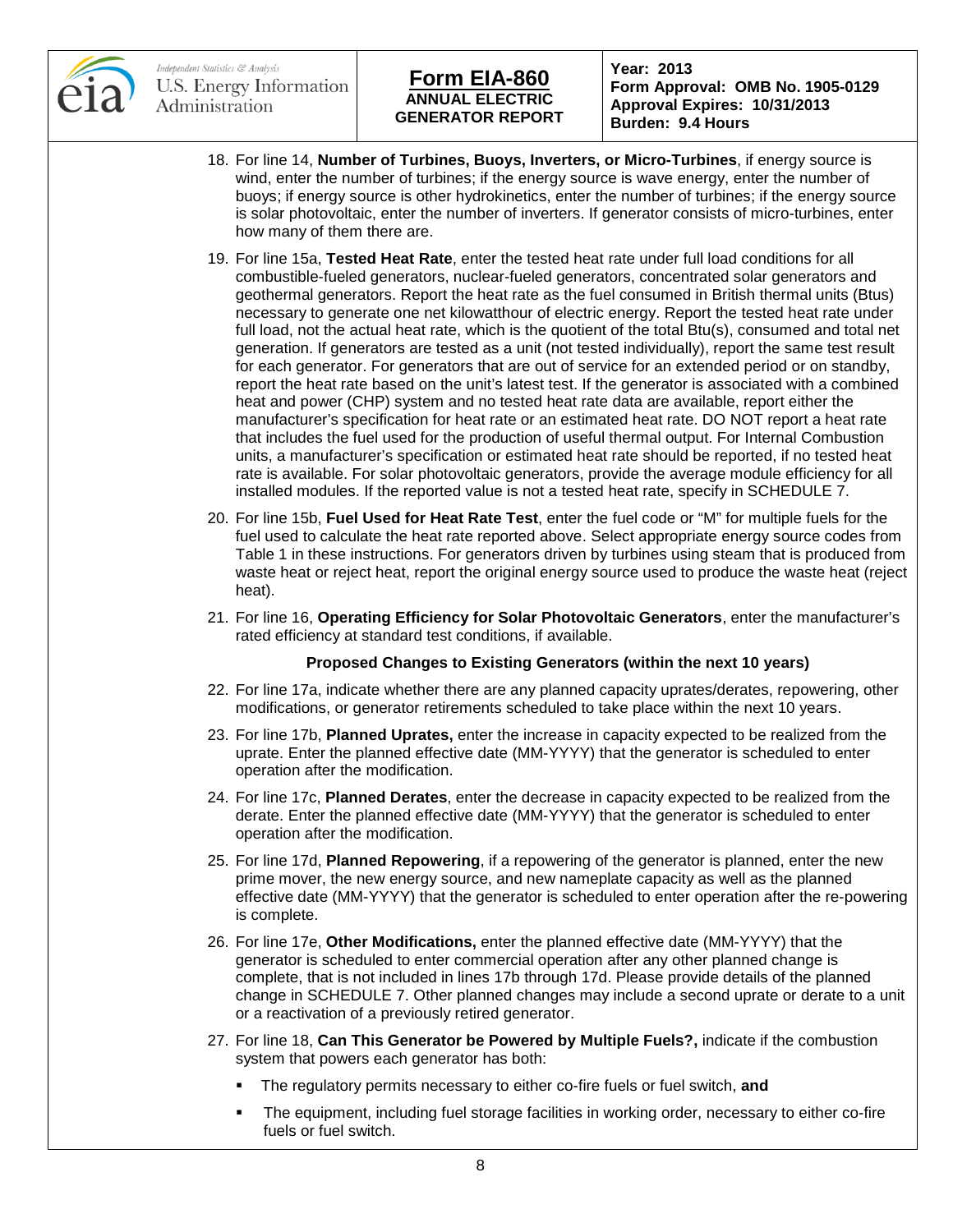

**Form Approval: OMB No. 1905-0129 Approval Expires: 10/31/2013 Burden: 9.4 Hours**

If the answer to this question is "No," go to SCHEDULE 3, PART C.

Note: *Co-firing* means the simultaneous use of two or more fuels by a single combustion system to meet load. *Fuel switching* means the ability of a combustion system running on one fuel to replace that fuel in its entirety with a substitute fuel. Co-firing and fuel switching exclude the limited use of a second fuel for start-up or flame stabilization.

- 28. For line 19, **Can This Unit Co-Fire Fuels?**, indicate whether or not the combustion system that powers the generator has, in working order, the equipment and the regulatory permits necessary to co-fire fuels. If the answer is "No," skip to line 23.
- 29. For line 20, **Fuel Options for Co-Firing**, indicate up to six fuels that can be co-fired. Select appropriate energy source codes from Table 1 in these instructions. Note: fuel options listed for co-firing must also be included under either "Predominant Energy Source" (line 9), "Second Most Predominant Energy Source" (line 11), or "Other Energy Sources (line 12).
- 30. For line 21, **Can This Generator be Powered by Co-Fired Fuel Oil and Natural Gas?**, indicate if the combustion system that powers the generator can co-fire fuel oil with natural gas. If the answer is "No," skip to line 23.
- 31. For line 22, **Can This Generator be Run on 100% Oil?**, indicate whether or not the combustion system that powers the generator can run on 100 percent oil. If the answer to this question is "Yes," skip to line 23. If it is "No," indicate the maximum percentage of the heat input to the combustion system (percent of MMBtu) that can be supplied by oil when co-firing with natural gas, taking into account all applicable legal, regulatory, and technical limits. Also provide the maximum output (summer net MW) that the unit can achieve, taking into account all applicable legal, regulatory, and technical limits when making the maximum use of oil and co-firing natural gas.
- 32. For line 23, **Can This Unit to Fuel Switch?**, indicate whether or not the combustion system that powers the generator has, in working order, the equipment necessary to fuel switch and the regulatory permits to fuel switch. If "No," skip to SCHEDULE 3, PART C.
- 33. For line 24, **Can This Unit Switch Between Oil and Natural Gas?**, indicate whether or not the combustion system that powers the generator has, in working order, the equipment and the regulatory permits necessary to switch between oil and natural gas. If "No," go to line 26. If "Yes," indicate whether the unit can switch fuels while operating (i.e., without shutting down the unit). Also enter the maximum output (summer net MW) that the unit can achieve, taking into account all applicable legal, regulatory, and technical limits, when running on natural gas, the maximum output (summer net MW) that the unit can achieve, taking into account all applicable legal, regulatory, and technical limits, when running on oil, and how long it takes to switch the generator from using 100 percent natural gas to 100 percent oil.
- 34. For line 25, **Are There Factors That Limit the Unit's Ability to Switch From Natural Gas to Oil?**, indicate whether or not there are factors that limit the operation of the generator (e.g., limits on maximum output, limits on annual operating hours), when running on 100 percent oil. Check all factors that limit the ability of this generator to switch from natural gas to oil.
- 35. For line 26, **Fuel Switching Options**, enter the codes for up to six fuels, including (if applicable) oil and natural gas, which can be used as a sole source of fuel to power the generator. Select appropriate energy source codes from the table in these instructions. Note: Fuel options listed for fuel switching must also be included under either "Predominant Energy Source" (line 9), "Second Most Predominant Energy Source" (line 11), or "Other Energy Sources (line 12).

#### **SCHEDULE 3, PART C. GENERATOR INFORMATION – PROPOSED GENERATORS**

1. For line 1, **Expected Generator Nameplate Capacity**, enter the expected nameplate capacity in MW rounded to the nearest tenth as measured in alternating current (AC). If the nameplate capacity is expressed in kilovolt amperes (kVA), convert to kilowatts by multiplying the corresponding power factor by the kVA, dividing by 1,000, and rounding to the nearest tenth to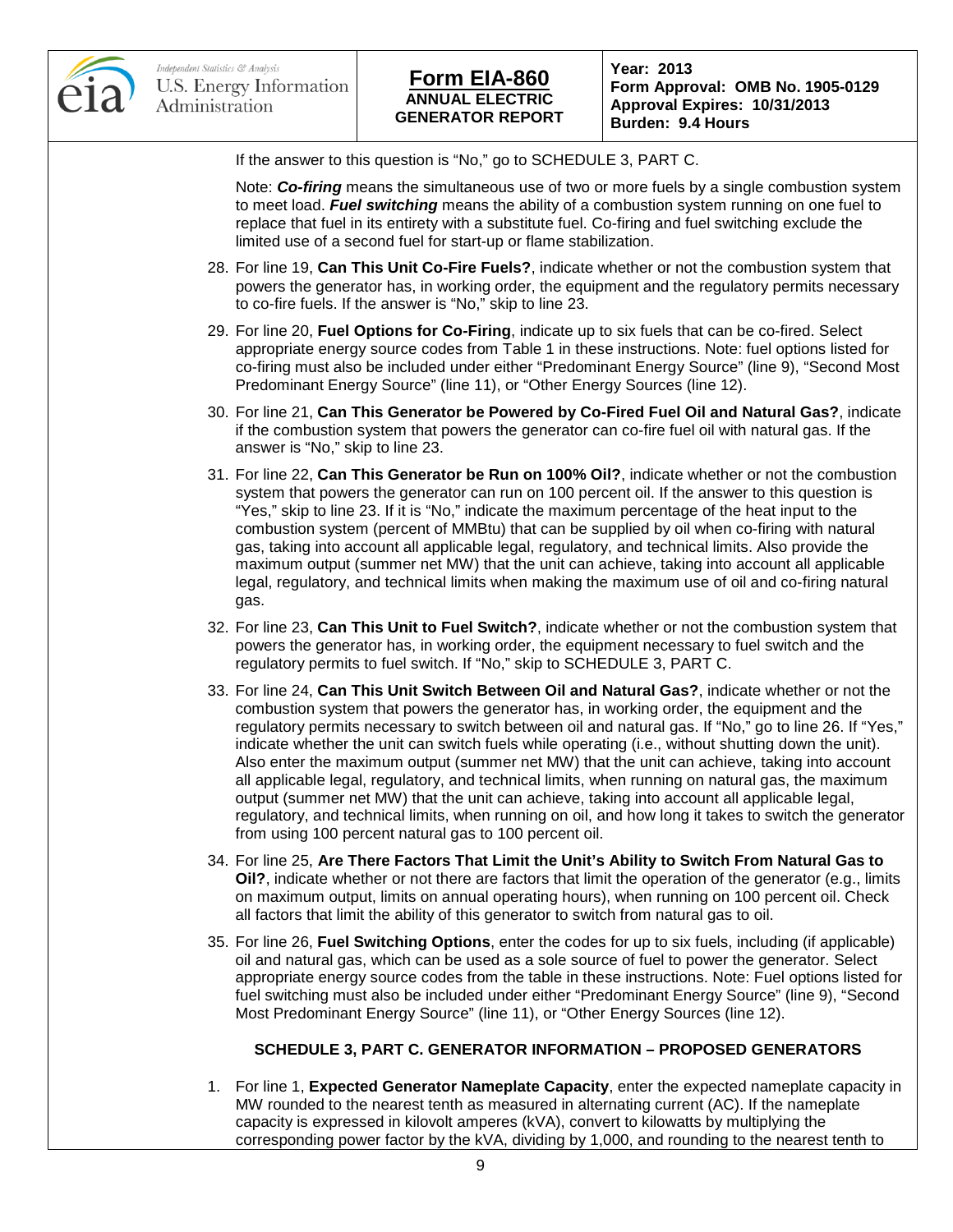

express the capacity in MW.

- 2. For line 2, **Expected Net Capacity**, enter the generator's net summer and net winter capacities for the primary energy source. Report the values in alternating current (AC) MW rounded to the nearest tenth that are expected when the generator goes into commercial operation.
- 3. For line 3a, **Maximum Expected Reactive Power Output (MVAR)**, enter the maximum expected reactive power outputs (MVAR) at the high side of the generator step-up transformer for generators with nameplate capacity of 10 MW or greater. A MVAR is a Mega Voltampere Reactive.
- 4. For line 3b**, Maximum Expected Reactive Power Absorption (MVAR)**, enter the maximum expected reactive power absorptions of the generator at the high side of the generator step-up transformer for generators with nameplate capacity of 10 MW or greater. A MVAR is a Mega Voltampere Reactive.
- 5. For line 4, **Status Code**, enter one of the following status codes:

| <b>Status Code</b> | <b>Status Code Description</b>                                                                                                                                                                                                                                                                |
|--------------------|-----------------------------------------------------------------------------------------------------------------------------------------------------------------------------------------------------------------------------------------------------------------------------------------------|
| IP                 | Planned new generator canceled, indefinitely postponed, or no longer in                                                                                                                                                                                                                       |
|                    | resource plan                                                                                                                                                                                                                                                                                 |
| <b>TS</b>          | Construction complete, but not yet in commercial operation (including low<br>power testing of nuclear units)                                                                                                                                                                                  |
| P                  | Planned for installation but regulatory approvals not initiated; Not under<br>construction                                                                                                                                                                                                    |
| L                  | Regulatory approvals pending. Not under construction but site preparation<br>could be underway                                                                                                                                                                                                |
| Т                  | Regulatory approvals received. Not under construction but site preparation<br>could be underway                                                                                                                                                                                               |
| U                  | Under construction, less than or equal to 50 percent complete (based on<br>construction time to date of operation)                                                                                                                                                                            |
| V                  | Under construction, more than 50 percent complete (based on construction<br>time to date of operation)                                                                                                                                                                                        |
| ОT                 | Other (specify in SCHEDULE 7)                                                                                                                                                                                                                                                                 |
|                    | 6. For line 5, Planned Original Effective Date, enter the month and year of the original effective<br>date that: 1) the generator was scheduled to start operation after construction is completed.<br>(Please note that this date does not change once it has been reported the first time.) |

- 7. For line 6, **Planned Current Effective Date,** enter the month and year of the current effective date that the generator is scheduled to start operation.
- 8. For line 7, **Will This Generator be Associated with a Combined Heat and Power System?**  Check either "Yes" or "No."
- 9. For line 8**, Will This Generator be Part of a Solid Fuel Gasification System?,** check "Yes" or "No," as appropriate.
- 10. For line 9, indicate if this generator is part of a site that was previously reported by either your company or a previous owner as an indefinitely postponed or cancelled plant.
- 11. For line 10, **Expected Predominant Energy Source**, enter the energy source code for the energy source expected to be used in the largest quantity (Btus) when the generator starts commercial operation. Select appropriate energy source codes from Table 1 in these instructions.
- 12. For line 11, if the expected predominant energy source for powering the generator is coal or petroleum coke, check all the types of technology and steam conditions that apply.
- 13. For line 12, **Expected Second Most Predominant Energy Source,** enter the energy source code for the energy sources expected to be used in the second largest quantity (Btus) when the generator starts commercial operation. Select appropriate energy source codes from Table 1 in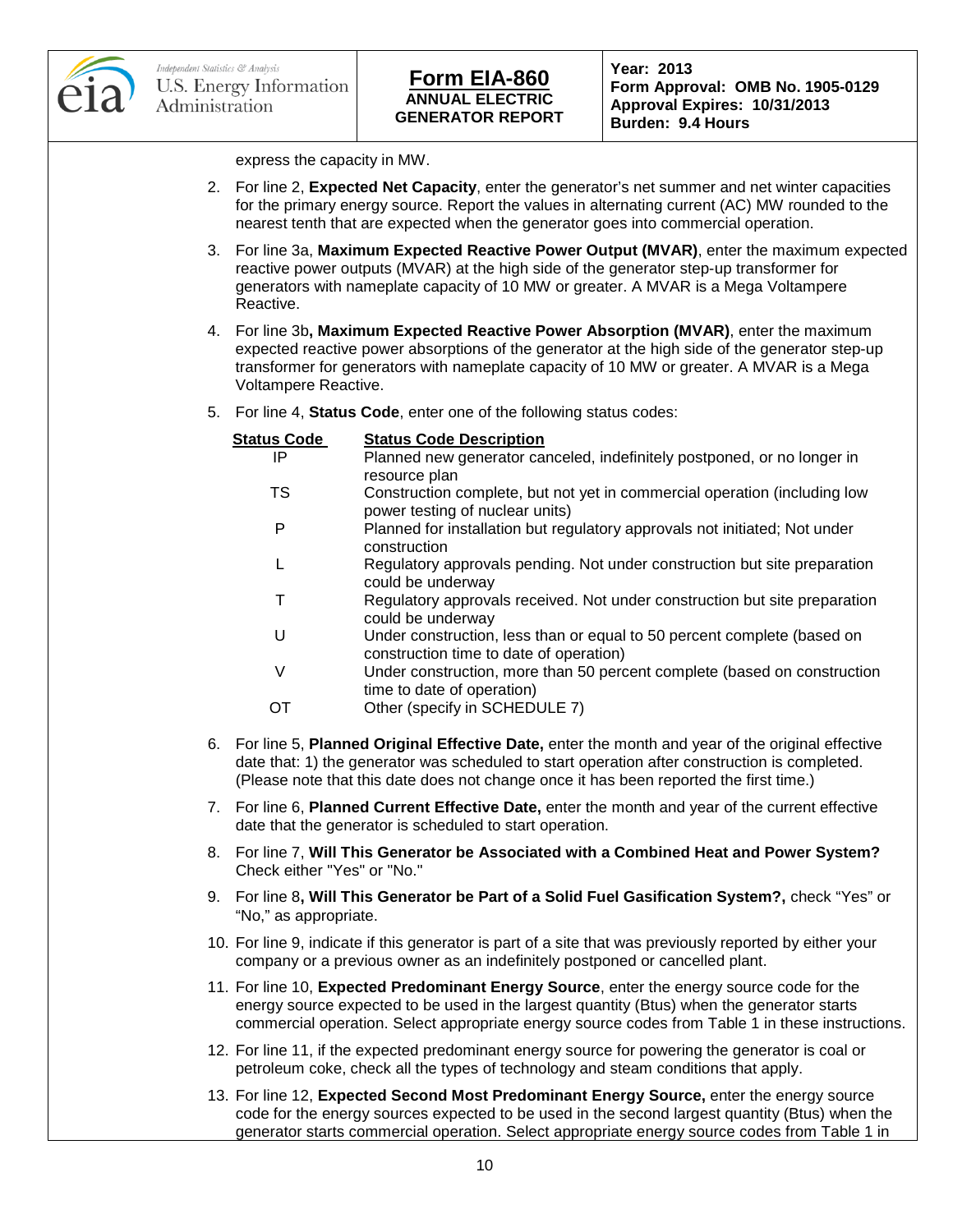

**Form Approval: OMB No. 1905-0129 Approval Expires: 10/31/2013 Burden: 9.4 Hours**

these instructions. Do not include fuels expected to be used only for start-up or flame stabilization.

- 14. For line 13, **Other Expected Energy Source Options**, enter the codes for other energy sources that will be used at the plant to power the generator. Enter up to four codes in order of their expected predominance of use, where predominance is based on quantity of Btu(s) to be consumed. Select appropriate energy source codes from Table 1 in these instructions.
- 15. For line 14, **Expected Number of Turbines, Buoys, or Inverters,** if the energy source will be wind, enter the number of turbines; if the energy source will be wave energy, enter the number of buoys; if the energy source will be other hydrokinetics, enter the number of turbines; if the energy source will be solar photovoltaic, enter the number of inverters.
- 16. For line 15, **Will This Generator be Able to be Powered by Multiple Fuels?**, indicate if the combustion system that will power each generator will have both:
	- The regulatory permits necessary to either co-fire fuels or fuel switch, **and**
	- The equipment, including fuel storage facilities, in working order, necessary to either co-fire fuels or fuel-switch.

If the answer is "No" or "Undetermined", go to SCHEDULE 4.

Note: *Co-firing* means the simultaneous use of two or more fuels by a single combustion system to meet load. *Fuel switching* means the ability of a combustion system running on one fuel to replace that fuel in its entirety with a substitute fuel. Co-firing and fuel switching exclude the limited use of a second fuel for start-up or flame stabilization.

- 17. For line 16, **Will this Unit be Able to Co-Fire Fuels?**, indicate whether or not the combustion system that will power the generator will have the equipment necessary to co-fire fuels and the regulatory permits to co-fire fuels. If "No," skip to line 20.
- 18. For line 17, **Fuel Options for Co-Firing**, indicate up to six fuels that the generator will be designed to co-fire. Select appropriate energy source codes from Table 1 in these instructions. Note: fuel options listed for co-firing must also be included under either "Predominant Energy Source" (line 9a), "Second Most Predominant Energy Source" (line 11), or "Other Energy Sources (line 13).
- 19. For line 18, **Will This Generator be Able to be Powered by Co-Fired Fuel Oil and Natural Gas?**, indicate if the combustion system that powers the generator will be able to co-fire fuel oil with natural gas. If it cannot, skip to line 20.
- 20. For line 19, **Will This Generator be able to Run on 100% Oil?**, indicate whether or not the combustion system that will power the generator can run on 100 percent oil. If "Yes," skip to line 20, if "No," indicate the maximum percentage of the heat input to the combustion system (percent of MMBtu) that will be able to be supplied by oil when co-firing with natural gas. Also provide the maximum output (summer net MW) that the unit is expected to achieve, taking into account all applicable legal, regulatory, and technical limits, when making the maximum use of oil and cofiring natural gas.
- 21. For line 20, **Will This Unit be Able to Fuel Switch?**, indicate whether or not the combustion system that will power the generator will have the equipment necessary to fuel switch and have the regulatory permits to fuel switch. If "No," then skip to SCHEDULE 4.
- 22. For line 21, **Will This Unit be Able to Switch Between Oil and Natural Gas?**, indicate whether or not the combustion system that will power the generator will have the necessary equipment and the regulatory permits in place to switch between oil and natural gas. If "No," skip to line 23. If "Yes," indicate whether the unit will be able to switch fuels while operating (i.e., without shutting down the unit). Also enter the maximum output (summer net MW) that the unit is expected to achieve, taking into account all applicable legal, regulatory, and technical limits, when running on natural gas, the maximum output (summer net MW) that the unit is expected to achieve, taking into account all applicable legal, regulatory, and technical limits, when running on oil, and how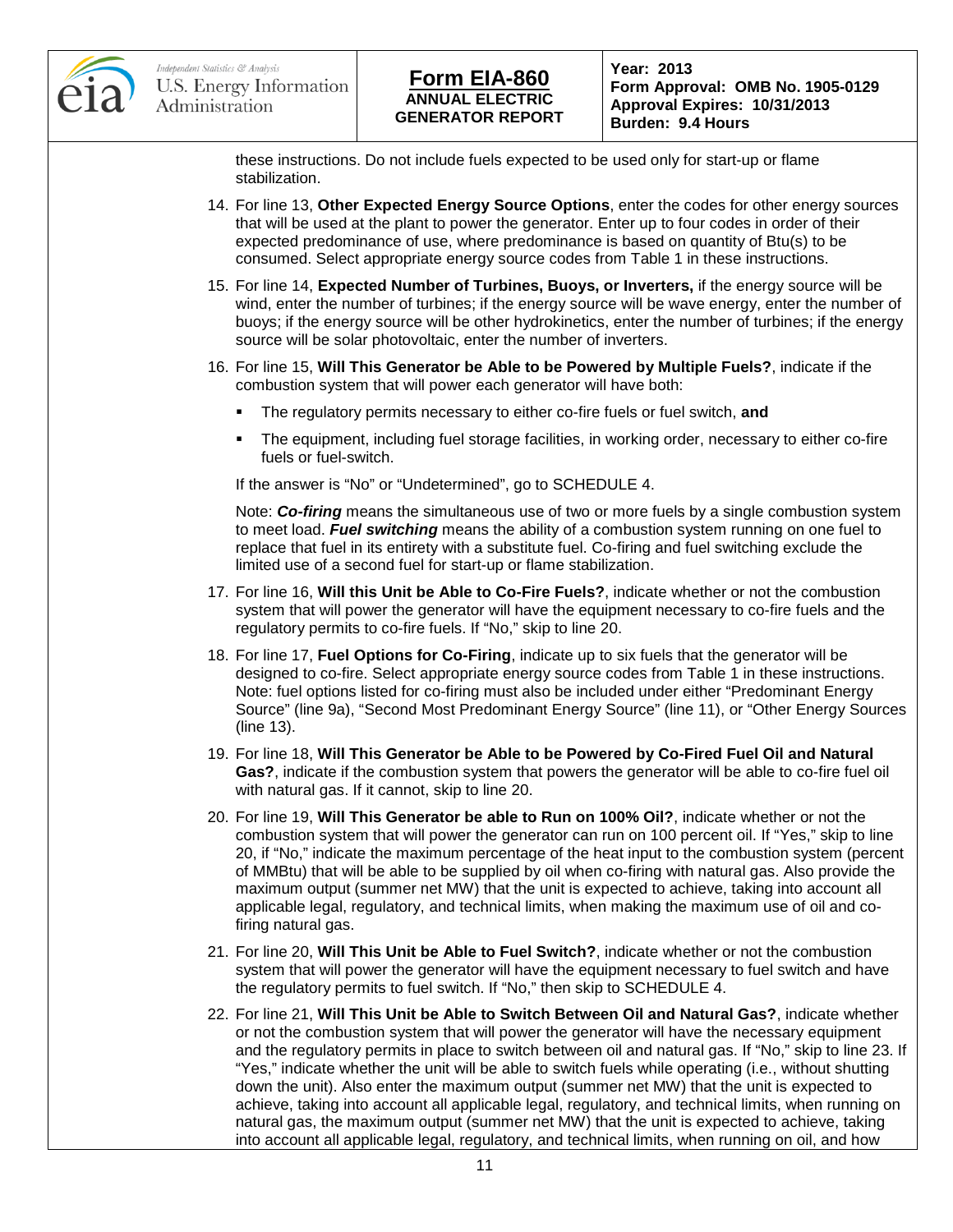

# **ANNUAL ELECTRIC GENERATOR REPORT Form EIA-860 Year: 2013**

**Form Approval: OMB No. 1905-0129 Approval Expires: 10/31/2013 Burden: 9.4 Hours**

long it is expected to take to switch the generator from using 100 percent natural gas to 100 percent oil.

- 23. For line 22, **Limits Are There Factors That Will Limit the Unit's Ability to Switch From Natural Gas to Oil?**, indicate whether or not there will be factors that will limit the operation of the generator (e.g., limits on maximum output, limits on annual operating hours), when running on 100 percent oil. Check all factors that will limit the ability of this generator to switch from natural gas to oil.
- 24. For line 23, **Fuel Switching Options**, enter the codes for up to six fuels, including (if applicable) oil and natural gas, that can be used as a sole source of fuel to power each generator. Select appropriate energy source codes from Table 1 in these instructions. Note: fuel options listed for fuel switching must also be included under either "Predominant Energy Source" (line 10), "Second Most Predominant Energy Source" (line 12), or "Other Energy Sources (line 13).

### **SCHEDULE 4. OWNERSHIP OF GENERATORS OWNED JOINTLY OR BY OTHERS**

- 1. Complete a separate SCHEDULE 4 for each existing and planned generator operated by the respondent that is, or will be, jointly owned; and each generator that the respondent operates but is 100 percent owned by another entity. Only the current or planned operator of jointly-owned generators should complete this schedule. The total percentage of ownership must equal 100 percent.
- 2. For each generator, specify the Plant Name, EIA Plant Code, and Generator Identification Code, as listed on SCHEDULE 3, PART A.
- 3. Enter the **Owner/Joint Owner Name and Address,** in descending order of ownership share.
- 4. Enter the **EIA Owner Code** for the owner, if known, otherwise leave blank.
- 5. Enter the **Percent Owned** to two decimal places, i.e., 12.5 percent as "12.50." If a generator is 100 percent owned by an entity other than the operator, then enter the percentage ownership as "100.00." Include any notes or comments in SCHEDULE 7.

### **SCHEDULE 5. NEW GENERATOR INTERCONNECTION INFORMATION**

- 1. Complete a separate SCHEDULE 5 for each generator that started commercial operation during the data year (calendar year for which this survey is being filed). For example, if reporting is as of December 31, 2007, then data year is 2007.
- 2. For line 1, enter the **Name of the Power Plant** and the **EIA Power Plant Code**, as previously reported in SCHEDULE 3, PART A.
- 3. For line 2, enter the **Generator ID**, as previously reported in SCHEDULE 3, PART A.
- 4. For line 3**, Date of Actual Generator Interconnection,** report the month and year that the interconnection was put into place.
- 5. For line 4**, Date of Initial Interconnection Request,** report the month and year that the first request for interconnection was filed with the grid operator.
- 6. For line 5**, Interconnection Site Location,** specify the nearest city or town, and the state, where the interconnection equipment is located.
- 7. For line 6, **Grid Voltage at the Point of Interconnection**, specify the grid voltage, in kV, at the point of interconnection between the generator and the grid.
- 8. For line 7, **Owner of the Transmission or Distribution Facilities to Which Generator is Interconnected,** provide the name of the owner of the transmission or distribution facilities to which the generator is interconnected. If the name of the owner of the facilities is unknown, provide the name of the contracting party.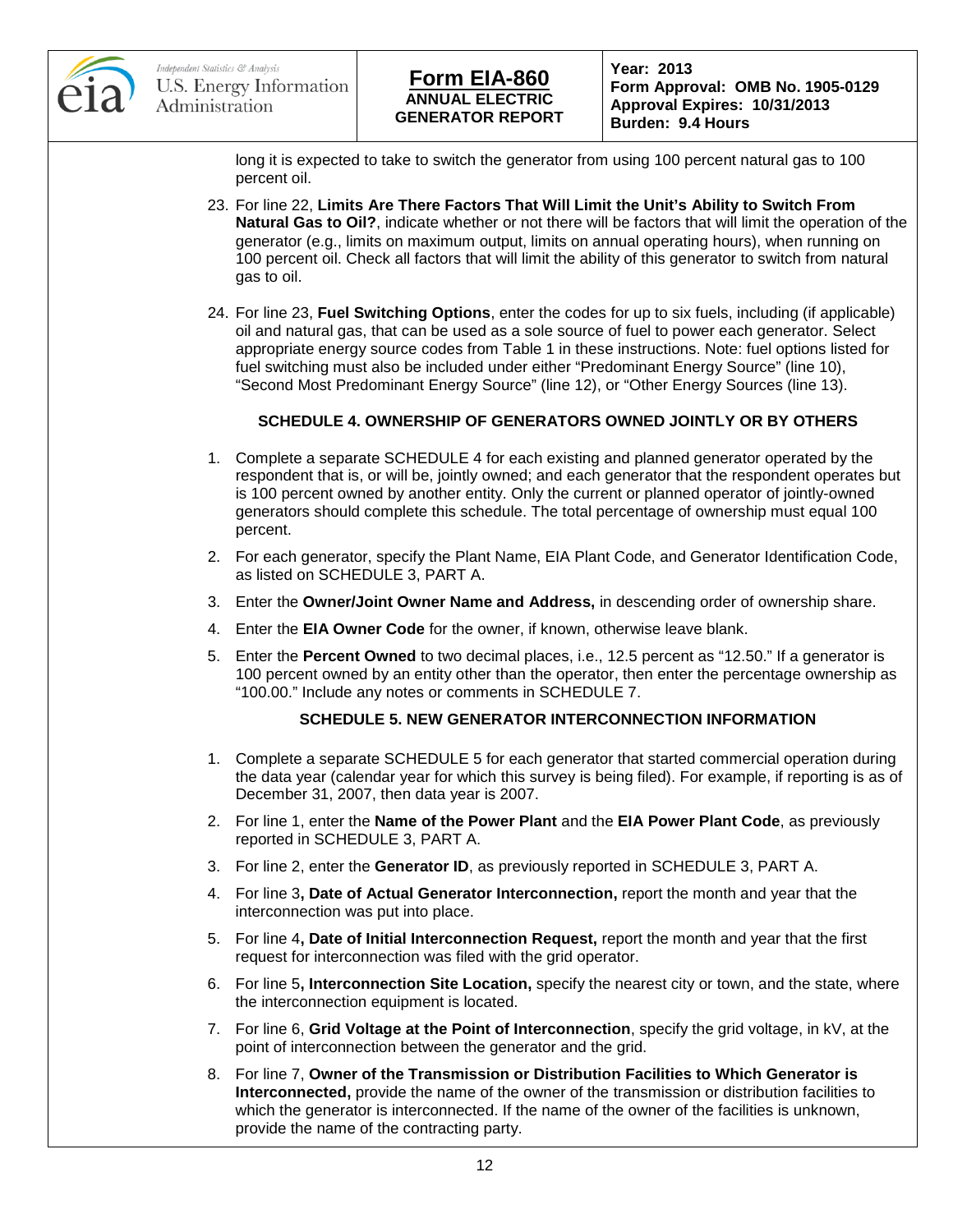



**Form Approval: OMB No. 1905-0129 Approval Expires: 10/31/2013 Burden: 9.4 Hours**

- 9. For line 8, **Total Cost Incurred for the Direct, Physical Interconnection**, specify the total cost incurred, in thousands of dollars, to accomplish the physical interconnection.
- 10. For line 9**, Equipment Included in the Direct Interconnection Cost**, check each of the types of equipment that are included in the cost amount reported on line 8. If there are significant types of equipment that are not included in the list, please specify what additional equipment was needed for the interconnection in SCHEDULE 7.
- 11. For line 10, (a) **Total Cost for Other Grid Enhancements/Reinforcements Needed to Accommodate Power Deliveries from the Generator**, specify the amount incurred, in thousands of dollars, for any other grid enhancements or reinforcements that were needed to accommodate power deliveries from the new generator. If these costs, or some portion of these costs, will be repaid to your company at some time in the future by the owner of the grid or by the party with whom you contracted for the interconnection, please check "Yes" in line 10b; otherwise, check "No" in 10b.
- 12. For line 11, **Were Specific Transmission Use Rights Secured as a Result of the Interconnection Costs Incurred**, check "Yes" or "No."

### **SCHEDULE 6. BOILER INFORMATION**

Some or all parts of this schedule are required to be completed for all existing and planned (10 year plans) combustible-fueled steam generators (including heat recovery steam generators with and without duct firing and combustible renewable-fueled generators) with a combined nameplate capacity of at least 10 MW, all nuclear generators and applicable solar thermal generators with a total generator nameplate capacity of at least 10 MW.

All parts of this schedule are to be completed for combustible-fueled steam generators at a plant with a combined nameplate capacity of at least 100 MW (including steam generators with duct firing).

Only PART B, PART D, PART E, PART G, and PART H are to be completed for combustible-fueled steam generators at a plant with a combined nameplate capacity of at least 10 MW but less than 100 MW.

Only PART F is to be completed for nuclear generators, steam generators without duct firing, and applicable solar generators using a steam cycle.

#### **SCHEDULE 6, PART A. PLANT CONFIGURATION**

The e-file system will pre-populate the boiler identification codes throughout SCHEDULE 6 based on the codes entered in SCHEDULE 3, PART A. Plants with a Steam Plant Type of 1, as defined and set out on line 11 of SCHEDULE 2, should complete all lines on SCHEDULE 6, PART A. Plants with a Steam Plant Type of 2 should only complete lines 2, 3, and, if applicable, lines 5 and 6. Plants with a Steam Plant Type of 3 should complete lines 2, 3 and 4. Planned equipment that is on order and expected to go into commercial service within 10 years must be reported. If two or more pieces of equipment (e.g., two generators) are associated with a single boiler, report each identification code, separated by commas, under the appropriate boiler. Do not change pre-populated equipment identifications.

- 1. For line 1, using each boiler as a starting point, complete the entire column under the boiler identification with the requested information on each piece of associated existing or planned equipment (e.g., generators, cooling systems, etc.).
- 2. For lines 2, 4, 5, 6, 7, and 8, if a piece of equipment (e.g., a generator or a cooling system) serves two or more boilers, repeat the identification information for that equipment under each appropriate boiler.
- 3. For line 2, **Associated Generator ID(s)**, do not report auxiliary generators. Multiple generators operated as a single unit (e.g., cross compound and topping generators) should be identified as a group with one identification code. Combined cycle units with auxiliary firing report only the steam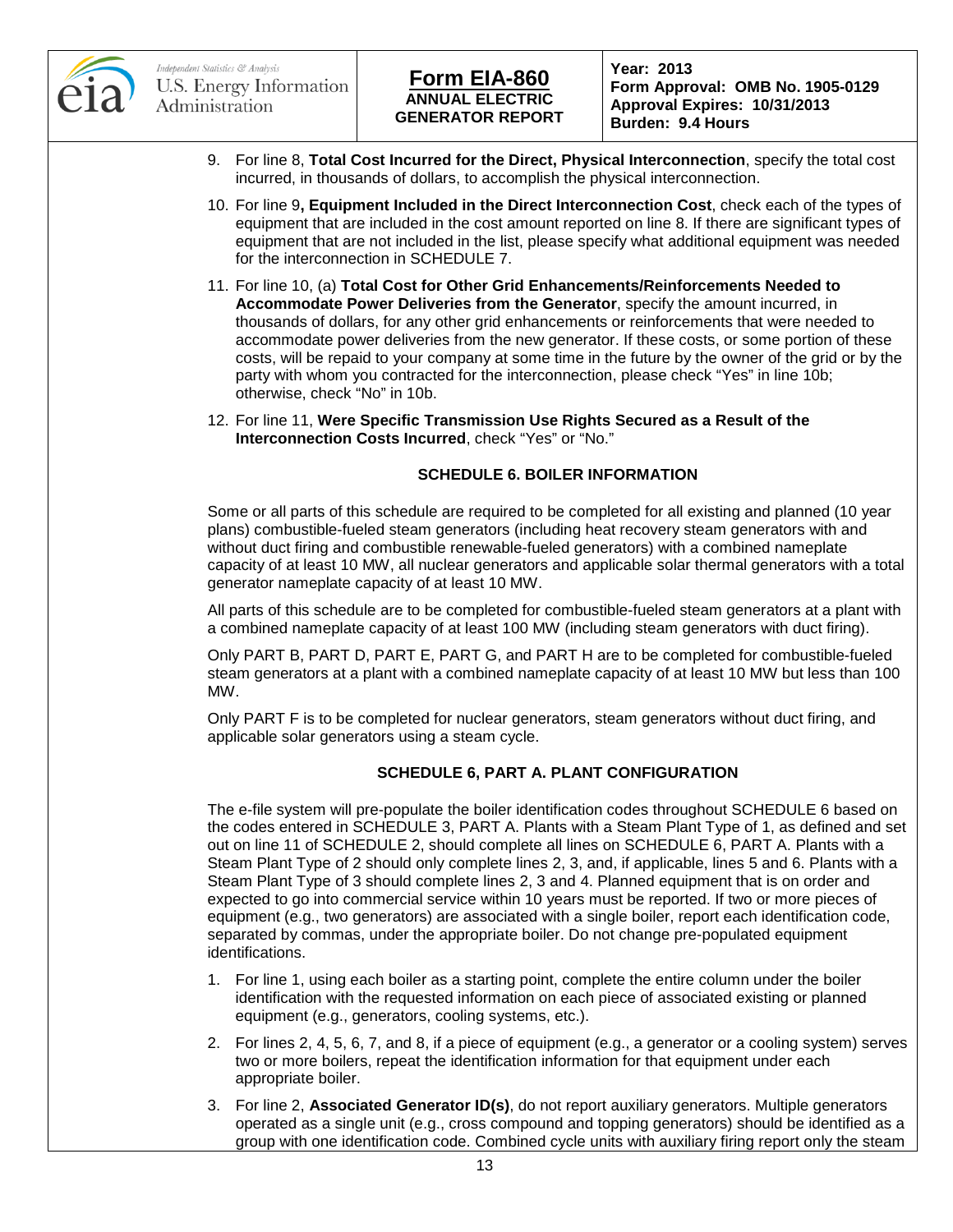



**Form Approval: OMB No. 1905-0129 Approval Expires: 10/31/2013 Burden: 9.4 Hours**

generators. Do not report the combustion turbine portion of the combined cycle unit.

- 4. For line 3, **Generator Associations with Boiler as Actual or Theoretical,** indicate "A" for actual association during year or "T" for theoretical associations.
- 5. For line 4, **Associated Cooling System ID(s)**, a cooling system is an equipment system that provides water to the condensers and includes water intakes and outlets, cooling towers and ponds, pumps, and pipes. Identify a single plant cooling system, not separate systems, unless systems are physically separated, e.g., have separate water intake and outlet structures, where each system can be operated independently.
- 6. For line 5, **Associated Flue Gas Particulate Collector ID(s)**, enter an identification number for each piece of equipment designed primarily to collect flue gas particulates including fabric filter / baghouse and electrostatic precipitator. If a combination particulate collector is associated with a single boiler, identify the collectors as a single group. If the particulate collector also removes sulfur dioxide, identify the unit in lines 5 and 6 using the same identification code.
- 7. For line 6, **Associated Flue Gas Desulfurization Units ID(s)**, enter an identification number for each piece of equipment designed primarily to desulfurize flue gas including dry powder injection systems. For reporting purposes, identify an associated flue gas desulfurization unit to include all the trains (or modules) associated with a single boiler. If the flue gas desulfurization unit also removes particulate matter, identify the unit in lines 5 and 6 using the same identification code.
- 8. For line 7, **Associated Flue ID(s)**, a flue is defined as an enclosed passageway within a stack for directing products of combustion to the atmosphere. For stacks with multiple flues, report in one column all flues that serve the boiler identified in line 1. Separate multiple entries with commas. If the stack has a single flue, use the stack identification for the flue identification.
- 9. For line 8, **Associated Stack ID(s)**, a stack is defined as a tall, vertical structure containing one or more flues used to discharge products of combustion into the atmosphere.

#### **SCHEDULE 6, PART B. BOILER INFORMATION – AIR EMISSION STANDARDS (DATA NOT REQUIRED FOR PLANTS LESS THAN 100 MW)**

- 1. Complete a separate page for each existing or planned boiler as reported on line 1 of SCHEDULE 6, PART A.
- 2. For line 2a, **Type of Boiler Standards Under Which the Boiler Is Operating,** indicate the standards as described in the U.S. Environmental Protection Agency regulation under 40 CFR. Select from the following codes of the New Source Performance Standards (NSPS):

| Standards of Performance for fossil-fuel fired steam boilers for which       |
|------------------------------------------------------------------------------|
| construction began after August 17, 1971.                                    |
| Standards of Performance for fossil-fuel fired steam boilers for which       |
| construction began after September 18, 1978.                                 |
| Standards of Performance for fossil-fuel fired steam boilers for which       |
| construction began after June 19, 1984.                                      |
| Standards of Performance for small industrial-commercial-institutional steam |
| generating units.                                                            |
| INot covered under New Source Performance Standards.                         |
|                                                                              |

- 3. For line 2b, **Is Boiler Operating Under a New Source Review (NSR) Permit?,** check "Yes" or "No"; if "Yes," enter date and identification number of the issued permit.
- 4. For line 3, **Type of Statute or Regulation,** select from the following the most stringent type of statute or regulation code:
	- FD Federal
	- ST State<br>LO Local
		- **Local**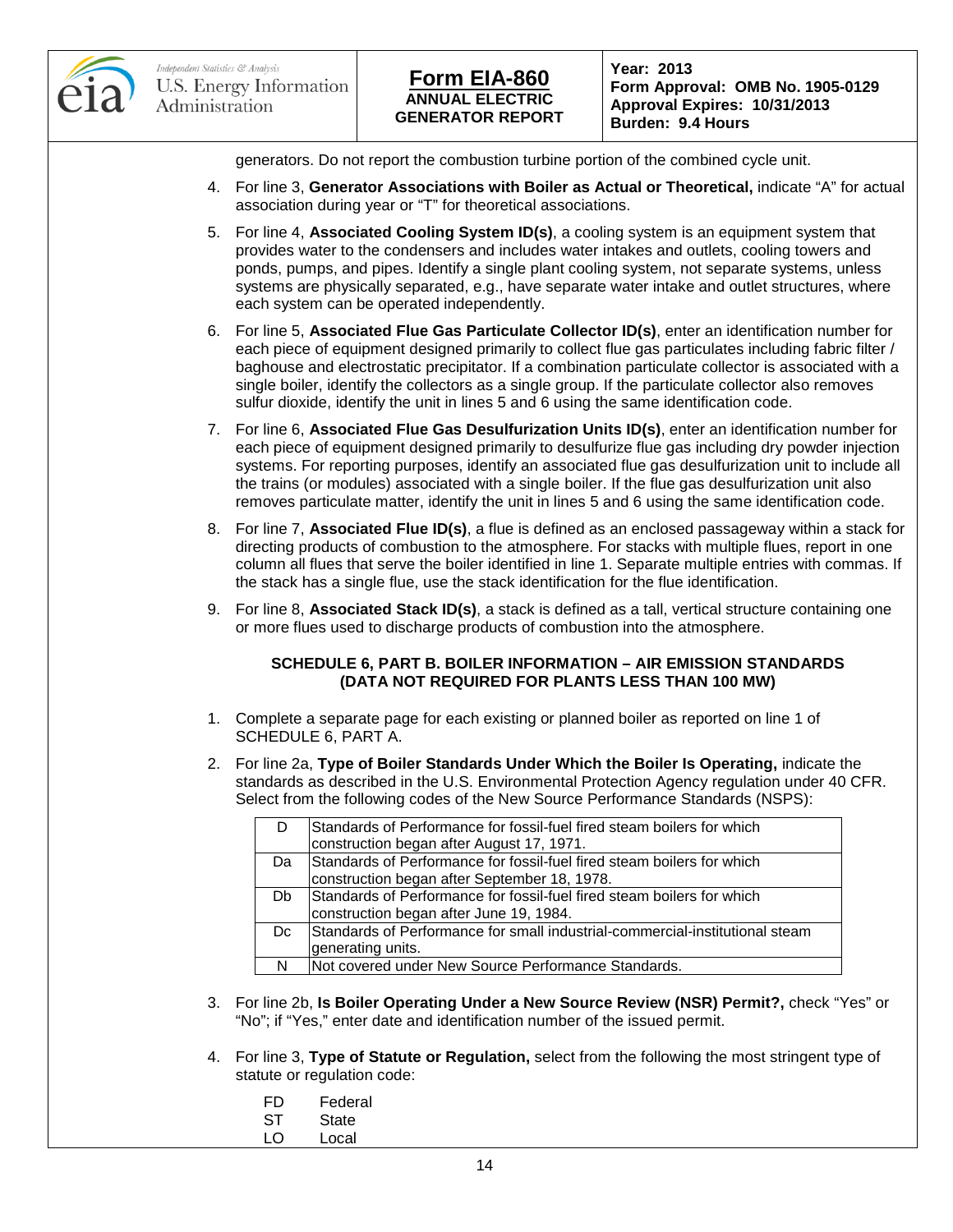

- NA No Applicable Standard
- 5. For line 4, **Emission Standard Specified**, refer to the numeric value for the unit of measurement in line 5. If no numeric value is specified, report "NA." For Sulfur Dioxide (column (b)), if the standard requires both an emission rate and a percent scrubbed, report the emission rate in terms of pounds of sulfur dioxide per million Btu on line 4a and report the percent scrubbed in terms of percent sulfur removal efficiency (by weight) on line 4b.
- 6. For line 5, **Unit of Measurement Specified**, column (a), Particulate Matter, select from the following unit of measurement codes (PB\* is the preferred measurement):

| Code      | <b>Unit of Measurement</b>                                        |
|-----------|-------------------------------------------------------------------|
| <b>OP</b> | Percent of opacity                                                |
| $PB*$     | Pounds of Particulate matter per million Btu in fuel              |
| PC        | Grains of particulate matter per standard cubic foot of stack gas |
| PG        | Pounds of particulate matter per thousand pounds of stack gas     |
| <b>PH</b> | Pounds of particulate matter emitted per hour                     |
| UG        | Micrograms of particulate matter per cubic meter                  |
| ОT        | Other (specify in SCHEDULE 7)                                     |

7. For line 5, **Unit of Measurement Specified**, column (b), Sulfur Dioxide, select from the following unit of measurement codes (DP\* is the preferred measurement):

| Code      | <b>Unit of Measurement</b>                                              |
|-----------|-------------------------------------------------------------------------|
| DC        | Ambient air quality concentration of sulfur dioxide (parts per million) |
| <b>DH</b> | Pounds of sulfur dioxide emitted per hour                               |
| DL.       | Annual sulfur dioxide emission level less than a level in a previous    |
|           | vear                                                                    |
| DM.       | Parts per million of sulfur dioxide in stack gas                        |
| DP*       | Pounds of sulfur dioxide per million Btu in fuel                        |
| <b>SB</b> | Pounds of sulfur per million Btu in fuel                                |
| <b>SR</b> | Percent sulfur removal efficiency (by weight)                           |
| SU        | Percent sulfur content of fuel (by weight)                              |
| ОT        | Other (specify in SCHEDULE 7)                                           |

8. For line 5, **Unit of Measurement Specified**, column (c), Nitrogen Oxides, select from the following unit of measurement codes (NP\* is the preferred measurement):

| Code      | <b>Unit of Measurement</b>                                            |
|-----------|-----------------------------------------------------------------------|
| <b>NH</b> | Pounds of nitrogen oxides emitted per hour                            |
| NL.       | Annual nitrogen oxides emission level less than a level in a previous |
|           | vear                                                                  |
| <b>NM</b> | Parts per million of nitrogen oxides in stack gas                     |
| <b>NO</b> | Ambient air quality concentration of nitrogen oxides (parts per       |
|           | million)                                                              |
| NP*       | Pounds of nitrogen oxides per million Btu in fuel                     |
| OТ        | Other (specify in SCHEDULE 7)                                         |

9. For line 6, **Time Period Specified**, select from the following codes to indicate the period over which measurements were averaged:

| Code      | <b>Time Period</b> |
|-----------|--------------------|
| <b>NV</b> | Never to exceed    |
| FM        | 5 minutes          |
| <b>SM</b> | 6 minutes          |
| FТ        | 15 minutes         |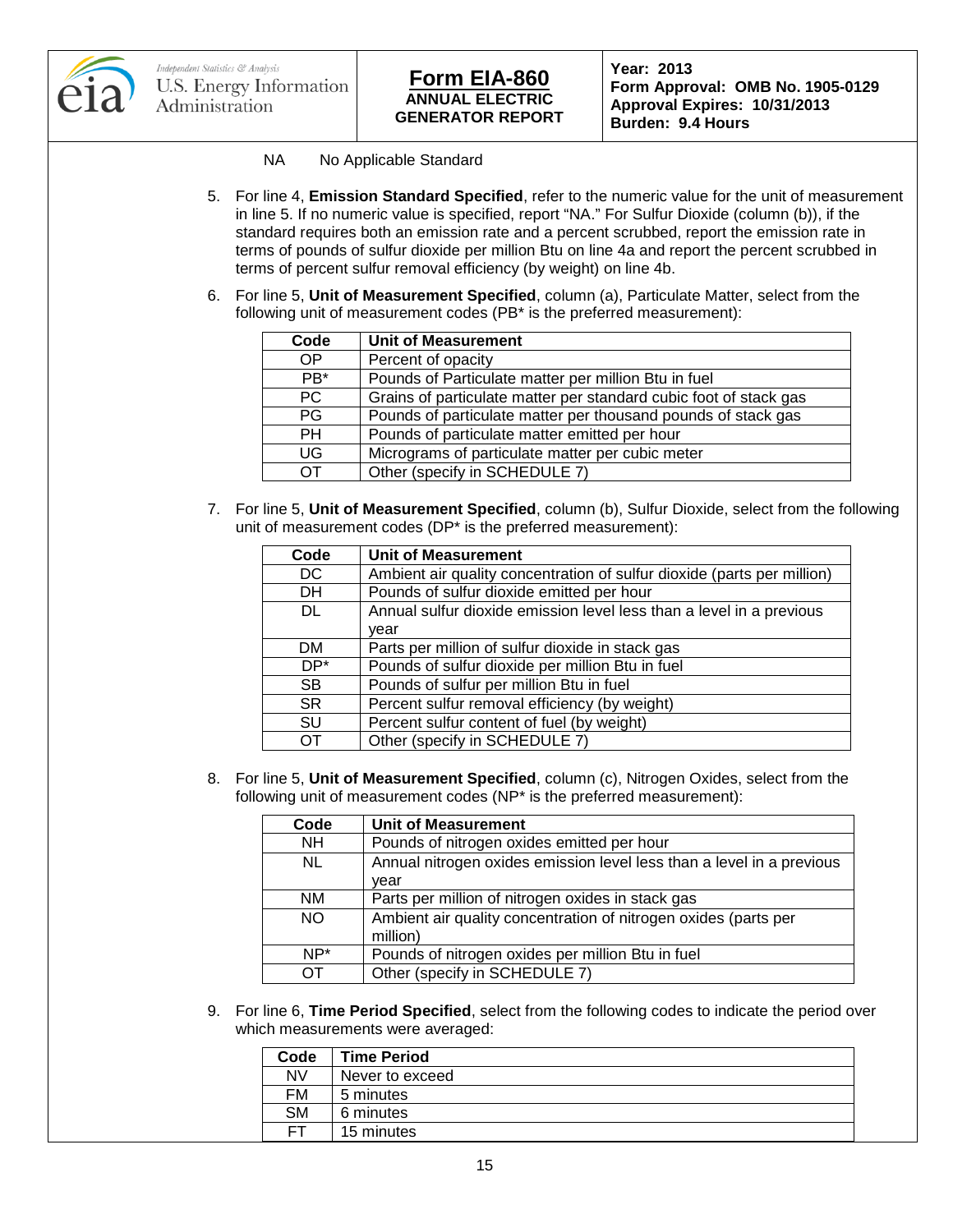

## **ANNUAL ELECTRIC GENERATOR REPORT Form EIA-860 Year: 2013**

**Form Approval: OMB No. 1905-0129 Approval Expires: 10/31/2013 Burden: 9.4 Hours**

| OH        | 1 hour                        |
|-----------|-------------------------------|
| WO        | 2 hours                       |
| TН        | 3 hours                       |
| EH        | 8 hours                       |
| DA        | 24 hours                      |
| WA        | 1 week                        |
| <b>MO</b> | 30 days                       |
| <b>ND</b> | 90 days                       |
| YR.       | Annual                        |
| <b>PS</b> | Periodic stack testing        |
| DT        | Defined by testing            |
| <b>NS</b> | Not specified                 |
| OТ        | Other (specify in SCHEDULE 7) |

- 10. For line 7, **Year Boiler Was or Is Expected to Be in Compliance With Federal, State and/or Local Regulations**, if the boiler is currently in compliance, enter the year the boiler came into compliance or the year of the regulation, whichever came last. Report "9999" only if a revision of a governing regulation is being sought or no plans have been approved to bring the boiler into compliance.
- 11. For line 8, **If Not in Compliance, Strategy for Compliance**, select from the following strategy for compliance codes (separate multiple entries (up to three) with commas):

| Code      | <b>Strategy for Compliance</b>           |
|-----------|------------------------------------------|
| <b>BO</b> | Burner out of service                    |
| <b>FR</b> | Flue gas recirculation                   |
| LA        | Low excess air                           |
| LN        | Low nitrogen oxide burner                |
| МS        | Currently meeting standard               |
| NC.       | No plans to control                      |
| OV        | Overfire air                             |
| <b>SE</b> | Seeking revision of governing regulation |
| ОT        | Other (specify in SCHEDULE 7)            |

12. For line 9, **Existing,** and line 10, **Planned Strategies to Meet the Sulfur Dioxide and Nitrogen Oxides Requirements of Title IV of the Clean Air Act Amendment of 1990**, column (b), select from the following strategy for compliance codes (separate multiple entries (up to three) with commas):

| Code      | <b>Strategy for Compliance (Sulfur Dioxide)</b>                           |
|-----------|---------------------------------------------------------------------------|
| CF.       | <b>Fluidized Bed Combustor</b>                                            |
| CU        | Control unit under Phase I extension plan                                 |
| IF.       | Install flue gas desulfurization unit (other than Phase I extension plan) |
| <b>NC</b> | No change in historic operation of unit anticipated                       |
| <b>ND</b> | Not determined at this time                                               |
| RP.       | Repower Unit                                                              |
| SS        | Switch to lower sulfur fuel                                               |
| SU        | Designate Phase II unit(s) as substitution unit(s)                        |
| TU        | Transfer unit under Phase I extension plan                                |
| UC        | Decrease utilization - designate Phase II unit(s) as compensating unit(s) |
| UE        | Decrease utilization - rely on energy conservation and/or improved        |
|           | efficiency                                                                |
| US.       | Decrease utilization - designate sulfur-free generators to compensate     |
| UP        | Decrease utilization - purchase power                                     |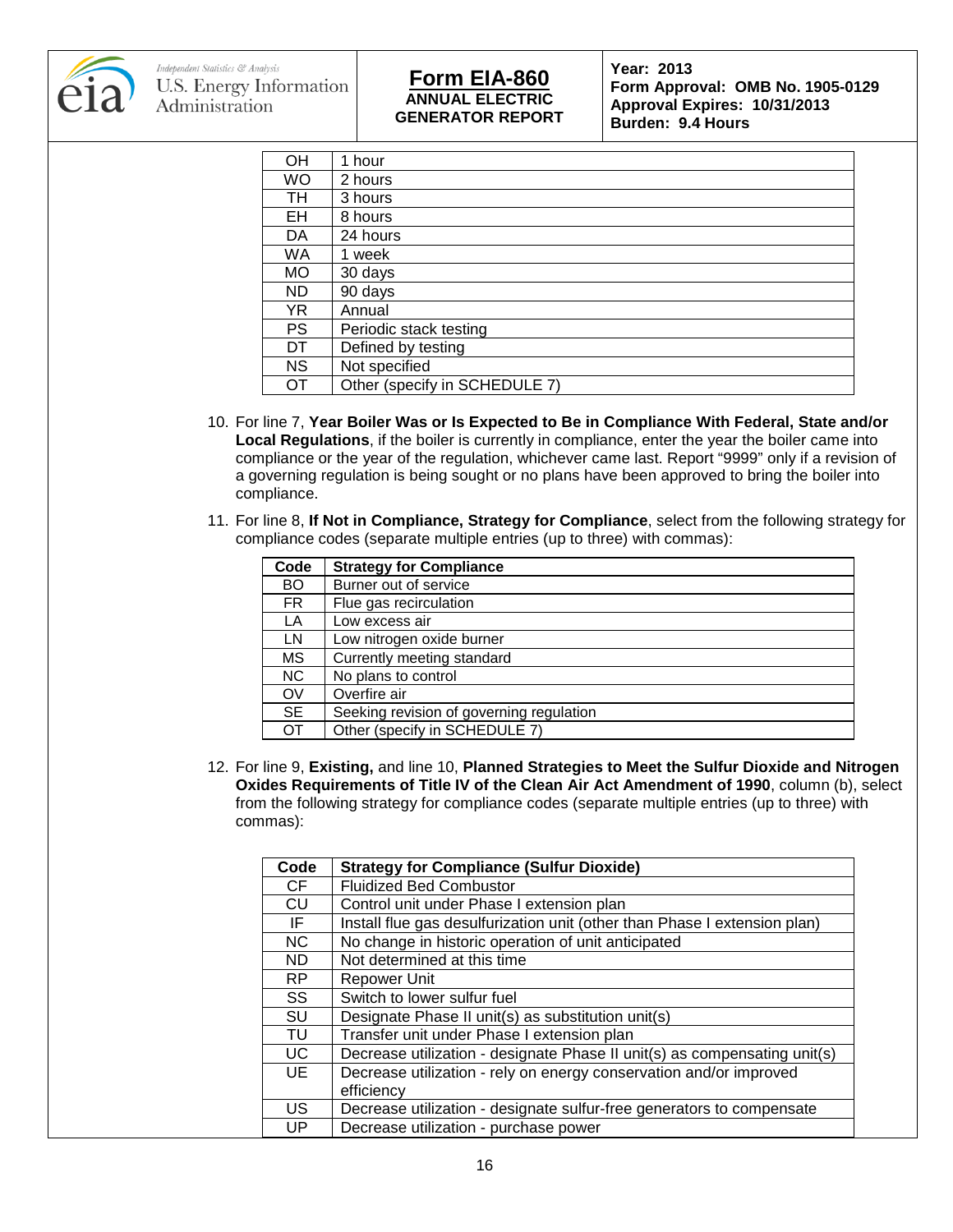

**Form Approval: OMB No. 1905-0129 Approval Expires: 10/31/2013 Burden: 9.4 Hours**

| W٨ | Allocated allowances and purchase allowances |
|----|----------------------------------------------|
|    | Other (specify in SCHEDULE 7)                |

| Code             | <b>Strategy for Compliance (Nitrogen Oxides)</b>                   |
|------------------|--------------------------------------------------------------------|
| AA               | <b>Advanced Overfire Air</b>                                       |
| BF               | Biased Firing (alternative burners)                                |
| CF               | <b>Fluidized Bed Combustor</b>                                     |
| FR.              | <b>Flue Gas Recirculation</b>                                      |
| FU               | <b>Fuel Reburning</b>                                              |
| H <sub>2</sub> O | Water Injection                                                    |
| LA               | Low Excess Air                                                     |
| LN               | Low NO <sub>x</sub> Burner                                         |
| NH <sub>3</sub>  | Ammonia Injection                                                  |
| <b>NC</b>        | No change in historic operation of unit anticipated                |
| ND.              | Not determined at this time                                        |
| OV               | Overfire Air                                                       |
| RP.              | Repower Unit                                                       |
| <b>SC</b>        | Slagging                                                           |
| SΝ               | Selective Noncatalytic Reduction                                   |
| SR.              | <b>Selective Catalytic Reduction</b>                               |
| STM              | Steam Injection                                                    |
| UE               | Decrease utilization - rely on energy conservation and/or improved |
|                  | efficiency                                                         |
| ΝA               | Not Applicable                                                     |
| ОT               | Other (specify in SCHEDULE 7)                                      |

#### **SCHEDULE 6, PART C. BOILER INFORMATION – DESIGN PARAMETERS (DATA FOR LINES 3 – 18 NOT REQUIRED FOR PLANTS LESS THAN 100 MW)**

- 1. Complete for each existing or planned boiler as reported on line 1 of SCHEDULE 6, PART A. If a procurement contract has been signed for an upgrade or retrofit of a boiler: 1) complete a separate page for the existing boiler; 2) explain In SCHEDULE 7 how long the existing equipment will be out of service; and 3) using the same boiler identification, complete a separate SCHEDULE 6, PART C for the planned upgrade or retrofit.
- 2. For line 2, select the boiler status from the following codes:

| Code                   | <b>Boiler Status</b>                                                                  |
|------------------------|---------------------------------------------------------------------------------------|
| <b>CN</b>              | Cancelled (previously reported as "planned")                                          |
| CO                     | New unit under construction                                                           |
| OP                     | Operating (in commercial service or out of service less than 365 days)                |
| <b>OS</b>              | Out of service (365 days or longer)                                                   |
| PL                     | Planned (expected to go into commercial service within 10 years)                      |
| <b>RE</b>              | Retired (no longer in service and not expected to be returned to service)             |
| <b>SB</b>              | Standby (or inactive reserve); i.e., not normally used, but available for<br>service  |
| <b>SC</b>              | Cold Standby (Reserve); deactivated (usually requires 3 to 6 months to<br>reactivate) |
| $\overline{\text{TS}}$ | Operating under test conditions (not in commercial service)                           |

3. For line 3, **Boiler Actual or Projected In-service Date**, and line 4, **Boiler Actual or Projected Retirement Date**, the month-year date should be entered as follows: August 1959 as 08-1959. If the month is unknown, use the month of June.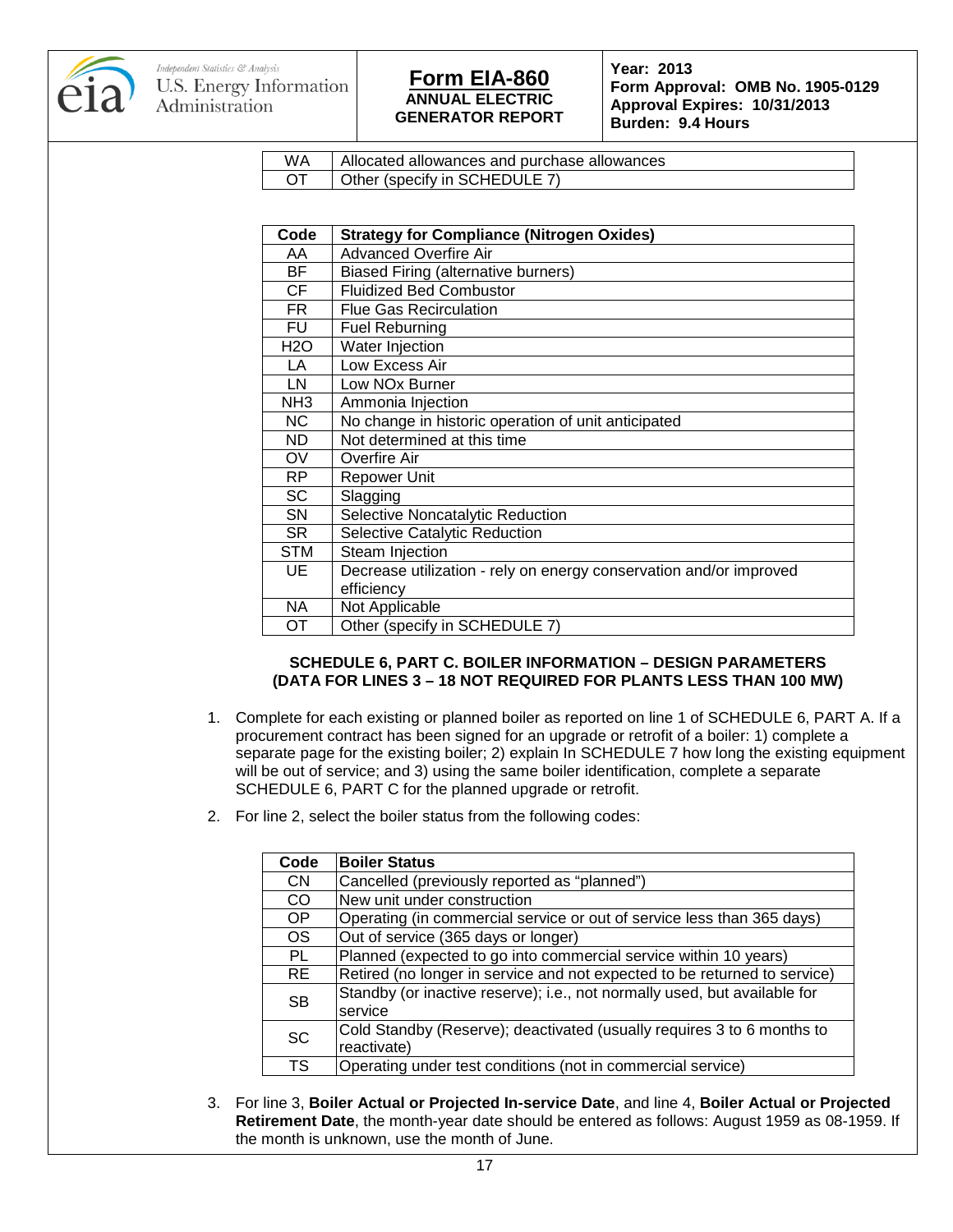



**Form Approval: OMB No. 1905-0129 Approval Expires: 10/31/2013 Burden: 9.4 Hours**

4. For line 5, **Boiler Manufacturer**, select one code from the following boiler manufacturers' codes:

| Code                   | <b>Boiler Manufacturer</b>           |
|------------------------|--------------------------------------|
| AI                     | Aalborg Industries                   |
| <b>AL</b>              | Alstrom                              |
| <b>AS</b>              | American Shack                       |
| <b>AT</b>              | <b>Applied Thermal Systems</b>       |
| <b>BR</b>              | <b>BROS</b>                          |
| <b>BW</b>              | <b>Babcock and Wilcox</b>            |
| <b>DJ</b>              | De Jong Coen bv                      |
| $\overline{CE}$        | <b>Combustion Engineering</b>        |
| CN                     | Coen                                 |
| $\overline{DL}$        | <b>Deltak</b>                        |
| <b>DS</b>              | Doosan                               |
| EC                     | Econotherm                           |
| ER                     | Erie City Iron Works                 |
| ET                     | Entek                                |
| <b>FW</b>              | Foster Wheeler                       |
| <b>GE</b>              | <b>General Electric</b>              |
| GT                     | Gotaverken                           |
| HT                     | Hitachi                              |
| ID                     | Indeck                               |
| IH                     | In House Design                      |
| IHI                    | Ishikawajima-Harima Heavy Industries |
| IS                     | Innovative Steam Technology          |
| $\overline{KL}$        | Keeler Dorr Oliver                   |
| <b>KP</b>              | <b>Kvaerner Pulping</b>              |
| $\overline{KW}$        | Kawasaki Heavy Industries            |
| <b>ME</b>              | Mitchell Engineering                 |
| <b>NB</b>              | Nebraska Boiler                      |
| $\overline{\text{NM}}$ | <b>NEM</b>                           |
| <b>NT</b>              | Nooter/Erickson                      |
| $\overline{PB}$        | Peabody                              |
| $\overline{PR}$        | Pyro Power                           |
| <b>RS</b>              | <b>Riley Stoker</b>                  |
| $\overline{\text{ST}}$ | Sterling                             |
| <b>TM</b>              | Tampell                              |
| <b>TS</b>              | Toshiba                              |
| VO                     | Vogt Machine Company/Vogt Power      |
| WE                     | Westinghouse                         |
| WG                     | <b>Wiegl Engineering</b>             |
| $\overline{W}$         | Wickes                               |
| ZN                     | Zurn                                 |
| $\overline{OT}$        | Other (specify in SCHEDULE 7)        |

5. For line 6, **Type of Boiler**, select from the following firing codes (separate multiple entries (up to three) with commas):

| Code      | <b>Type of Boiler</b>    |
|-----------|--------------------------|
| AF        | Arch Firing              |
| СB        | Cell Burner              |
| <b>CF</b> | <b>Concentric Firing</b> |
| СY        | <b>Cyclone Firing</b>    |
| DB        | Duct Burner              |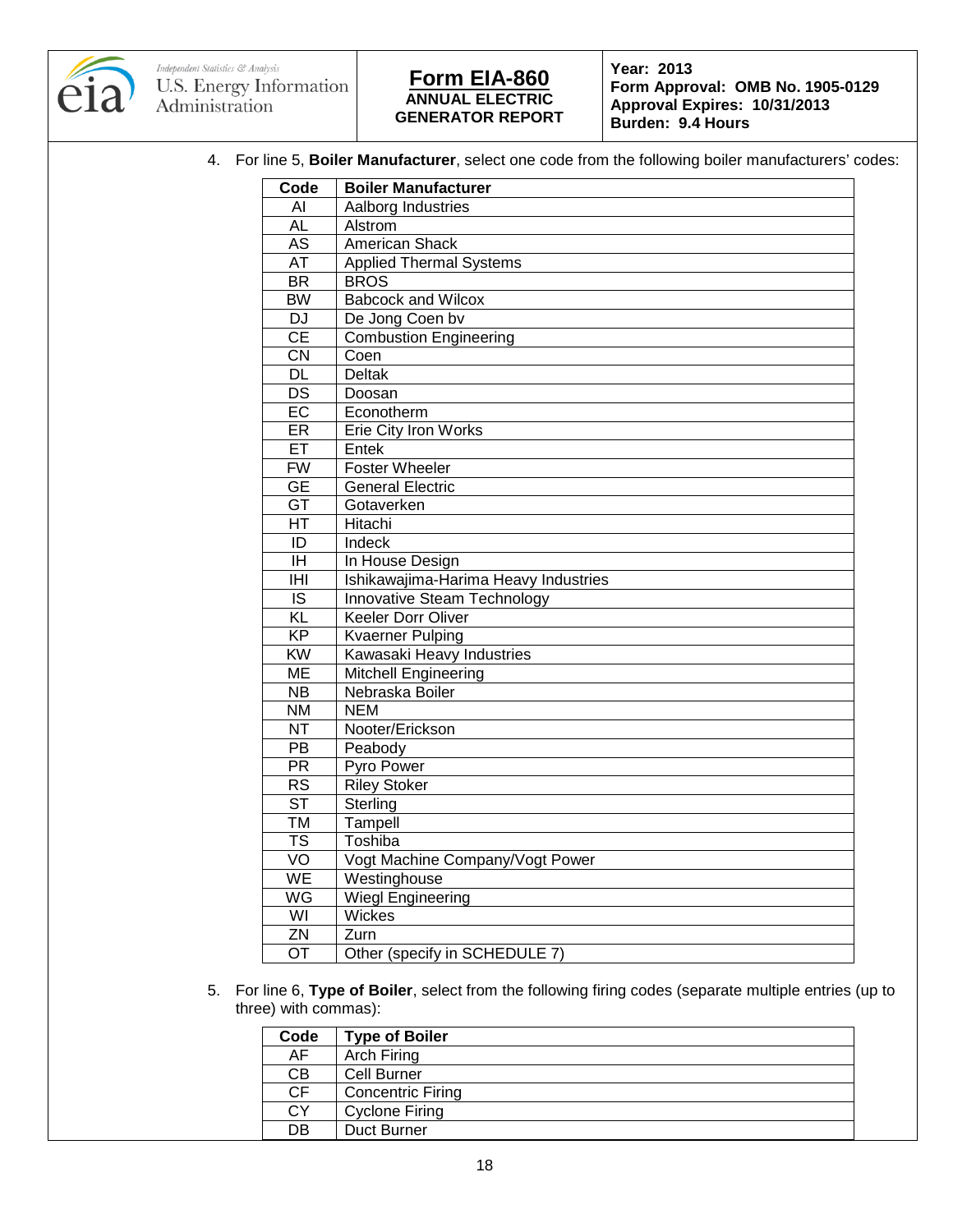

## **ANNUAL ELECTRIC GENERATOR REPORT Form EIA-860 Year: 2013**

**Form Approval: OMB No. 1905-0129 Approval Expires: 10/31/2013 Burden: 9.4 Hours**

| FB        | <b>Fluidized Bed Firing</b>   |
|-----------|-------------------------------|
| FF        | <b>Front Firing</b>           |
| OF        | <b>Opposed Firing</b>         |
| <b>RF</b> | <b>Rear Firing</b>            |
| SF        | Side Firing                   |
| SS        | Spreader Stoker               |
| TF        | <b>Tangential Firing</b>      |
| VF        | <b>Vertical Firing</b>        |
| ΟT        | Other (specify in SCHEDULE 7) |
|           |                               |

- 6. For lines 8 through 11, enter firing rate data for primary fuels as entered in line 13. Do not enter firing rate for startup or flame stabilization fuels. For waste-heat boilers with auxiliary firing, enter the firing rate for auxiliary firing and complete line 12 for waste heat.
- 7. For line 12, **Design Waste Heat Input Rate at Maximum Continuous Steam Flow**, a wasteheat boiler is a boiler that receives all or a substantial portion of its energy input from the noncombustible exhaust gases of a separate fuel-burning process.
- 8. For line 13, **Primary Fuels Used**, see table of energy source (fuel) codes. Show design firing rates for each fuel in the associated lines 8, 9, 10, and 11. Do not include startup fuels. Predominance is based on Btu.
- 9. For line 16, **Total Air Flow**, report at standard temperature and pressure, i.e., 68 degrees Fahrenheit and one atmosphere pressure.
- 10. For line 17, **Wet or Dry Bottom**, enter "W" for Wet or "D" for Dry. *Wet Bottom* is defined as slag tanks that are installed at furnace throat to contain and remove molten ash from the furnace. *Dry Bottom* is defined as having no slag tanks at furnace throat area; throat area is clear; bottom ash drops through throat to bottom ash water hoppers. This design is used where the ash melting temperature is greater than the temperature on the furnace wall, allowing for relatively dry furnace wall conditions.

#### **SCHEDULE 6, PART D. BOILER INFORMATION – NITROGEN OXIDE EMISSION CONTROLS**

- 1. Complete a separate page for each existing or planned boiler.
- 2. For line 2, **Nitrogen Oxide Control Status**, select from the following status codes:

| Code      | <b>Control Status</b>                                                             |
|-----------|-----------------------------------------------------------------------------------|
| <b>CN</b> | Cancelled (previously reported as "planned")                                      |
| CO.       | New unit under construction                                                       |
| NA.       | Not Applicable                                                                    |
| <b>NC</b> | No plans to control                                                               |
| OP        | Operating (in commercial service or out of service less than 365 days)            |
| <b>OS</b> | Out of service (365 days or longer)                                               |
| OZ.       | Operated during the ozone season (May through September)                          |
| PL        | Planned (expected to go into commercial service within 10 years)                  |
| <b>RE</b> | Retired (no longer in service and not expected to be returned to service)         |
| SB.       | Standby (or inactive reserve); i.e., not normally used, but available for service |
| <b>SC</b> | Cold Standby (Reserve); deactivated (usually requires 3 to 6 months to            |
|           | reactivate)                                                                       |
| <b>TS</b> | Operating under test conditions (not in commercial service)                       |

3. For line 3, **Low Nitrogen Oxide Control Process**, select from the following low nitrogen oxide control processes (separate multiple entries (up to three) with commas):

| Code          | <b>Control Process</b> |
|---------------|------------------------|
| AA<br>$\cdot$ | Advanced Overfire Air  |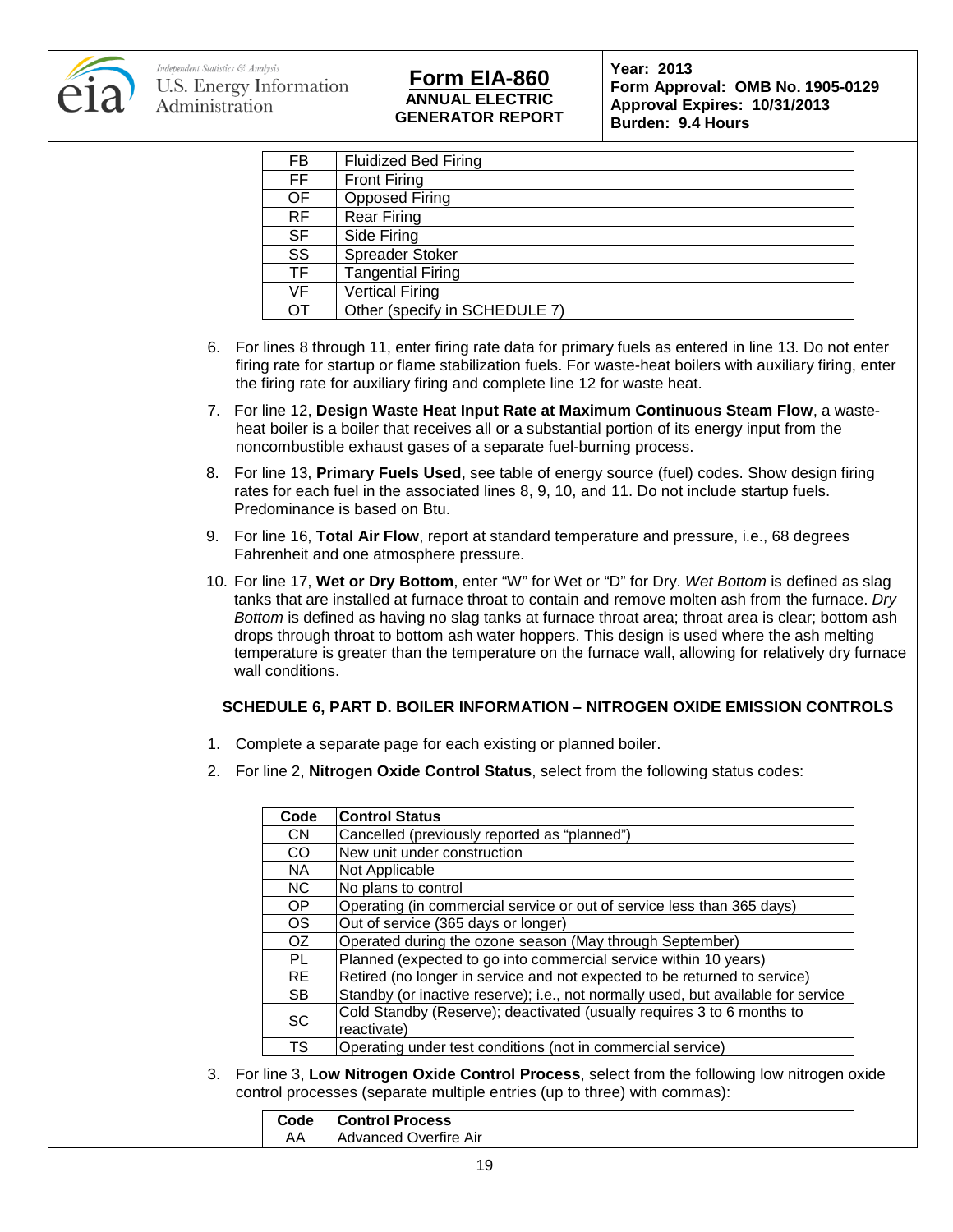

**Form Approval: OMB No. 1905-0129 Approval Expires: 10/31/2013 Burden: 9.4 Hours**

| <b>BF</b>       | Biased Firing (alternative burners)                                |
|-----------------|--------------------------------------------------------------------|
| СF              | <b>Fluidized Bed Combustor</b>                                     |
| FR.             | Flue Gas Recirculation                                             |
| FU              | Fuel Reburning                                                     |
| H2O             | Water Injection                                                    |
| LA              | Low Excess Air                                                     |
| LN              | Low NOx Burner                                                     |
| NA.             | Not Applicable                                                     |
| NH <sub>3</sub> | Ammonia Injection                                                  |
| OV              | Overfire Air                                                       |
| SC              | Slagging                                                           |
| <b>SN</b>       | Selective Noncatalytic Reduction                                   |
| SR.             | Selective Catalytic Reduction                                      |
| <b>STM</b>      | Steam Injection                                                    |
| <b>NC</b>       | No change in historic operation of unit anticipated                |
| <b>RP</b>       | <b>Repower Unit</b>                                                |
| UE              | Decrease utilization - rely on energy conservation and/or improved |
|                 | efficiency                                                         |
| OТ              | Other (specify in SCHEDULE 7)                                      |
|                 |                                                                    |

4. For line 4, **Manufacturer of Low Nitrogen Oxide Control Burners**, select from the following low nitrogen oxide control burner manufacturers:

| Code       | <b>Manufacturer</b>                                           |
|------------|---------------------------------------------------------------|
| AB         | <b>Advanced Burner Technologies</b>                           |
| <b>ABB</b> | <b>ABB</b>                                                    |
| <b>AC</b>  | <b>Advanced Combustion Technology</b>                         |
| AL         | Alstom                                                        |
| AP         | AirPol                                                        |
| AT         | <b>Applied Thermal Systems</b>                                |
| AU         | Applied Utility Systems (AUS)                                 |
| <b>AZ</b>  | Alzeta                                                        |
| <b>BC</b>  | <b>Babcock Borsig Power</b>                                   |
| <b>BM</b>  | <b>Bloom</b>                                                  |
| <b>BMD</b> | <b>Burns &amp; McDonnell</b>                                  |
| <b>BW</b>  | <b>Babcock and Wilcox</b>                                     |
| <b>CE</b>  | <b>Combustion Engineering</b>                                 |
| <b>CM</b>  | <b>Combustion Components Associates Inc</b>                   |
| <b>CN</b>  | Coen                                                          |
| CSI        | <b>Combustion Solutions Inc.</b>                              |
| <b>CT</b>  | <b>Callidus Technologies</b>                                  |
| DB         | Deutsche-Babcock                                              |
| DD         | Damper Design Inc                                             |
| DQ         | Duquesne Light Company & Energy Systems Associates            |
| <b>DV</b>  | Davis                                                         |
| <b>DX</b>  | <b>Deltex</b>                                                 |
| EA         | Eagle Air                                                     |
| EG         | Energy and Environmental Research Corp (EER)                  |
| EL.        | <b>Electric Power Technologies</b>                            |
| EP         | EPRI                                                          |
| ET.        | Entek                                                         |
| <b>ETE</b> | Entropy Technology and Environmental Construction Corp (ETEC) |
| FB         | Faber                                                         |
| <b>FN</b>  | Forney                                                        |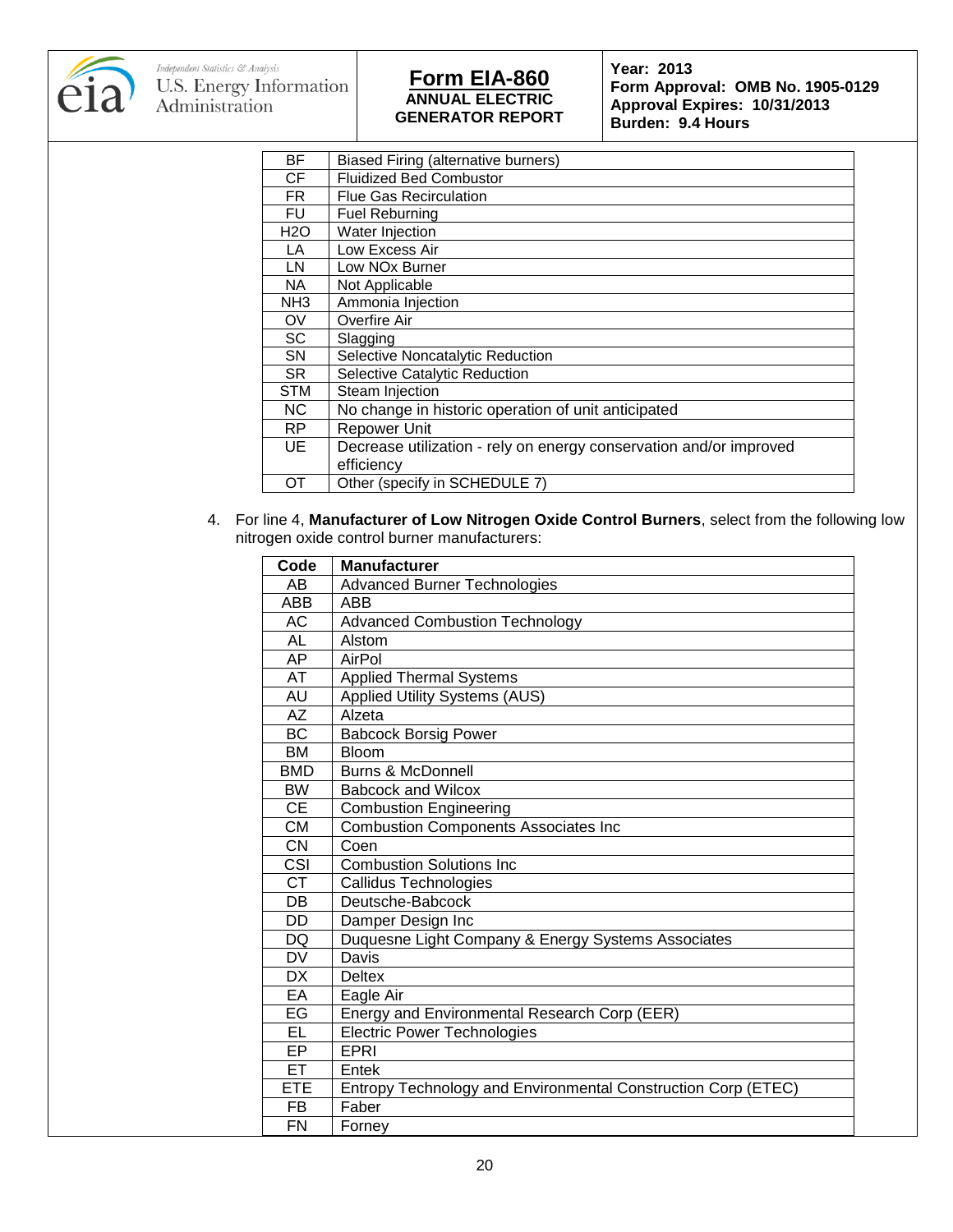

**Form Approval: OMB No. 1905-0129 Approval Expires: 10/31/2013 Burden: 9.4 Hours**

| FT                       | Fuel Tech Inc                                     |
|--------------------------|---------------------------------------------------|
| <b>FW</b>                | <b>Foster Wheeler</b>                             |
| <b>GE</b>                | <b>General Electric</b>                           |
| $\overline{\mathsf{GR}}$ | GE Energy and Environmental Research Corp (GEEER) |
| <b>HL</b>                | Holman                                            |
| HT                       | Hitachi                                           |
| $\overline{IC}$          | <b>International Combustion Limited</b>           |
| ID                       | Indeck                                            |
| ΙH                       | In House Design                                   |
| $\overline{\mathsf{JZ}}$ | John Zink Todd Combustion/Todd Combustion         |
| $\overline{KL}$          | Keeler Dorr Oliver                                |
| <b>MB</b>                | Mitsui-Babcock                                    |
| MI                       | Mitsubishi Industries                             |
| <b>MT</b>                | Mobotec                                           |
| <b>NA</b>                | Not Applicable                                    |
| <b>NB</b>                | Nebraska Boiler                                   |
| $\overline{\text{NC}}$   | Natcom, Inc                                       |
| $\overline{\sf NE}$      | <b>NEI</b>                                        |
| <b>NL</b>                | Noell, Inc                                        |
| PA                       | Procedair                                         |
| PB                       | Peabody                                           |
| $\overline{PS}$          | <b>Peerless Manufacturing Company</b>             |
| PL                       | Pillard                                           |
| $\overline{PX}$          | <b>Phoenix Combustion</b>                         |
| <b>RD</b>                | Rodenhuis and Verloop                             |
| R <sub>l</sub>           | Riley                                             |
| $\overline{\text{RJ}}$   | <b>RJM</b>                                        |
| <b>RR</b>                | Rolls Royce                                       |
| $\overline{\text{RS}}$   | <b>Riley Stoker/Riley Power</b>                   |
| $\overline{\text{RV}}$   | <b>RV</b> Industries                              |
| $\overline{SC}$          | Southern Company                                  |
| $\overline{\text{SW}}$   | Siemans-Westinghouse                              |
| $\overline{\text{TC}}$   | <b>Todd Combustion</b>                            |
| TEC                      | <b>Thermal Equipment Corporation</b>              |
| TM                       | Tampella                                          |
| $\overline{\text{TS}}$   | Toshiba                                           |
| WG                       | <b>Weigel Engineering</b>                         |
| $\overline{z}$ C         | Zeeco                                             |
| $\overline{OT}$          | Other (specify in SCHEDULE 7)                     |

#### **SCHEDULE 6, PART E. BOILER INFORMATION – MERCURY EMISSION CONTROLS**

1. For line 2, if "Yes" is checked on line 1, enter all applicable mercury emissions controls codes, separated by commas, from the following list:

| Code       | <b>Mercury Emission Control</b>                                      |
|------------|----------------------------------------------------------------------|
| <b>ACI</b> | <b>Activated Carbon Injection System</b>                             |
| <b>BS</b>  | Baghouse, shake and deflate                                          |
| BP         | Baghouse, pulse                                                      |
| <b>BR</b>  | Baghouse, reverse air                                                |
| DS         | Dry Scrubber                                                         |
| <b>EC</b>  | Electrostatic precipitator, cold side, with flue gas conditioning    |
| EH         | Electrostatic precipitator, hot side, with flue gas conditioning     |
| EK         | Electrostatic precipitator, cold side, without flue gas conditioning |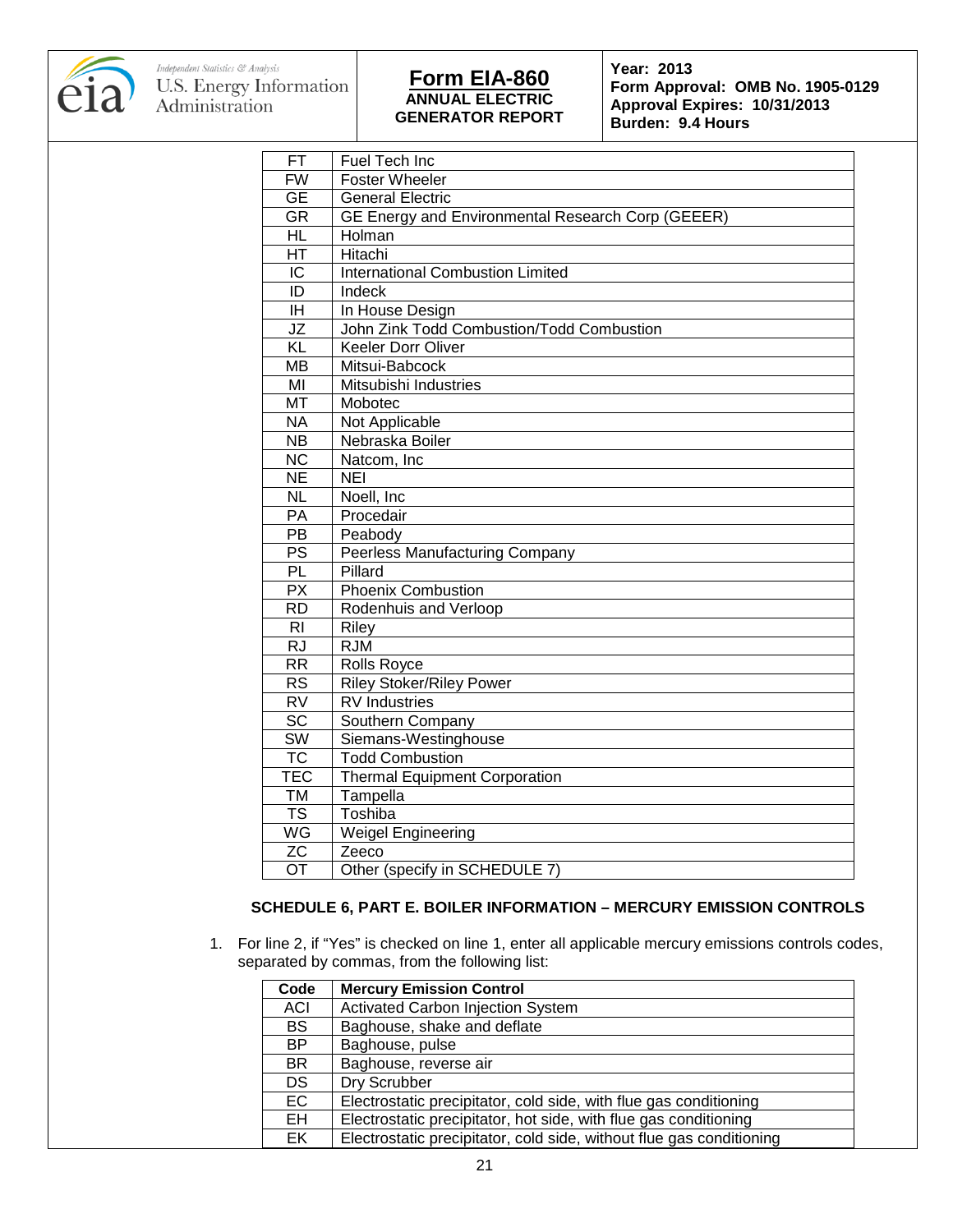

## **ANNUAL ELECTRIC GENERATOR REPORT Form EIA-860 Year: 2013**

**Form Approval: OMB No. 1905-0129 Approval Expires: 10/31/2013 Burden: 9.4 Hours**

| EW        | Electrostatic precipitator, hot side, without flue gas conditioning |
|-----------|---------------------------------------------------------------------|
| FGD       | <b>Flue Gas Desulfurization</b>                                     |
| LIJ       | Lime Injection                                                      |
| WS        | Wet Scrubber                                                        |
| <b>OT</b> | Other (specify in SCHEDULE 7)                                       |

### **SCHEDULE 6, PART F. COOLING SYSTEM INFORMATION – DESIGN PARAMETERS (DATA NOT REQUIRED FOR PLANTS LESS THAN 100 MW)**

- 1. If a procurement contract has been signed for an upgrade or retrofit of a cooling system: 1) complete a separate page for the existing cooling system; 2) specify in SCHEDULE 7 how long the existing equipment will be out of service; and 3) using the same cooling system identification, complete a separate SCHEDULE 6, PART F for the planned upgrade or retrofit.
- 2. For line 2, **Cooling System Status**, select from the following equipment status codes:

| Code      | <b>System Status</b>                                                                  |
|-----------|---------------------------------------------------------------------------------------|
| <b>CN</b> | Cancelled (previously reported as "planned")                                          |
| CO        | New unit under construction                                                           |
| OP        | Operating (in commercial service or out of service less than 365 days)                |
| <b>OS</b> | Out of service (365 days or longer)                                                   |
| <b>PL</b> | Planned (expected to go into commercial service within 10 years)                      |
| <b>RE</b> | Retired (no longer in service and not expected to be returned to service)             |
| <b>SB</b> | Standby (or inactive reserve); i.e., not normally used, but available for<br>service) |
| <b>SC</b> | Cold Standby (Reserve); deactivated (usually requires 3 to 6 months to<br>reactivate) |
| TS        | Operating under test conditions (not in commercial service)                           |

3. For line 4a, **Type of Cooling System**, select from the following cooling system codes (separate multiple entries (up to four) with commas):

| Code       | <b>Cooling System Description</b>                       |
|------------|---------------------------------------------------------|
| DC.        | Dry (air) cooling system                                |
| <b>HRC</b> | Hybrid: cooling pond(s) or canal(s) with dry cooling    |
| <b>HRF</b> | Hybrid: forced draft cooling tower(s) with dry cooling  |
| <b>HRI</b> | Hybrid: induced draft cooling tower(s) with dry cooling |
| OC.        | Once through with cooling pond(s)                       |
| <b>ON</b>  | Once through without cooling pond(s)                    |
| <b>RC</b>  | Recirculating with cooling pond(s) or canal(s)          |
| <b>RF</b>  | Recirculating with forced draft cooling tower(s)        |
| RI         | Recirculating with induced draft cooling tower(s)       |
| <b>RN</b>  | Recirculating with natural draft cooling tower(s)       |
| HT.        | <b>Helper Tower</b>                                     |
| OТ         | Other (specify in SCHEDULE 7)                           |

If the plant has a downstream helper tower that is associated with all boilers at a plant instead of any particular boiler or combination of boilers, treat it as a distinct cooling system and select "HT" from the list of codes.

- 4. For line 4b, in the case of a hybrid cooling system, indicate the percent of total cooling load that is served by any dry cooling components.
- 5. For line 5a, **Source of Cooling Water**, provide name of river, lake, etc. For line 5b, select the **Type of Cooling Water Source** from the following codes: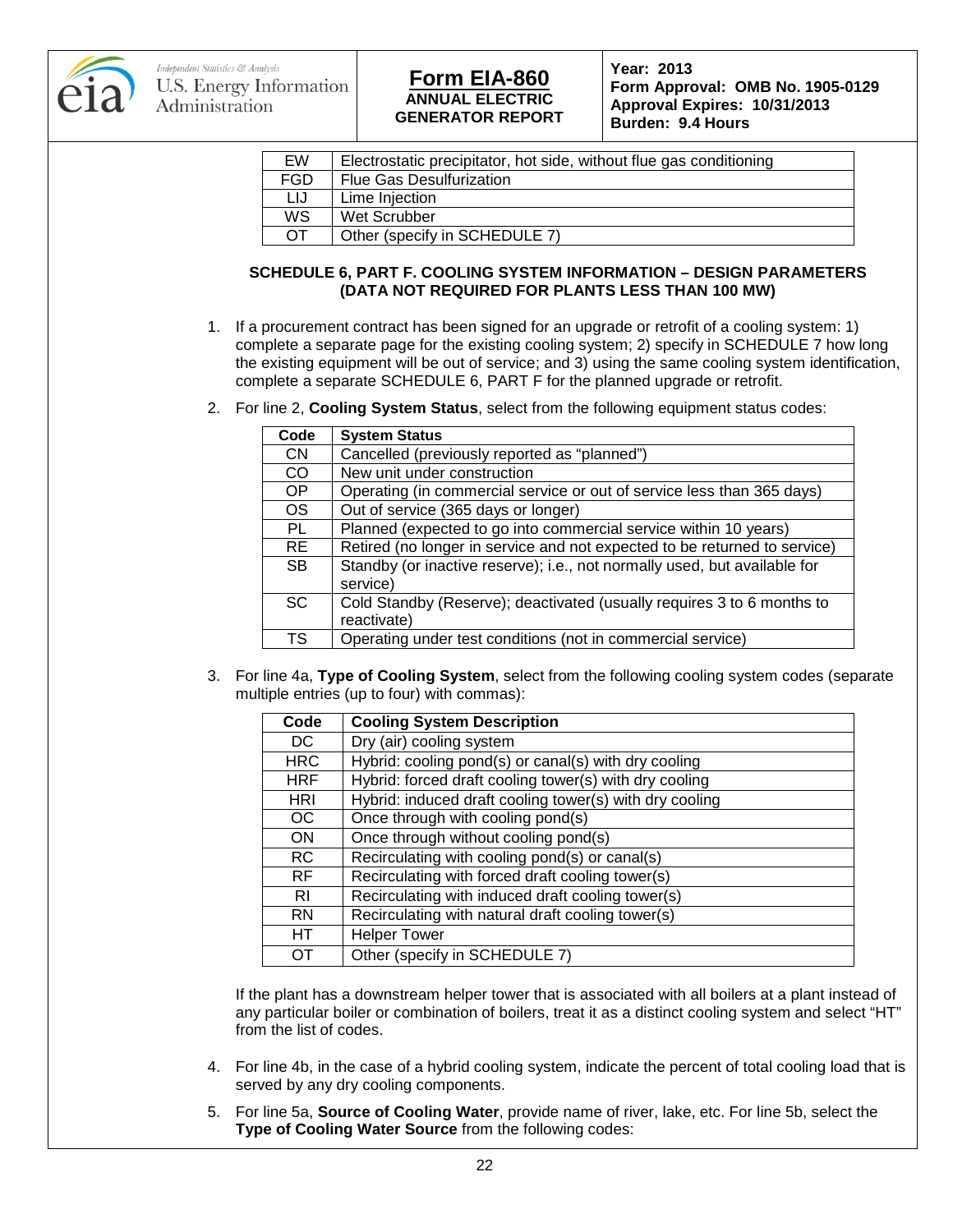

## **ANNUAL ELECTRIC GENERATOR REPORT Form EIA-860 Year: 2013**

**Form Approval: OMB No. 1905-0129 Approval Expires: 10/31/2013 Burden: 9.4 Hours**

| Code      | <b>Type of Water Source</b>                                      |
|-----------|------------------------------------------------------------------|
| <b>SW</b> | Surface Water (ex: river, canal, bay)                            |
| GW        | Ground Water (ex: aquifer, well)                                 |
| <b>PD</b> | Plant Discharge Water (ex: wastewater treatment plant discharge) |
| OT        | Other (specify in SCHEDULE 7)                                    |

6. For line 5c, **Type of Cooling Water**, select the **Type of Cooling Water** from the following codes:

| Code      | <b>Type of Water</b>          |
|-----------|-------------------------------|
| BR.       | <b>Brackish Water</b>         |
| <b>FR</b> | <b>Fresh Water</b>            |
| TW        | <b>Treated Wastewater</b>     |
| <b>SA</b> | Saline Water                  |
| OΤ        | Other (specify in SCHEDULE 7) |

- 7. For line 6, **Design Cooling Water Flow Rate at 100 percent Load at Intake**, if more than one source of cooling water is used by a cooling system, enter other sources in a footnote in SCHEDULE 7. If water is purchased, report "municipal." If water is taken from wells, report "wells." If source of water is "municipal" or "wells," do not complete lines 19, 20, 21, and 22 and provide the total amount of water used at 100 percent load in line 6.
- 8. For lines 8, 9, and 10, a cooling pond is a natural or man-made body of water that is used for dissipating waste heat from power plants.
- 9. For line 12, **Type of Towers**, select from the following cooling tower codes (separate multiple entries (up to two) with commas):

| Code           | <b>Type of Towers</b>             |
|----------------|-----------------------------------|
| <b>MD</b>      | Mechanical draft, dry process     |
| <b>MW</b>      | Mechanical draft, wet process     |
| ND.            | Natural draft, dry process        |
| <b>NW</b>      | Natural draft, wet process        |
| <b>WD</b>      | Combination wet and dry processes |
| $\overline{O}$ | Other (specify in SCHEDULE 7)     |

- 10. For lines 15, 16, 17, and 18, enter the actual installed cost for the existing system or the anticipated cost to bring a planned system into commercial operation. Installed cost should include the cost of all major modifications. A major modification is any physical change which results in a change in the amount of air or water pollutants or which results in a different pollutant being emitted. The *Total System Cost* should include amounts for items such as pumps, piping, canals, ducts, intake and outlet structures, dams and dikes, reservoirs, cooling towers, and appurtenant equipment.
- 11. For lines 19 through 22, if the cooling system is a zero discharge type (RC, RF, RI, RN), do not complete column (b). The intake and the outlet are the points where the cooling system meets the source of cooling water found on line 5.

### **SCHEDULE 6, PART G. FLUE GAS PARTICULATE COLLECTOR INFORMATION**

1. For line 3, **Flue Gas Particulate Collector Status**, select from the following equipment status codes:

| Code      | <b>Status</b>                                                       |
|-----------|---------------------------------------------------------------------|
| <b>CN</b> | Cancelled (previously reported as "planned")                        |
| CO        | New unit under construction                                         |
| <b>OP</b> | Operating (in commercial service or out of service within 365 days) |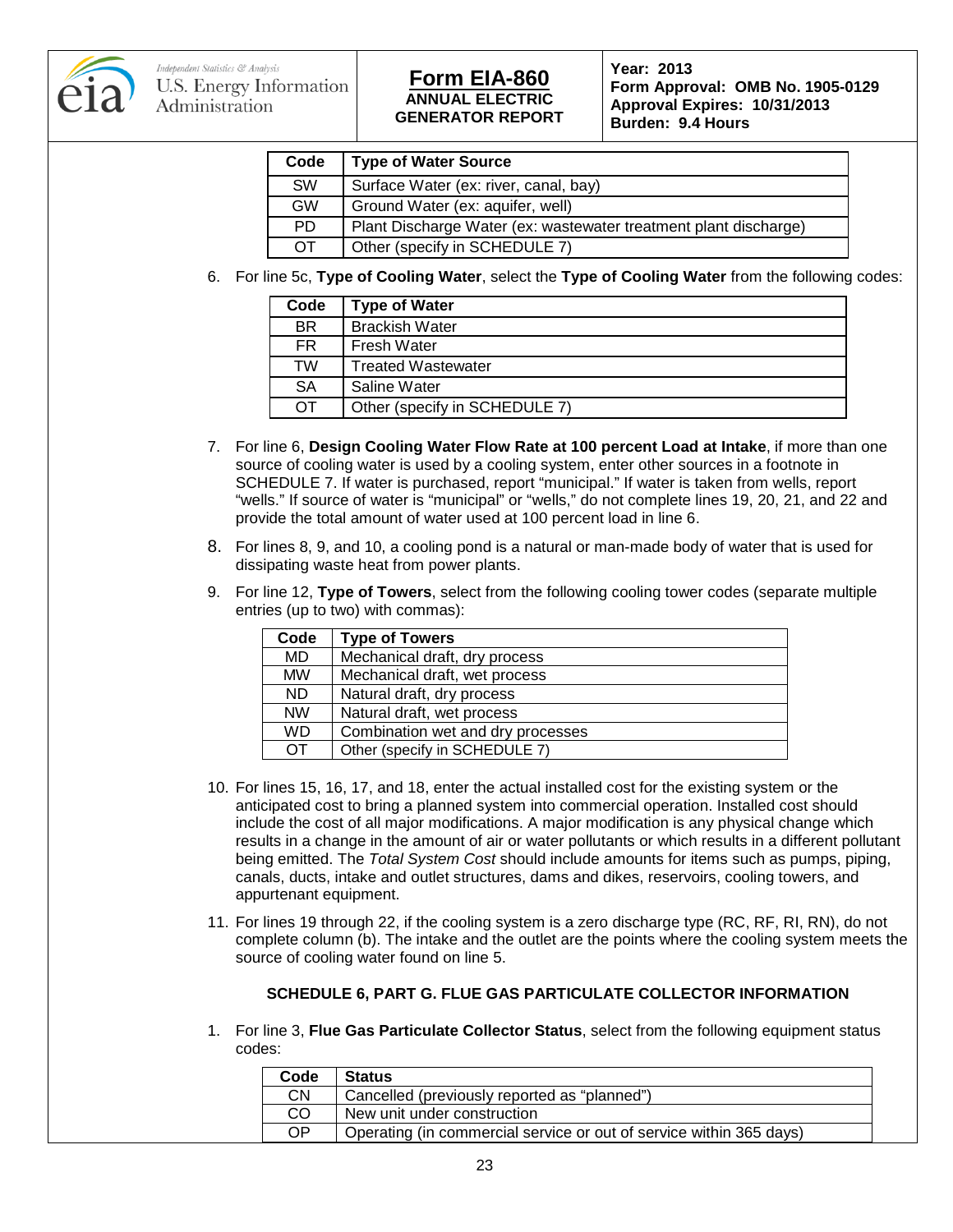

**Form Approval: OMB No. 1905-0129 Approval Expires: 10/31/2013 Burden: 9.4 Hours**

| OS        | Out of service (365 days or longer)                                       |
|-----------|---------------------------------------------------------------------------|
| PL        | Planned (expected to go into commercial service within 10 years)          |
| <b>RE</b> | Retired (no longer in service and not expected to be returned to service) |
| SB.       | Standby (or inactive reserve, i.e., not normally used, but available for  |
|           | service)                                                                  |
| SC.       | Cold Standby (Reserve); deactivated. Usually requires 3 to 6 months to    |
|           | reactivate                                                                |
| TS        | Operating under test conditions (not in commercial service).              |

2. For line 4, **Type of Flue Gas Particulate Collector**, select from the following flue gas particulate collector codes (for combination units, separate multiple entries (up to three) with commas):

| Code      | <b>Description</b>                                                   |
|-----------|----------------------------------------------------------------------|
| <b>BS</b> | Baghouse (fabric filter), shake and deflate                          |
| <b>BP</b> | Baghouse (fabric filter), pulse                                      |
| <b>BR</b> | Baghouse (fabric filter), reverse air                                |
| <b>EC</b> | Electrostatic precipitator, cold side, with flue gas conditioning    |
| EH        | Electrostatic precipitator, hot side, with flue gas conditioning     |
| EK        | Electrostatic precipitator, cold side, without flue gas conditioning |
| <b>EW</b> | Electrostatic precipitator, hot side, without flue gas conditioning  |
| MC.       | Multiple Cyclone                                                     |
| <b>SC</b> | Single Cyclone                                                       |
| <b>WS</b> | Wet Scrubber                                                         |
| ΩT        | Other (specify in SCHEDULE 7)                                        |

- 3. For line 5, **Installed Cost of Flue Gas Particulate Collector Excluding Land**, enter the actual installed cost for the existing system or the anticipated cost to bring a planned system into commercial operation. Installed cost should include the cost of all major modifications. A major modification is any physical change which results in a change in the amount of air or water pollutants or which results in a different pollutant being emitted.
- 4. For lines 6, 7, 8 and 9 enter value for fuel. Enter range of values, if applicable.

#### **SCHEDULE 6, PART H. FLUE GAS DESULFURIZATION UNIT INFORMATION (INCLUDES COMBUSTION TECHNOLOGIES)**

- 1. If a procurement contract has been signed for an upgrade or retrofit of a Flue Gas Desulfurization Unit: 1) complete a separate page for the existing unit; 2) specify in SCHEDULE 7 how long the existing equipment will be out of service; and 3) using the same FGD identification, complete a separate SCHEDULE 6, PART H. for the planned upgrade or retrofit.
- 2. For line 2**, Flue Gas Desulfurization Unit Status**, select from the following equipment status codes:

| Code      | <b>Status</b>                                                                   |
|-----------|---------------------------------------------------------------------------------|
| CN.       | Cancelled (only if previously reported as planned)                              |
| CO.       | New unit under construction                                                     |
| OP        | Operating (in commercial service or out of service less than 365 days)          |
| <b>OS</b> | Out of service (365 days or longer)                                             |
| <b>PL</b> | Planned (expected to go into commercial service within 10 years)                |
| RE.       | Retired (no longer in service and not expected to be returned to service)       |
| <b>SB</b> | Standby (or inactive reserve, i.e., not normally used by available for service) |
| SC.       | Cold Standby (Reserve); deactivated. Usually requires 3 to 6 months to activate |
| <b>TS</b> | Operating under test conditions (not in commercial service)                     |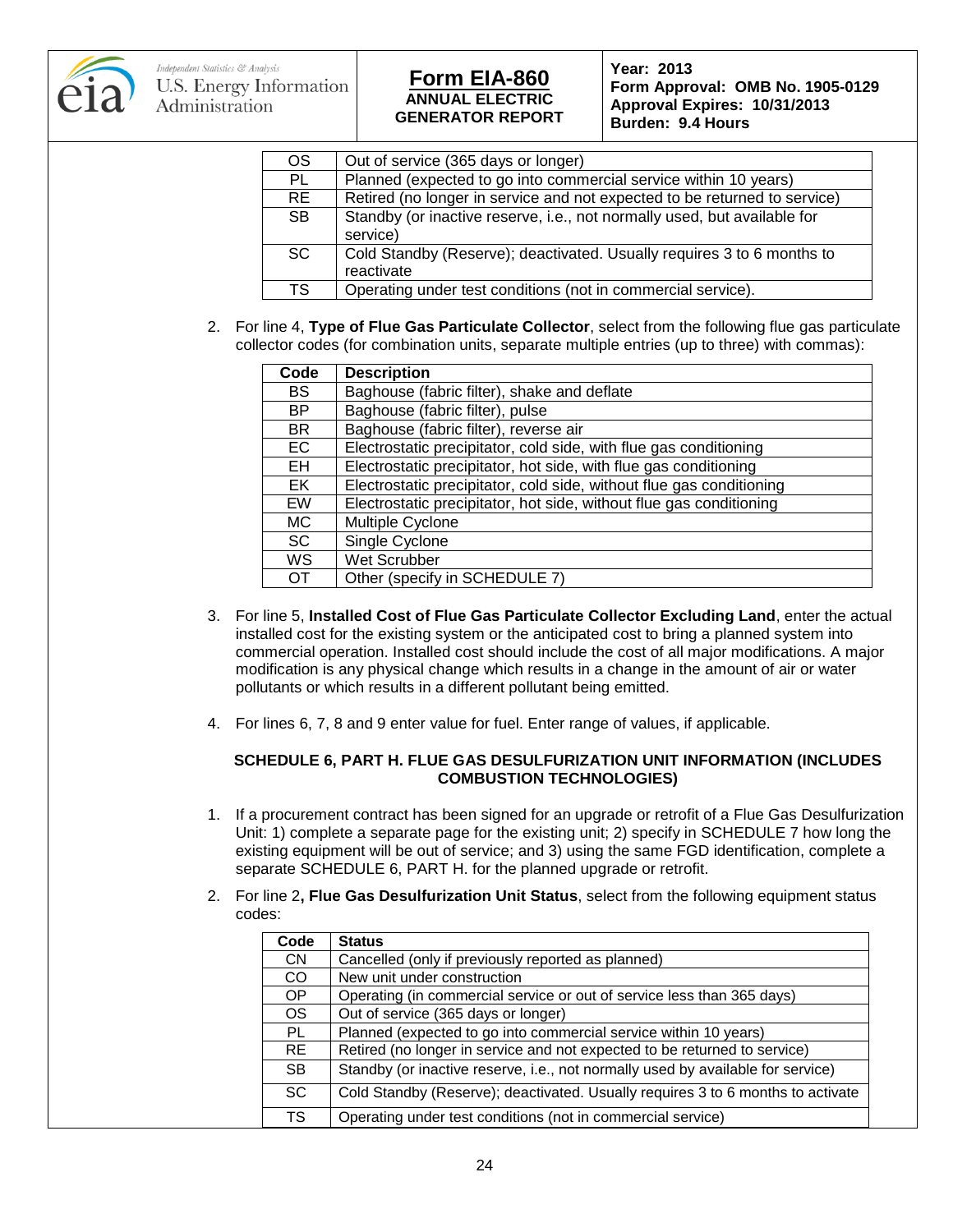



**Form Approval: OMB No. 1905-0129 Approval Expires: 10/31/2013 Burden: 9.4 Hours**

- 3. If the code selected is "OP" complete lines 4 through 14, otherwise do not complete these lines.
- 4. For line 4, **Type of Flue Gas Desulfurization Unit**, select from the following FGD unit codes (for combination units, separate multiple entries (up to four) with commas):

| Code      | <b>Type of Unit</b>                       |
|-----------|-------------------------------------------|
| <b>BR</b> | Jet bubbling reactor                      |
| CD.       | Circulating dry scrubber                  |
| DP        | Dry sorbent (powder) injection type (DSI) |
| MA        | Mechanically aided type                   |
| PA        | Packed type                               |
| <b>SD</b> | Spray dryer type                          |
| <b>SP</b> | Spray type                                |
| TR        | Tray type                                 |
| VE        | Venturi type                              |
| OТ        | Other (specify in SCHEDULE 7)             |

5. For line 5, **Type of Sorbent**, select from the following sorbent codes (separate multiple entries (up to four) with commas):

| Code | <b>Type of Sorbent</b>         |
|------|--------------------------------|
| AF   | Alkaline fly ash               |
| CС   | Calcium carbide slurry         |
| CEF  | <b>CE</b> filtrate             |
| CSH  | Caustic Sodium hydroxide       |
| DB   | Dibasic acid                   |
| DL   | Dolomitic limestone            |
| LA   | Lime and alkaline fly ash      |
| LF   | Limestone and alkaline fly ash |
| П    | Lime                           |
| LS   | Limestone                      |
| МO   | Magnesium oxide                |
| SA   | Soda ash                       |
| SB.  | Sodium bicarbonate             |
| SC   | Sodium carbonate               |
| SF   | Sodium formate                 |
| SL   | Soda liquid                    |
| SS   | Sodium sulfite                 |
| TW   | <b>Treated wastewater</b>      |
| wт   | Water                          |
| OТ   | Other (specify in SCHEDULE 7)  |

6. For line 7, **Flue Gas Desulfurization Unit Manufacturer,** select one code from the following flue gas desulfurization unit manufacturer codes:

| Code       | <b>Manufacturer</b>              |
|------------|----------------------------------|
| AA         | <b>Advanced Air Technologies</b> |
| ABB        | <b>ABB Environmental Systems</b> |
| AL         | Alstom                           |
| AM         | American Air Filter              |
| AP         | Airpol                           |
| <b>API</b> | Air Pollution Industries         |
| AX         | <b>Amerex Industries</b>         |
| BE         | <b>Bact Engineering</b>          |
| BI         | <b>Bleco Industries</b>          |
| BL         | <b>Bechtel Corporation</b>       |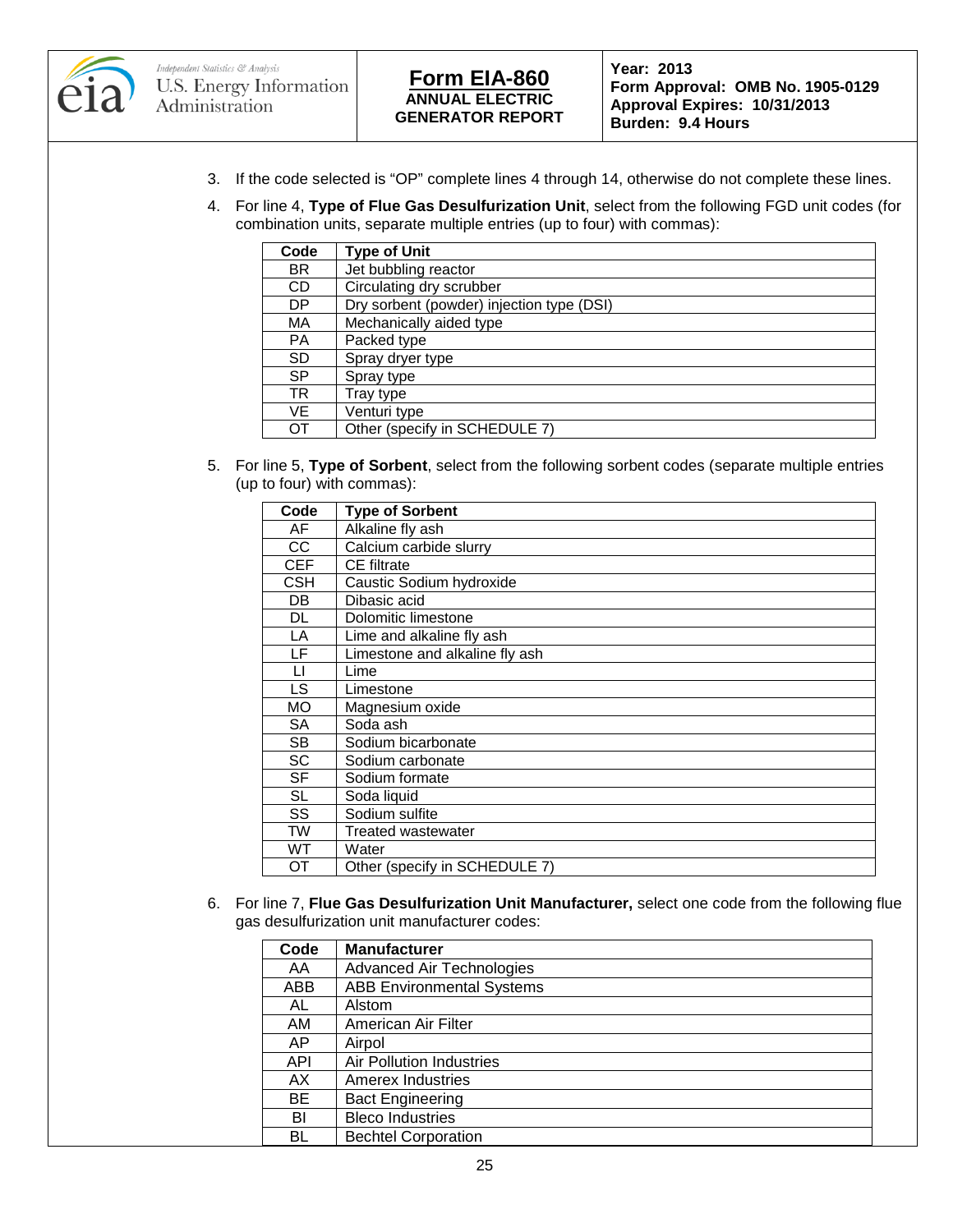

**Form Approval: OMB No. 1905-0129 Approval Expires: 10/31/2013 Burden: 9.4 Hours**

| <b>BMD</b>             | <b>Burns and McDonnell</b>                    |  |  |  |  |  |
|------------------------|-----------------------------------------------|--|--|--|--|--|
| <b>BO</b>              | <b>Bionomics</b>                              |  |  |  |  |  |
| <b>BPC</b>             | <b>Belco Pollution Control</b>                |  |  |  |  |  |
| <b>BPE</b>             | <b>Babcock Power Environmental Inc (BPEI)</b> |  |  |  |  |  |
| BT                     | <b>Belco Technologies</b>                     |  |  |  |  |  |
| <b>BW</b>              | <b>Babcock and Wilcox</b>                     |  |  |  |  |  |
| CA                     | Chiyoda                                       |  |  |  |  |  |
| $\overline{cc}$        | Chemico                                       |  |  |  |  |  |
| $\overline{CE}$        | <b>Combustion Engineering</b>                 |  |  |  |  |  |
| $\overline{C}$         | <b>Combustion Equipment</b>                   |  |  |  |  |  |
| DA                     | <b>Delta Conveying Systems</b>                |  |  |  |  |  |
| $\overline{DC}$        | Ducon                                         |  |  |  |  |  |
| <b>DM</b>              | Davey McKee                                   |  |  |  |  |  |
| EE                     | <b>Environmental Engineering</b>              |  |  |  |  |  |
| EEC                    | <b>Environmental Elements Corporation</b>     |  |  |  |  |  |
| EI                     | Entoleter Inc                                 |  |  |  |  |  |
| FL.                    | Flakt, Inc                                    |  |  |  |  |  |
| <b>FM</b>              | <b>FMC</b>                                    |  |  |  |  |  |
| <b>FW</b>              | <b>Foster Wheeler</b>                         |  |  |  |  |  |
| <b>GE</b>              | <b>General Electric</b>                       |  |  |  |  |  |
| GF                     | Grafwolff                                     |  |  |  |  |  |
| $\overline{HA}$        | Hamon                                         |  |  |  |  |  |
|                        |                                               |  |  |  |  |  |
| IH.                    | In House Design                               |  |  |  |  |  |
| <b>JO</b>              | Joy Manufacturing                             |  |  |  |  |  |
| $\overline{KC}$        | Korea Cottrell                                |  |  |  |  |  |
| $\overline{KE}$        | M.W. Kellogg                                  |  |  |  |  |  |
| <b>KR</b>              | Krebs Equipment                               |  |  |  |  |  |
| <b>LLB</b>             | Lurgi Lentjes Bischoff<br>Macrotek            |  |  |  |  |  |
| <b>MC</b><br><b>MG</b> |                                               |  |  |  |  |  |
|                        | McGill Air Clean                              |  |  |  |  |  |
| MI                     | Mitsubishi Industry                           |  |  |  |  |  |
| MT                     | Mobotec                                       |  |  |  |  |  |
| <b>MX</b>              | Marselex                                      |  |  |  |  |  |
| <b>NPA</b>             | Neptune Airpol                                |  |  |  |  |  |
| <b>NSP</b>             | <b>NSP</b>                                    |  |  |  |  |  |
| PA                     | Procedair                                     |  |  |  |  |  |
| PB                     | Peabody                                       |  |  |  |  |  |
| $\overline{PR}$        | Pyro Power                                    |  |  |  |  |  |
| PU                     | Pure Air                                      |  |  |  |  |  |
| <b>RC</b>              | <b>Research Cottrell</b>                      |  |  |  |  |  |
| <b>RS</b>              | <b>Riley Stoker</b>                           |  |  |  |  |  |
| <b>SHU</b>             | Saarberg-Holter Umwelttechnick GmbH           |  |  |  |  |  |
| <b>SK</b>              | <b>Schenck Weigh Feeders</b>                  |  |  |  |  |  |
| <b>TC</b>              | Turbosonic                                    |  |  |  |  |  |
| TH                     | Thyssen/CEA                                   |  |  |  |  |  |
| <b>TK</b>              | Turbotak                                      |  |  |  |  |  |
| TP                     | <b>Tempala Power</b>                          |  |  |  |  |  |
| UE                     | <b>Utility Engineering</b>                    |  |  |  |  |  |
| <b>UM</b>              | <b>United McGill</b>                          |  |  |  |  |  |
| <b>UO</b>              | <b>Universal Oil Products</b>                 |  |  |  |  |  |
| <b>WAP</b>             | <b>Wheelabrator Air Pollution Control</b>     |  |  |  |  |  |
| ZN                     | Zurn                                          |  |  |  |  |  |
| OT                     | Other (specify in SCHEDULE 7)                 |  |  |  |  |  |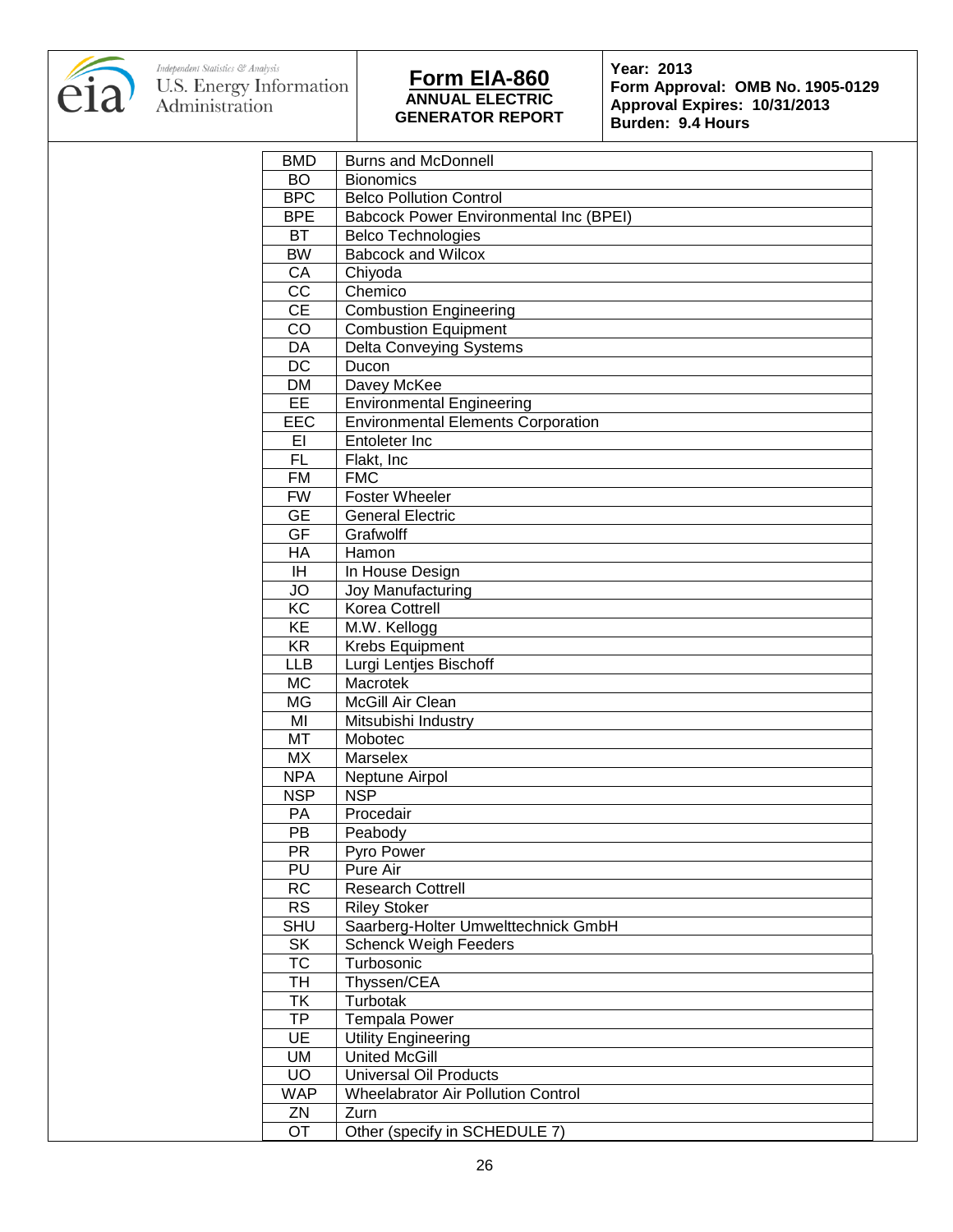

- 7. For line 15, **Removal Efficiency for Sulfur Dioxide**, report the removal efficiency as the percent by weight of gases removed from the flue gas.
- 8. For lines 20, 21, 22, and 23, enter the actual installed costs for the existing systems or the anticipated costs to bring a planned system into commercial operation. Installed cost should include the cost of all major modifications. A major modification is any physical change which results in a change in the amount of air or water pollutants or which results in a different pollutant being emitted. The total (line 23) will be the sum of lines 20, 21, and 22 which includes any other costs pertaining to the installation of the unit.

### **SCHEDULE 6, PART I. STACK AND FLUE INFORMATION – DESIGN PARAMETERS (DATA NOT REQUIRED FOR PLANTS LESS THAN 100 MW)**

- 1. If a procurement contract has been signed for an upgrade or retrofit of a stack or flue: 1) complete a page for the existing stack or flue; 2) specify in SCHEDULE 7 how long the existing structure will be out of service; and 3) using the same flue and stack identifications, complete a separate SCHEDULE 6, PART I for the planned upgrade or retrofit.
- 2. For line 1, **Flue ID**, and line 2**, Stack ID**, there must be an entry. If there is only one flue, also use the stack ID as the flue ID. Identification codes must be the same as reported on SCHEDULE 6, PART A.
- 3. For line 3, **Stack (or Flue) Actual or Projected In-Service Date of Commercial Operation**, the month-year should be entered as follows: e.g., August 1959 as 08-1959.

| <b>Status</b> | Code                                                                      |
|---------------|---------------------------------------------------------------------------|
| CN.           | Cancelled (previously reported as "planned")                              |
| CO            | New unit under construction                                               |
| OP            | Operating (in commercial service or out of service within 365 days)       |
| <b>OS</b>     | Out of service (365 days or longer)                                       |
| PL            | Planned (on order or expected to go into commercial service within 10     |
|               | years)                                                                    |
| RE.           | Retired (no longer in service and not expected to be returned to service) |
| <b>SB</b>     | Standby (or inactive reserve, i.e., not normally used, but available for  |
|               | service)                                                                  |
| <b>SC</b>     | Cold Standby (Reserve); deactivated. Usually requires 3 to 6 months to    |
|               | reactivate                                                                |
| TS            | Operating under test conditions (not in commercial service).              |

4. For line 4, **Status of Stack**, select one from the following equipment status codes:

- 5. For lines 7 and 8, the rate should be approximately equal to the cross-sectional area multiplied by the velocity, multiplied by 60.
- 6. For lines 13 and 14, seasonal average flue gas exit temperatures should be reported in degrees Fahrenheit, based on the arithmetic mean of measurements during operating hours. Summer season includes June, July, and August. Winter season includes January, February, and December.
- 7. For line 15, **Source**, enter "M" for measured or "E" for estimated.
- 8. For lines 16 and 17, **Stack Location**, enter the latitude and longitude in either degrees, minutes, and seconds or as a decimal.
- 9. For line 18, Enter **Datum** for latitude and longitude, if known; otherwise, enter "UNK." The longitude and latitude measurement for a location depends in part on the coordinate system (or "datum") the measurement is keyed to. "Datum systems" used in the United States, include the North American Datum 1927 (NAD27), North American Datum 1983 (NAD83) and World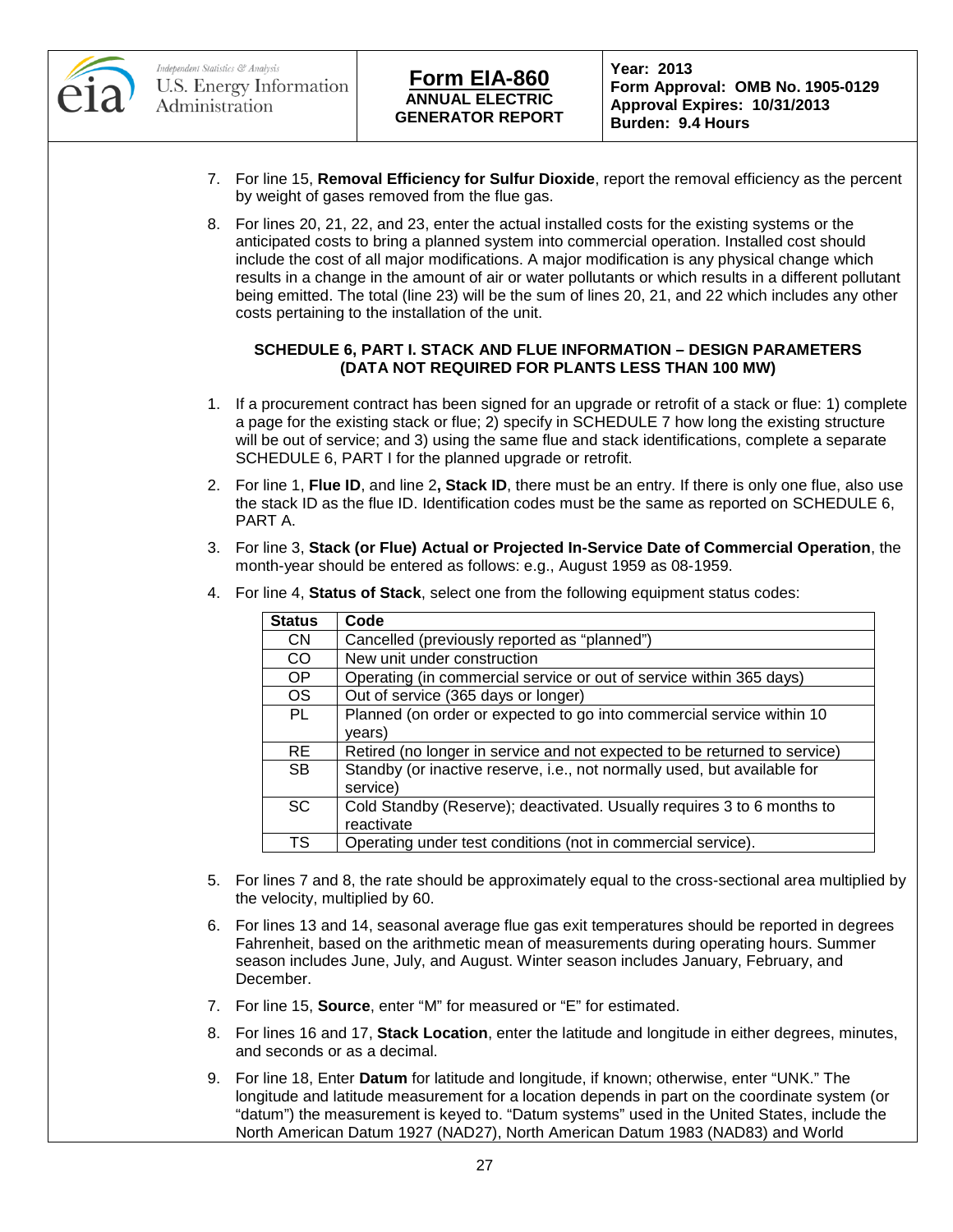



**Form Approval: OMB No. 1905-0129 Approval Expires: 10/31/2013 Burden: 9.4 Hours**

Geodetic Survey 1984 (WGS84).

### **SCHEDULE 7. COMMENTS**

This schedule provides additional space for comments. Please identify schedule and line number and identifying information (e.g., plant code, boiler id, generator id) for each comment and use additional pages, if necessary.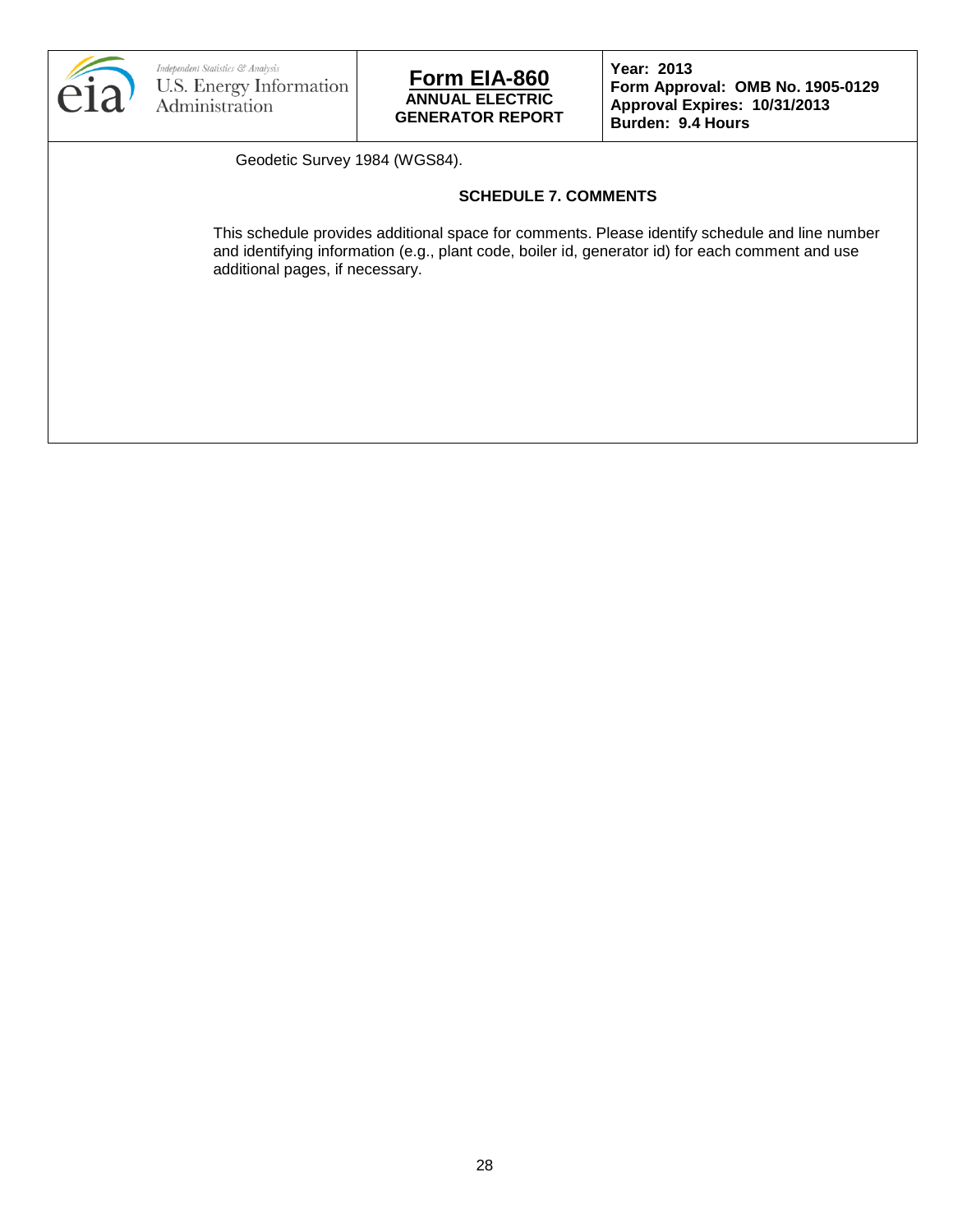

**Form Approval: OMB No. 1905-0129 Approval Expires: 10/31/2013 Burden: 9.4 Hours**

# **Table 1. Energy Source Codes and Heat Content**

|                              | <b>Energy</b>          |               | <b>Higher Heating</b>                              |              | <b>Energy Source Description</b>                                                                                                                                                           |  |  |
|------------------------------|------------------------|---------------|----------------------------------------------------|--------------|--------------------------------------------------------------------------------------------------------------------------------------------------------------------------------------------|--|--|
| <b>Fuel Type</b>             | <b>Source</b>          | Unit<br>Label | <b>Value Range</b><br><b>MMBtu</b><br><b>MMBtu</b> |              |                                                                                                                                                                                            |  |  |
|                              | Code                   |               | Lower                                              | <b>Upper</b> |                                                                                                                                                                                            |  |  |
| <b>Fossil Fuels</b>          |                        |               |                                                    |              |                                                                                                                                                                                            |  |  |
|                              | <b>ANT</b>             | Tons          | 22                                                 | 28           | Anthracite Coal                                                                                                                                                                            |  |  |
|                              | <b>BIT</b>             | Tons          | 20                                                 | 29           | <b>Bituminous Coal</b>                                                                                                                                                                     |  |  |
|                              | LIG                    | Tons          | 10                                                 | 14.5         | <b>Lignite Coal</b>                                                                                                                                                                        |  |  |
|                              | <b>SUB</b>             | Tons          | 15                                                 | 20           | Subbituminous Coal                                                                                                                                                                         |  |  |
| Coal                         | <b>SGC</b>             | Mcf           | 0.2                                                | 0.3          | Coal-Derived Synthesis Gas                                                                                                                                                                 |  |  |
|                              | <b>WC</b>              | tons          | 6.5                                                | 16           | Waste/Other Coal (including<br>anthracite culm, bituminous gob,<br>fine coal, lignite waste, waste<br>coal)                                                                                |  |  |
|                              | <b>DFO</b>             | barrels       | 5.5                                                | 6.2          | Distillate Fuel Oil (including<br>diesel, No. 1, No. 2, and No. 4<br>fuel oils.                                                                                                            |  |  |
|                              | JF                     | barrels       | 5                                                  | 6            | Jet Fuel                                                                                                                                                                                   |  |  |
|                              | <b>KER</b>             | barrels       | 5.6                                                | 6.1          | Kerosene                                                                                                                                                                                   |  |  |
|                              | <b>PC</b>              | tons          | 24                                                 | 30           | Petroleum Coke                                                                                                                                                                             |  |  |
|                              | PG                     | Mcf           | 2.5                                                | 2.75         | Gaseous Propane                                                                                                                                                                            |  |  |
| Petroleum<br><b>Products</b> | <b>RFO</b>             | barrels       | 5.8                                                | 6.8          | Residual Fuel Oil (including No.<br>5, and No. 6 fuel oils, and<br>bunker C fuel oil)                                                                                                      |  |  |
|                              | SG                     | Mcf           | 0.2                                                | 1.1          | Synthesis Gas from Petroleum<br>Coke                                                                                                                                                       |  |  |
|                              | <b>WO</b>              | barrels       | 3.0                                                | 5.8          | Waste/Other Oil (including crude<br>oil, liquid butane, liquid propane,<br>naphtha, oil waste, re-refined<br>motor oil, sludge oil, tar oil, or<br>other petroleum-based liquid<br>wastes) |  |  |
| <b>Natural</b>               | <b>BFG</b>             | Mcf           | 0.07                                               | 0.12         | <b>Blast Furnace Gas</b>                                                                                                                                                                   |  |  |
| <b>Gas and</b>               | <b>NG</b>              | Mcf           | 0.8                                                | 1.1          | <b>Natural Gas</b>                                                                                                                                                                         |  |  |
| Other<br>Gases               | OG                     | Mcf           | 0.32                                               | 3.3          | Other Gas (specify in<br>SCHEDULE 7)                                                                                                                                                       |  |  |
|                              | <b>Renewable Fuels</b> |               |                                                    |              |                                                                                                                                                                                            |  |  |
|                              | AB                     | tons          | 7                                                  | 18           | <b>Agricultural By-Products</b>                                                                                                                                                            |  |  |
|                              | <b>MSW</b>             | tons          | 9                                                  | 12           | <b>Municipal Solid Waste</b>                                                                                                                                                               |  |  |
| <b>Solid</b><br>Renewable    | <b>OBS</b>             | tons          | 8                                                  | 25           | Other Biomass Solids (specify in<br>SCHEDULE 7)                                                                                                                                            |  |  |
| <b>Fuels</b>                 | <b>WDS</b>             | tons          | $\overline{7}$                                     | 18           | Wood/Wood Waste Solids<br>(including paper pellets, railroad<br>ties, utility poles, wood chips,<br>bark, and wood waste solids)                                                           |  |  |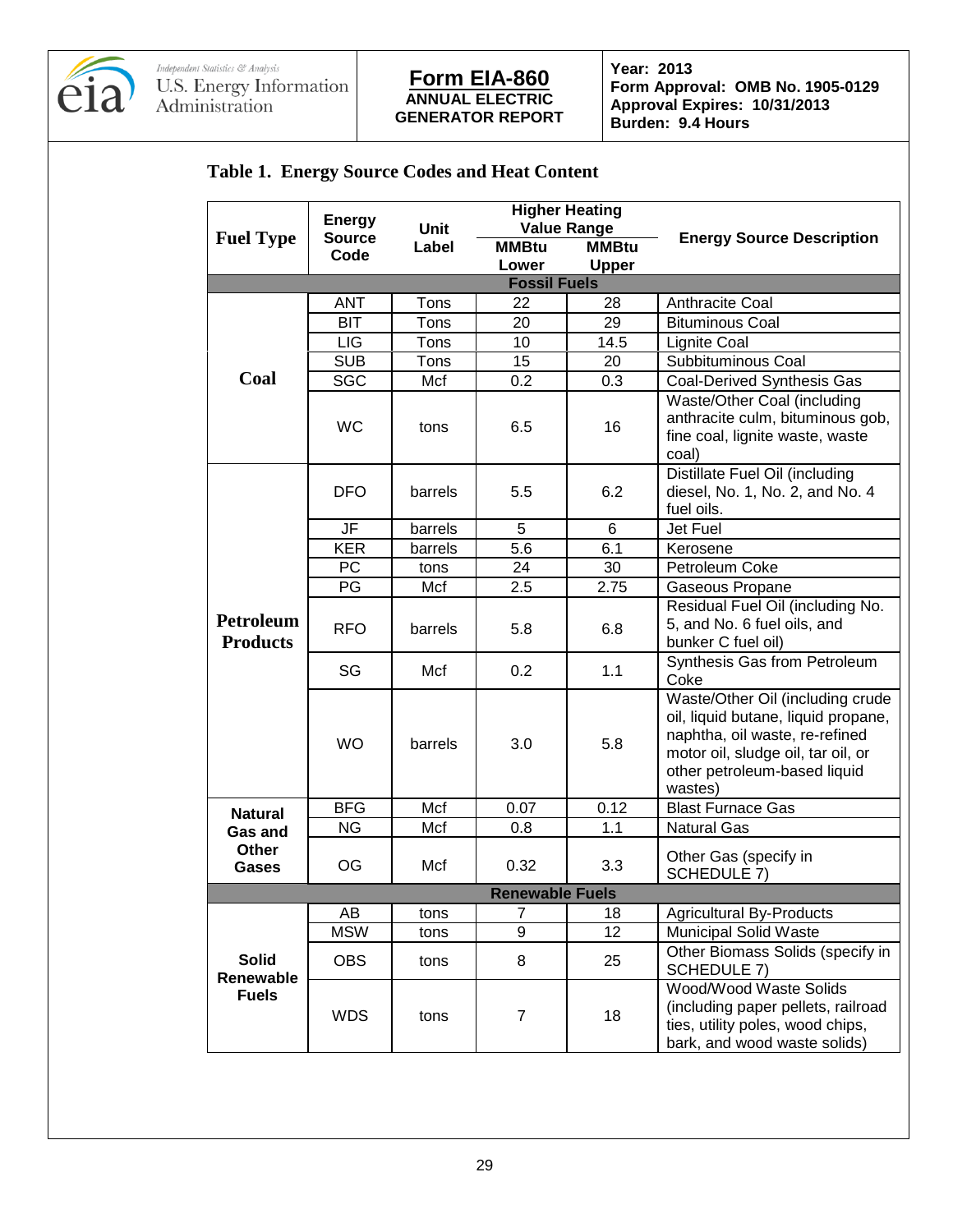

### **ANNUAL ELECTRIC GENERATOR REPORT Form EIA-860 Year: 2013**

**Form Approval: OMB No. 1905-0129 Approval Expires: 10/31/2013 Burden: 9.4 Hours**

|  |                                                      | <b>Energy</b> | <b>Higher Heating</b><br><b>Value Range</b> |                        |              |                                                                                                                                                                                                                                             |
|--|------------------------------------------------------|---------------|---------------------------------------------|------------------------|--------------|---------------------------------------------------------------------------------------------------------------------------------------------------------------------------------------------------------------------------------------------|
|  | <b>Fuel Type</b>                                     | <b>Source</b> | Unit<br>Label                               | <b>MMBtu</b>           | <b>MMBtu</b> | <b>Energy Source Description</b>                                                                                                                                                                                                            |
|  |                                                      | Code          |                                             | Lower                  | <b>Upper</b> |                                                                                                                                                                                                                                             |
|  | <b>Renewable Fuels</b>                               |               |                                             |                        |              |                                                                                                                                                                                                                                             |
|  |                                                      | <b>OBL</b>    | barrels                                     | 3.5                    | 4            | Other Biomass Liquids (specify<br>in SCHEDULE 7)                                                                                                                                                                                            |
|  | Liquid                                               | <b>SLW</b>    | tons                                        | 10                     | 16           | Sludge Waste                                                                                                                                                                                                                                |
|  | Renewable                                            | <b>BLQ</b>    | tons                                        | 10                     | 14           | <b>Black Liquor</b>                                                                                                                                                                                                                         |
|  | (Biomass)<br><b>Fuels</b>                            | <b>WDL</b>    | barrels                                     | 8                      | 14           | Wood Waste Liquids (excluding<br>Black Liquor but including red<br>liquor, sludge wood, spent<br>sulfite liquor, and other wood-<br>based liquids)                                                                                          |
|  | <b>Gaseous</b>                                       | <b>LFG</b>    | Mcf                                         | 0.3                    | 0.6          | <b>Landfill Gas</b>                                                                                                                                                                                                                         |
|  | <b>Renewable</b><br>(Biomass)<br><b>Fuels</b>        | <b>OBG</b>    | Mcf                                         | 0.36                   | 1.6          | Other Biomass Gas (including<br>digester gas, methane, and<br>other biomass gases; specify in<br>SCHEDULE 7)                                                                                                                                |
|  |                                                      | <b>SUN</b>    | N/A                                         | $\mathbf 0$            | $\mathbf 0$  | Solar                                                                                                                                                                                                                                       |
|  |                                                      | <b>WND</b>    | N/A                                         | $\mathbf 0$            | $\pmb{0}$    | Wind                                                                                                                                                                                                                                        |
|  |                                                      | <b>GEO</b>    | N/A                                         | $\mathbf 0$            | $\mathbf 0$  | Geothermal                                                                                                                                                                                                                                  |
|  | <b>All Other</b><br><b>Renewable</b><br><b>Fuels</b> | <b>WAT</b>    | N/A                                         | $\boldsymbol{0}$       | $\pmb{0}$    | Water at a Conventional<br>Hydroelectric Turbine, and water<br>used in Wave Buoy Hydrokinetic<br>Technology, Current<br>Hydrokinetic Technology, and<br><b>Tidal Hydrokinetic Technology</b>                                                |
|  |                                                      |               |                                             | <b>All Other Fuels</b> |              |                                                                                                                                                                                                                                             |
|  |                                                      | WAT           | MWh                                         | $\boldsymbol{0}$       | $\mathbf 0$  | Pumping Energy for Reversible<br>(Pumped Storage) Hydroelectric<br>Turbine                                                                                                                                                                  |
|  |                                                      | <b>NUC</b>    | N/A                                         | $\mathbf 0$            | $\mathbf 0$  | Nuclear (including Uranium,<br>Plutonium, and Thorium)                                                                                                                                                                                      |
|  |                                                      | <b>PUR</b>    | N/A                                         | $\mathbf 0$            | $\mathbf 0$  | <b>Purchased Steam</b>                                                                                                                                                                                                                      |
|  | <b>All Other</b><br><b>Energy</b><br><b>Sources</b>  | WH            | N/A                                         | $\mathbf 0$            | $\pmb{0}$    | Waste heat not directly<br>attributed to a fuel source (WH<br>should only be reported where<br>the fuel source for the waste<br>heat is undetermined, and for<br>combined cycle steam turbines<br>that do not have supplemental<br>firing.) |
|  |                                                      | <b>TDF</b>    | Tons                                        | 16                     | 32           | <b>Tire-Derived Fuels</b>                                                                                                                                                                                                                   |
|  |                                                      | <b>MWH</b>    | <b>MWh</b>                                  | $\Omega$               | $\mathbf 0$  | Electricity used for energy<br>storage                                                                                                                                                                                                      |
|  |                                                      | <b>OTH</b>    | N/A                                         | $\pmb{0}$              | $\mathsf 0$  | Specify in SCHEDULE 7                                                                                                                                                                                                                       |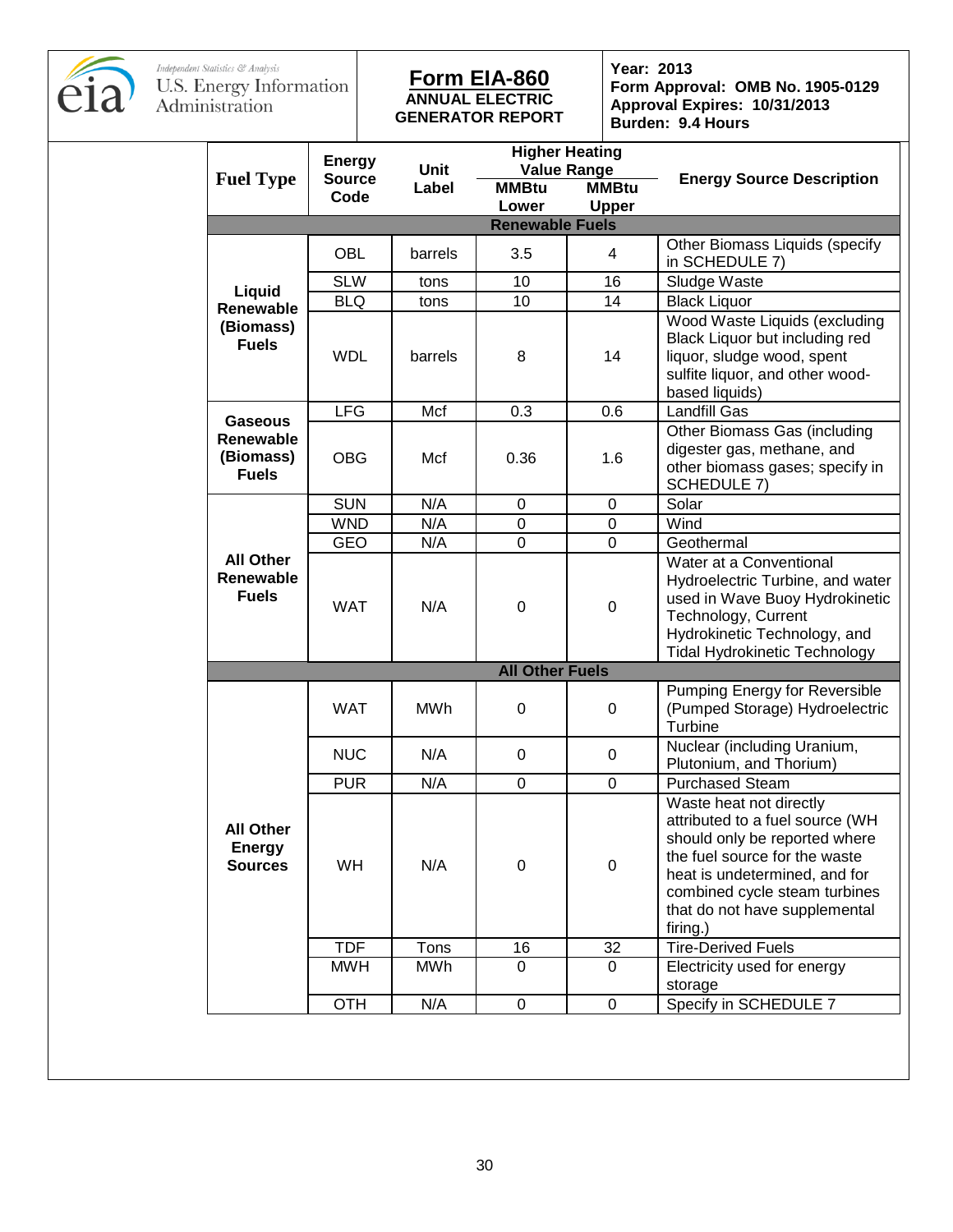

| Codes  | Table 2. Commonly Used North American Industry Classification System (NAICS)                                |
|--------|-------------------------------------------------------------------------------------------------------------|
|        | <b>Agriculture, Forestry, Fishing and Hunting</b>                                                           |
| 111    | <b>Crop Production</b>                                                                                      |
| 112    | <b>Animal Production</b>                                                                                    |
| 113    | Forestry and Logging                                                                                        |
| 114    | Fishing, Hunting and Trapping                                                                               |
| 115    | Support Activities for Agriculture and Forestry                                                             |
|        | Mining, Quarrying, and Oil and Gas Extraction                                                               |
| 211    | Oil and Gas Extraction                                                                                      |
| 2121   | Coal Mining                                                                                                 |
| 2122   | <b>Metal Ore Mining</b>                                                                                     |
| 2123   | Nonmetallic Mineral Mining and Quarrying                                                                    |
|        | <b>Utilities</b>                                                                                            |
|        | Electric Power Generation, Transmission and Distribution (other than 2212,                                  |
| 22     | 2213, 22131, 22132 or 22133)                                                                                |
| 2212   | <b>Natural Gas Distribution</b>                                                                             |
| 22131  | Water Supply and Irrigation Systems                                                                         |
| 22132  | <b>Sewage Treatment Facilities</b>                                                                          |
| 22133  | Steam and Air-Conditioning Supply                                                                           |
|        | Manufacturing                                                                                               |
| 311    | <b>Food Manufacturing</b>                                                                                   |
| 312    | Beverage and Tobacco Product Manufacturing                                                                  |
| 313    | Textile Mills (Fiber, Yarn, Thread, Fabric, and Textiles)                                                   |
| 314    | <b>Textile Product Mills</b>                                                                                |
| 315    | <b>Apparel Manufacturing</b>                                                                                |
| 316    | Leather and Allied Product Manufacturing                                                                    |
| 321    | Wood Product Manufacturing                                                                                  |
| 322    | Paper Manufacturing (other than 322122 or 32213)                                                            |
| 322122 | <b>Newsprint Mills</b>                                                                                      |
| 32213  | Paperboard Mills                                                                                            |
| 323    | <b>Printing and Related Support Activities</b>                                                              |
| 324    | Petroleum and Coal Products Manufacturing (other than 32411)                                                |
| 32411  | <b>Petroleum Refineries</b>                                                                                 |
| 325    | Chemical Manufacturing (other than 32511, 32512, 325193, 325188, 3252                                       |
| 32511  | 325211, 3253 or 325311)<br><b>Petrochemical Manufacturing</b>                                               |
| 32512  |                                                                                                             |
| 325193 | Industrial Gas Manufacturing                                                                                |
| 325188 | Ethyl Alcohol Manufacturing (including Ethanol)<br><b>Industrial Inorganic Chemicals</b>                    |
|        |                                                                                                             |
| 3252   | Resin, Synthetic Rubber, and Artificial Synthetic Fibers and Filaments<br>Manufacturing (other than 325211) |
| 325211 | <b>Plastics Material and Resin Manufacturing</b>                                                            |
|        | Pesticide, Fertilizer, and Other Agricultural Chemical Manufacturing (other than                            |
| 3253   | 325311)                                                                                                     |
| 325311 | Nitrogenous Fertilizer Manufacturing                                                                        |
| 326    | <b>Plastics and Rubber Products Manufacturing</b>                                                           |
| 327    | Nonmetallic Mineral Product Manufacturing (other than 32731)                                                |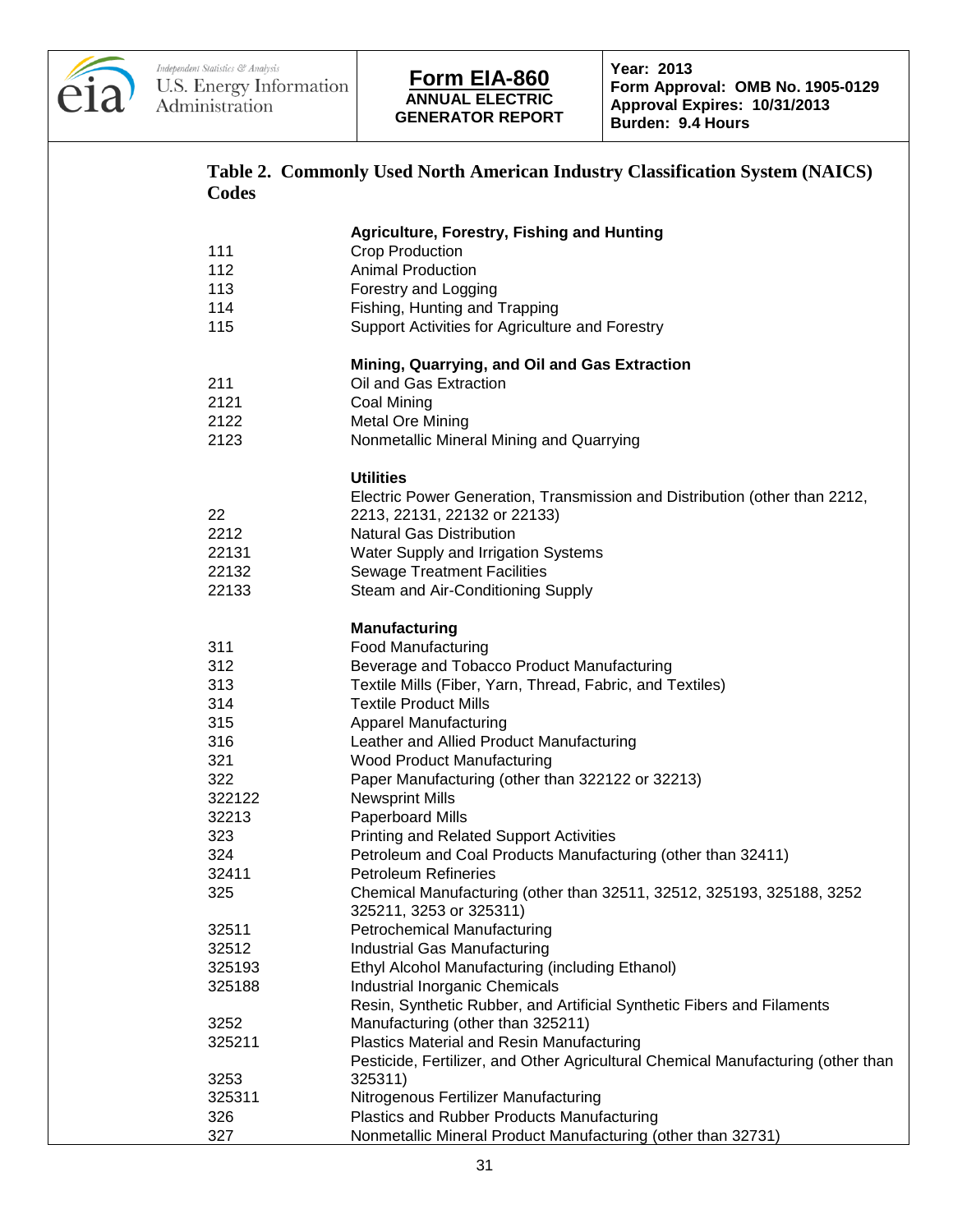| Independent Statistics & Analysis<br>U.S. Energy Information<br>Administration | Form EIA-860<br><b>ANNUAL ELECTRIC</b><br><b>GENERATOR REPORT</b>                                                                                           | Year: 2013<br>Form Approval: OMB No. 1905-0129<br>Approval Expires: 10/31/2013<br>Burden: 9.4 Hours |  |  |
|--------------------------------------------------------------------------------|-------------------------------------------------------------------------------------------------------------------------------------------------------------|-----------------------------------------------------------------------------------------------------|--|--|
| 32731                                                                          | <b>Cement Manufacturing</b>                                                                                                                                 |                                                                                                     |  |  |
| 331                                                                            | Primary Metal Manufacturing (other than 331111 or 331312)                                                                                                   |                                                                                                     |  |  |
| 331111                                                                         | Iron and Steel Mills                                                                                                                                        |                                                                                                     |  |  |
| 331312                                                                         | <b>Primary Aluminum Production</b>                                                                                                                          |                                                                                                     |  |  |
| 332                                                                            | <b>Fabricated Metal Product Manufacturing</b>                                                                                                               |                                                                                                     |  |  |
| 333                                                                            | <b>Machinery Manufacturing</b>                                                                                                                              |                                                                                                     |  |  |
| 334                                                                            | <b>Computer and Electronic Product Manufacturing</b>                                                                                                        |                                                                                                     |  |  |
| 335                                                                            | Electrical Equipment, Appliance, and Component Manufacturing                                                                                                |                                                                                                     |  |  |
| 336                                                                            | <b>Transportation Equipment Manufacturing</b>                                                                                                               |                                                                                                     |  |  |
| 337                                                                            | Furniture and Related Product Manufacturing                                                                                                                 |                                                                                                     |  |  |
| 339                                                                            | Miscellaneous Manufacturing                                                                                                                                 |                                                                                                     |  |  |
| 421                                                                            | <b>Wholesale Trade</b>                                                                                                                                      |                                                                                                     |  |  |
| 441                                                                            | <b>Retail Trade</b>                                                                                                                                         |                                                                                                     |  |  |
|                                                                                |                                                                                                                                                             |                                                                                                     |  |  |
|                                                                                | <b>Transportation and Warehousing</b>                                                                                                                       |                                                                                                     |  |  |
| 481                                                                            | Air Transportation                                                                                                                                          |                                                                                                     |  |  |
| 482                                                                            | Rail Transportation                                                                                                                                         |                                                                                                     |  |  |
| 483                                                                            | <b>Water Transportation</b>                                                                                                                                 |                                                                                                     |  |  |
| 484                                                                            | <b>Truck Transportation</b>                                                                                                                                 |                                                                                                     |  |  |
| 485                                                                            | <b>Transit and Ground Passenger Transportation</b>                                                                                                          |                                                                                                     |  |  |
| 486                                                                            | <b>Pipeline Transportation</b>                                                                                                                              |                                                                                                     |  |  |
| 487                                                                            | Scenic and Sightseeing Transportation                                                                                                                       |                                                                                                     |  |  |
| 488                                                                            | Support Activities for Transportation (other than 4881, 4882, 4883 or 4884)<br>Support Activities for Air Transportation (including Airports)               |                                                                                                     |  |  |
| 4881                                                                           |                                                                                                                                                             |                                                                                                     |  |  |
| 4882                                                                           | Support Activities for Rail Transportation (including Rail Stations)                                                                                        |                                                                                                     |  |  |
| 4883                                                                           | Support Activities for Water Transportation (including Marinas)                                                                                             |                                                                                                     |  |  |
| 4884                                                                           | Support Activities for Road Transportation                                                                                                                  |                                                                                                     |  |  |
| 491                                                                            | <b>Postal Service</b>                                                                                                                                       |                                                                                                     |  |  |
| 492                                                                            | <b>Couriers and Messengers</b>                                                                                                                              |                                                                                                     |  |  |
| 493                                                                            | Warehousing and Storage                                                                                                                                     |                                                                                                     |  |  |
|                                                                                | <b>Information</b>                                                                                                                                          |                                                                                                     |  |  |
| 511                                                                            | Publishing Industries (except Internet)                                                                                                                     |                                                                                                     |  |  |
| 512                                                                            | Motion Picture and Sound Recording Industries                                                                                                               |                                                                                                     |  |  |
| 515                                                                            | Broadcasting (except Internet)                                                                                                                              |                                                                                                     |  |  |
| 517                                                                            | Telecommunications                                                                                                                                          |                                                                                                     |  |  |
| 518                                                                            | Data Processing, Hosting, and Related Services                                                                                                              |                                                                                                     |  |  |
| 519                                                                            | <b>Other Information Services</b>                                                                                                                           |                                                                                                     |  |  |
|                                                                                |                                                                                                                                                             |                                                                                                     |  |  |
| <b>Finance and Insurance</b><br>521                                            |                                                                                                                                                             |                                                                                                     |  |  |
| 53                                                                             | Real Estate and Rental and Leasing (including Convention Centers and<br><b>Office Buildings)</b><br><b>Professional, Scientific, and Technical Services</b> |                                                                                                     |  |  |
| 541                                                                            |                                                                                                                                                             |                                                                                                     |  |  |
| 55                                                                             | <b>Management of Companies and Enterprises</b>                                                                                                              |                                                                                                     |  |  |
|                                                                                | <b>Services</b>                                                                                                                                             | <b>Administrative and Support and Waste Management and Remediation</b>                              |  |  |
| 561                                                                            | <b>Administrative and Support Services</b>                                                                                                                  |                                                                                                     |  |  |